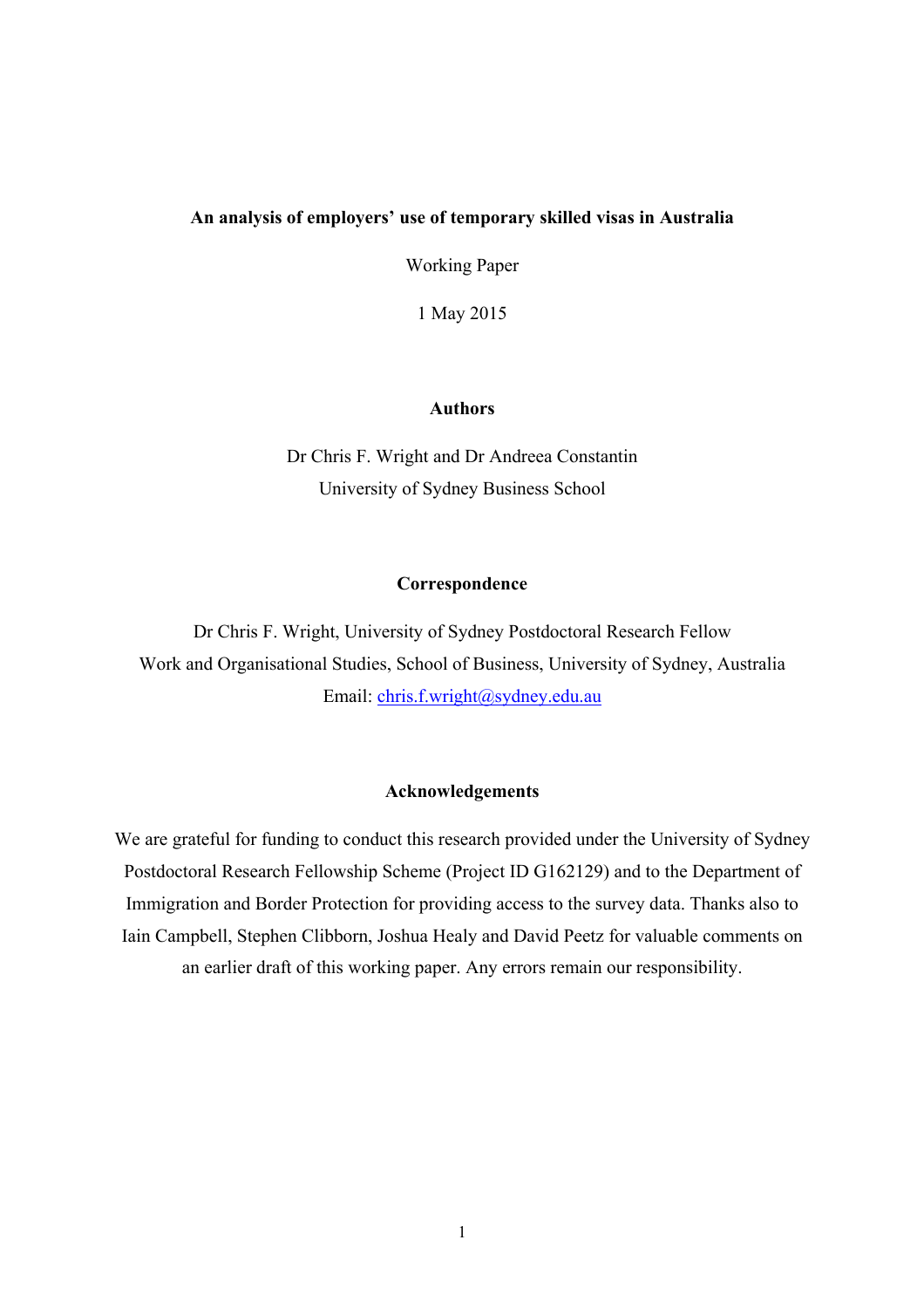#### **Abstract**

- This paper presents an analysis of the findings of a survey of 1,600 Australian employers conducted in 2012 to examine the question of why employers recruit workers on temporary skilled subclass 457 visas. It seeks to address political disagreement and uncertainly over the impact of the 457 visa scheme on the Australian labour market.
- The main stated objective of the 457 visa is to help employers address skilled labour shortages. We find that the vast majority of employer survey respondents claim to experience challenges recruiting workers from the local labour market, while a small majority of employers cite the role of the 457 visa in filling skilled vacancies as a benefit of the scheme. However, it is important to note that recruitment challenges and skilled job vacancies are not necessarily the same as skills shortages. Only a very small proportion of employer respondents claim that they would seek to address skilled vacancies by increasing the salary being offered, which is generally considered a necessary precondition for a skills shortage to exist. Therefore, even where employers are using the 457 visa scheme because of skills shortages, the shortages that exist do not appear to be acute.
- It appears that employers in the education and training, health care and social assistance, information media and telecommunications, professional, scientific and technical services, and mining industries are more likely than average to use the 457 visa scheme for reasons relating to its intended purpose of addressing skills shortages.
- In contrast, the findings indicate that many employers are not using 457 visas to address skills shortages. When selecting potential skilled migrants, employer respondents place greater priority on interpersonal competencies than on 'hard skills' such as qualifications and experience. A significant minority of employers use the scheme to engage workers perceived to be harder working or more loyal. Employers in some industries are much more likely to express satisfaction with workers on 457 visas than 'similar Australian workers', which suggests that these employers may have developed an embedded preference for 457 visa holders.
- The problem of the 457 visa not fulfilling its stated objective is particularly acute among employers in the accommodation and food services industry, and to a lesser extent the construction and manufacturing industries. These employers should be encouraged to utilise alternative strategies to address their recruitment difficulties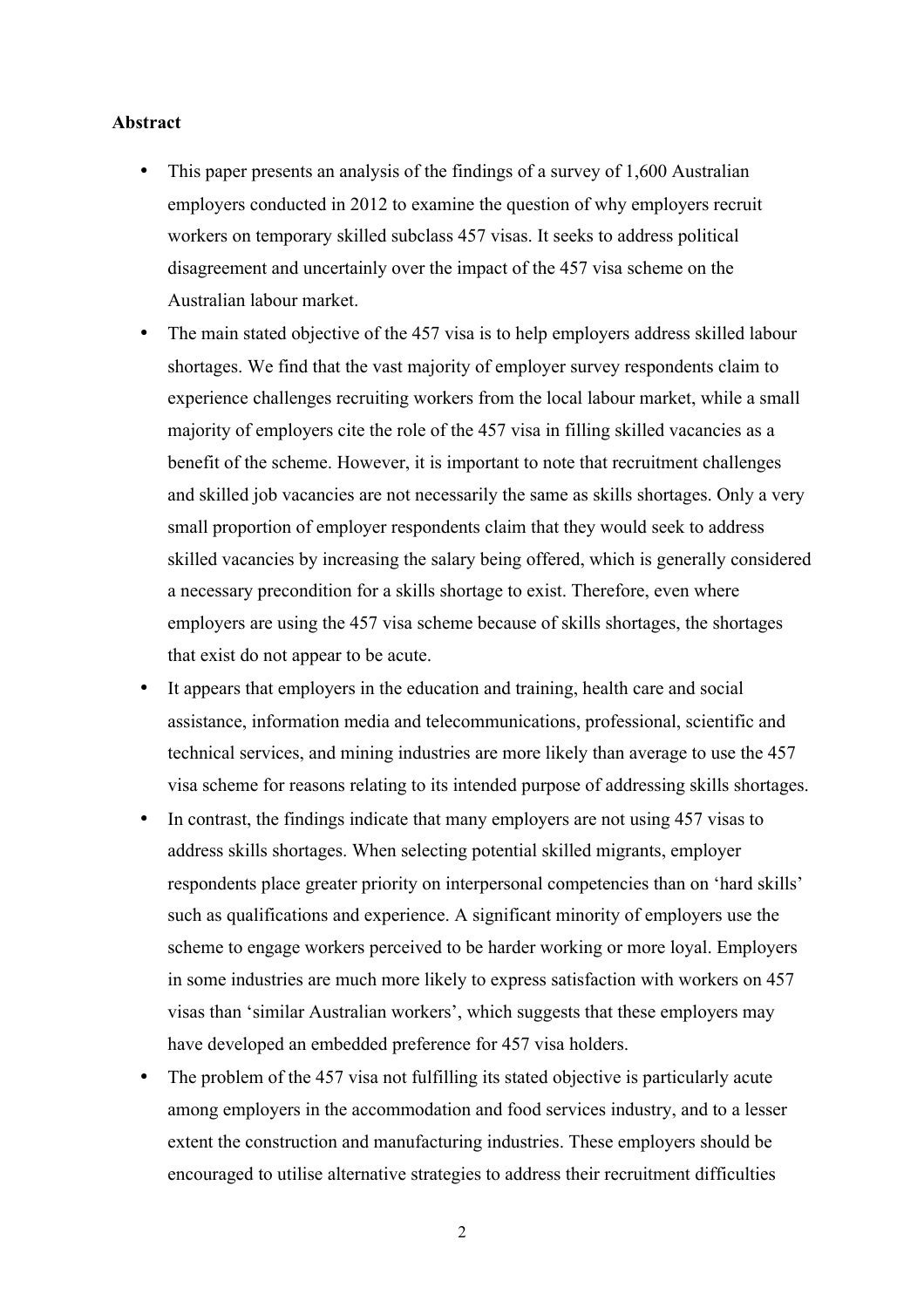before using the 457 visa. Improving job quality to attract a wider pool of candidates, greater investment in structured training to facilitate career development opportunities for existing and prospective employees, and other measures likely to engender longterm workforce commitment and retention are likely to be more effective than the 457 visa scheme for helping these employers to alleviate their recruitment problems in a more systematic manner.

- We argue that skilled migration needs to continue as a central policy solution for addressing skills shortages. Alternatives such as structured training and education suffer from significant inadequacies that must be addressed, but steps also need to be taken to ensure that employers engage more extensively with the domestic education and training system in addressing their skills needs.
- Our findings indicate that the current practice of using employer demand to identify skills shortages is highly problematic. We therefore support the conclusions of previous studies (Howe, 2013) and independent reviews (Azarias et al., 2014) and recommend the establishment of an independent mechanism to verify the existence of skills shortages before employers can use the 457 visa. We also support the use of a more precise list of occupations for sponsorship.
- The employer survey analysed in this paper was conducted prior to reforms implemented in July 2013 that introduced labour market testing requirements and extended the period for visa holders to find another sponsor before losing their right to residency. The findings need to be interpreted in the context of these policy changes, which may have affected the reasons why employers recruit workers on 457 visas, in particular by discouraging them from using the scheme for reasons other than addressing skills shortages.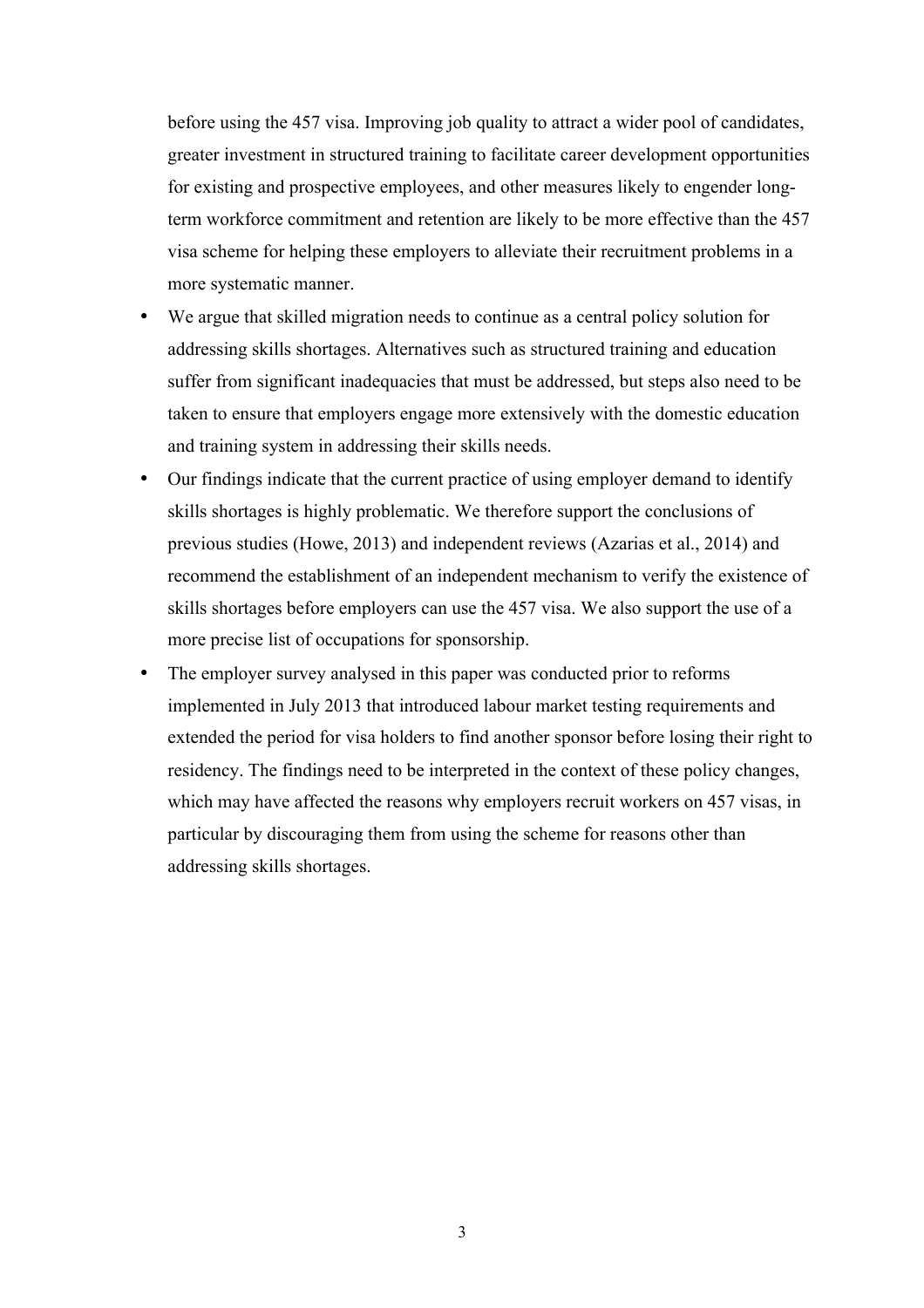#### **Introduction**

The nature and impact of temporary skilled immigration in Australia has been the subject of intense political controversy in recent years. The Temporary Work (Skilled) Visa (Subclass 457) ('457 visa'), which allows an employer to sponsor a skilled migrant worker for up to four years, has been the main subject of this controversy. In 2013, the Gillard government initiated several reforms to the 457 visa on the grounds that the scheme was taking opportunities for employment and skilled training away from citizens and permanent residents. Prime Minister Gillard's justification for these reforms was that "the areas where temporary work from overseas is growing show that this is work for which we can and should train young Australians... We will not allow Australian workers to be denied the opportunity to fill Australian jobs" (Gillard, 2013). While trade unions were supportive of these changes to temporary skilled immigration policy, they were criticised by business leaders who argued that the 457 visa was necessary for addressing "critical skills shortages", according to Business Council of Australia (BCA) Chief Executive Jennifer Westacott (BCA, 2013). The Abbott government has supported these sentiments, with the (then) Immigration Minister asserting in 2014 "skilled workers on sponsored programs are not a substitute for Australian jobs but they an integral part of the economic machinery that creates Australian jobs" (Morrison, 2014).

The disagreement over the impact of the 457 visa within political debate is broadly reflected within the academic research community. On one hand, the conclusion of some studies is that the 457 visa scheme helps employers to source skills that are difficult to find in the domestic labour market at short notice (Bahn & Cameron, 2013; Cameron & Harrison, 2013; Khoo et al., 2007). On the other, some scholars conclude that weak obligations imposed on 457 visa sponsors to train local workers and the lack of requirement to demonstrate that a skills shortage exists before using the scheme provides employers with little incentive to invest in skills as a means of addressing job vacancies (Howe, 2013; Kinnaird, 2006; Toner & Woolley, 2008).

Despite the confidence of these conclusions, there has been little rigorous analysis of the reasons why employers use the 457 visa scheme in the first place. While there are several studies on the capacity of migrant workers to exercise their employment rights (Boese et al., 2013; Toh & Quinlan, 2009; Velayutham, 2013) and the macroeconomic impacts of Australia skilled immigration policy (Access Economics, 2008; Cully, 2012), we know little about the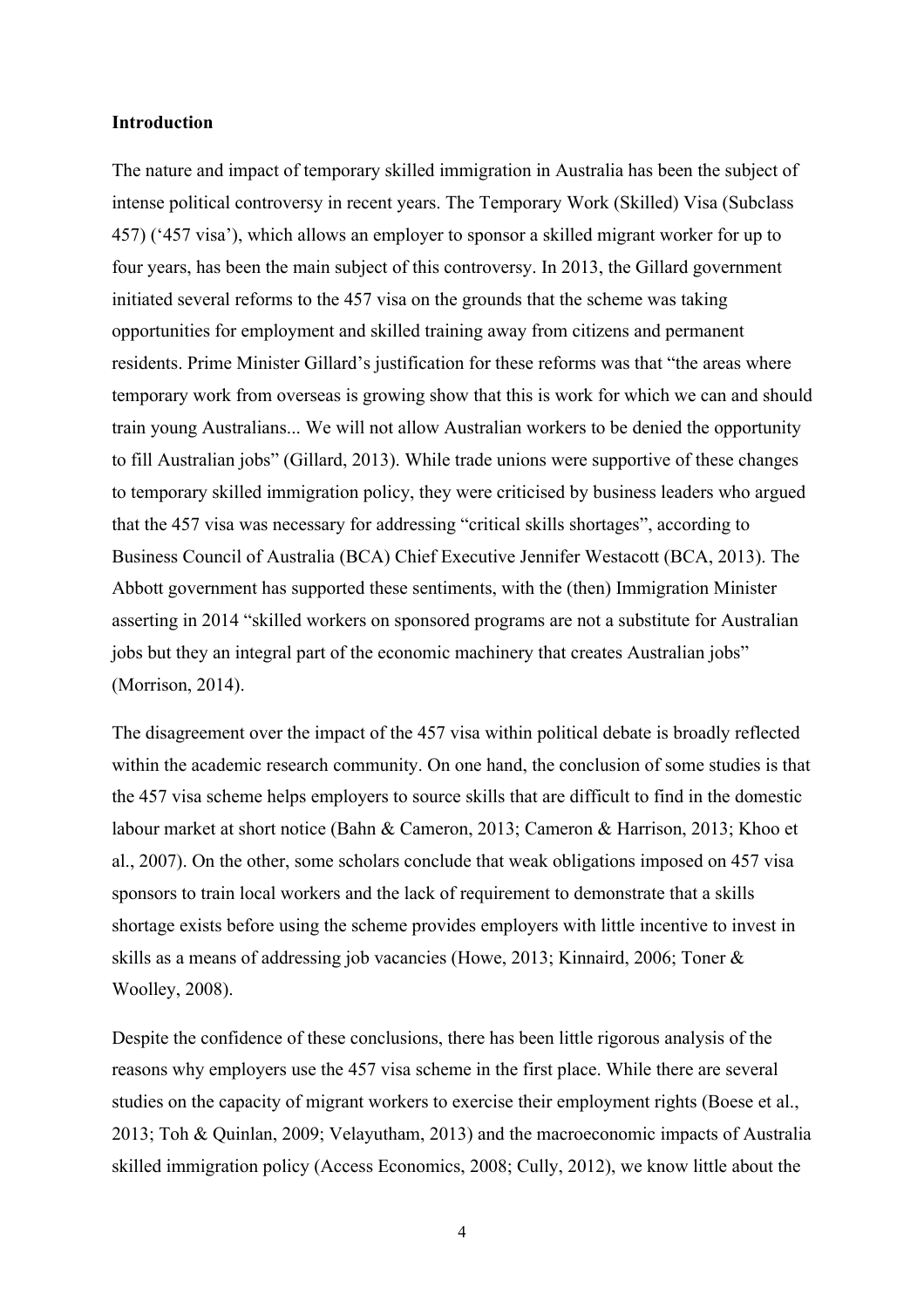role of employers in the migration process and their motivations for recruiting migrant workers. As Anderson and Ruhs (2010) demonstrate in relation to lower skilled immigration in the United Kingdom, these are crucial issues for understanding the impact of immigration on the host country labour market, specifically for asking whether employers engage migrants to address genuine labour shortages or for other reasons that could negatively impact the employment prospects and working conditions of resident workers.

Drawing upon an analysis of large scale survey data of employers' stated reasons for recruiting workers on 457 visas, this paper addresses the following question: why do employers recruit workers on 457 visas? The migration recruitment motivations of employers have been explored in relation to lower skilled immigration (Atanackovic & Bourgeault, 2013; Bach, 2010; Cangiano & Walsh, 2014; Hussein et al., 2011; Moriarty et al., 2012; Rodriguez, 2004; Ruhs & Anderson, 2010; Waldinger & Lichter, 2003). However, there have been very few equivalent studies of higher skilled migrant workers, such as those engaged on 457 visas.<sup>1</sup> This distinction is important given that higher skilled workers are more likely to possess niche skills that are difficult to obtain, to earn higher wages and to have greater capacity to negotiate favourable terms of employment than lower skilled workers, thereby diminishing the capacity employers to exploit them or to gain an unfair advantage.

The next section reviews the literature on employer demand for migrant labour in general and higher skilled migrant workers in particular. The methodological approach is then outlined and the findings and analysis are presented. This is followed by a conclusion that explains the implications of the findings for policy and research.

### **The nature of employer demand for migrant labour: A review of the literature**

#### *Lower skilled migration*

<u> 1989 - Jan Samuel Barbara, margaret e</u>

Before analysing the reasons why employers recruit 457 visa holders, we need to consider their motivations for engaging migrant workers in general. In many countries, particularly those with weak capacity to control migration flows, migrants work predominantly in lowpaid, lower skilled occupations in conditions that often prove unattractive for local workers.

 $1$  The 457 visa allows entry only to those workers qualified to work in an occupation classified as managerial. professional and technicians/trades, making it difficult for workers to be sponsored to perform an intermediate or lower skilled occupation (which typically account for fewer than 5% of entrants per annum).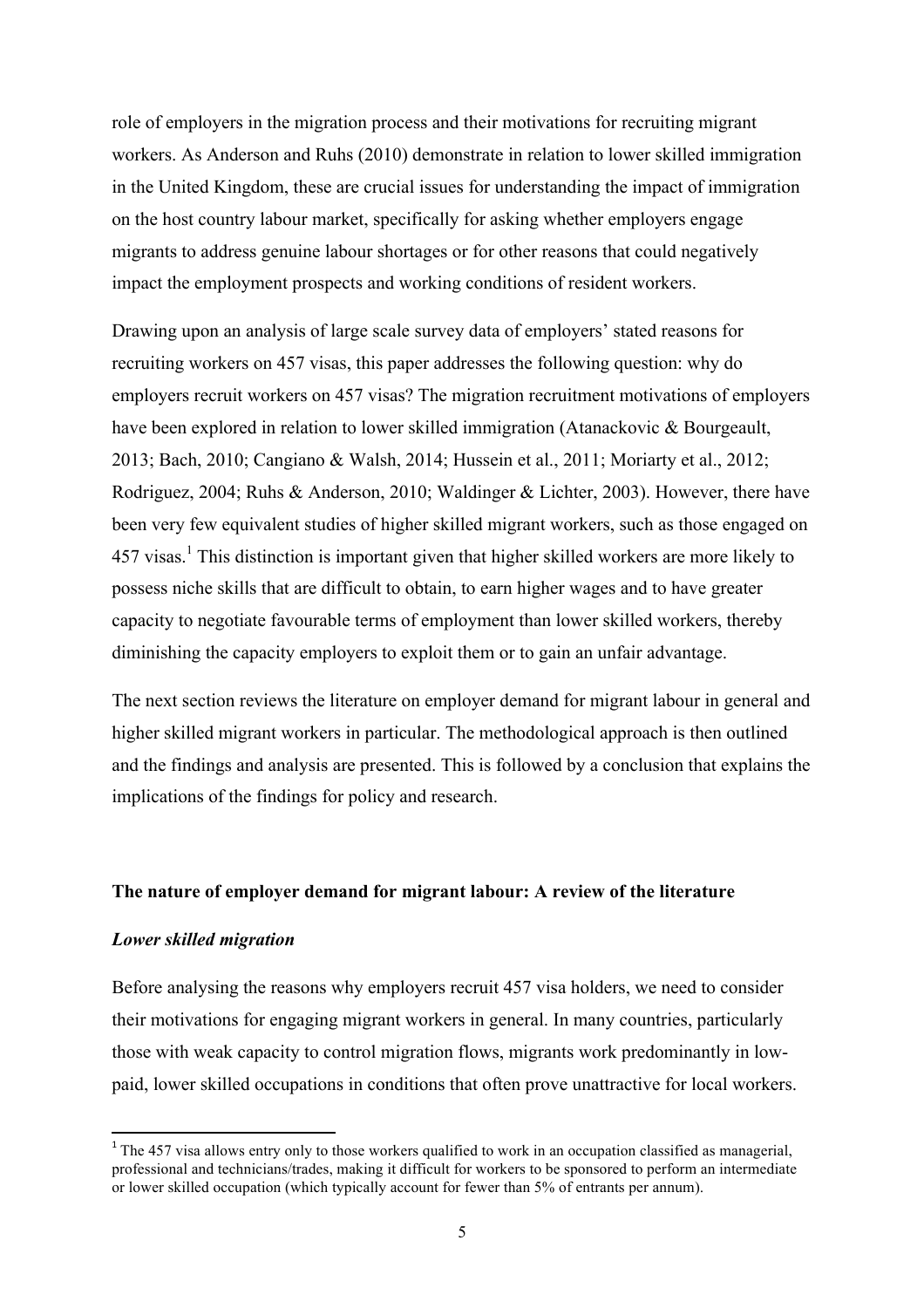In this context, Michael Piore's landmark study on immigration and labour market segmentation in the United States identified a desire for 'disposable labour', i.e. workers that are easy to control and to dispense with, as a key factor accounting for employer engagement of migrant workers. According to Piore (1979), new migrants are likely to be more willing to work for inferior pay and conditions compared to resident workers because of a relative lack of knowledge about the local labour market, lower expectations if they are from a country with lower wages and weaker employment protections, or simply not being in a position to complain if mistreated, especially migrants dependent upon maintaining their employment relationship in order to qualify for permanent residency. Several other influential studies from this period reach similar conclusions, finding that the main motivation of employers for recruiting migrant workers is to minimise their costs directly by engaging workers willing to work below the prevailing wage rate (Castells, 1975; Castles & Kosack, 1973; see also Bauder, 2006).

Perhaps because of the creation and strengthening of minimum labour standards in many countries in recent years, recent studies have generally attributed employer demand for recruiting lower skilled migrant labour to behavioural traits and interpersonal competencies benefits rather than cheaper labour. For instance, a study of the recruitment practices of employers utilising labour migration in the Irish construction sector found that immigrants are favoured not because they can be hired below the prevailing wage rate, but because of their better attitude and work ethic, as well as potential international links appealing to enterprising employers (Moriarty et al., 2012). Perceptions that migrants are harder working and more committed, easier to retain, more willing to work in difficult conditions and provide better customer service are the main factors attributed for employer preferences for migrant labour in the Canadian care sector (Atanackovic & Bourgeault, 2013). A study of the English care sector also identified these behavioural traits as motivating employer recruitment of migrant workers, but also found that addressing job vacancies is an important factor (Hussein et al., 2011). Employer perceptions that that migrant workers are harder working and more reliable than resident workers is a common theme among studies of lower skilled migration in the United States and the United Kingdom (for instance, MacKenzie & Forde, 2009; Rodriguez, 2004; Ruhs & Anderson, 2010; Waldinger & Lichter, 2003).

The attributes of migrant workers identified in these studies, such as their tendency to have the right attitude or personality, at least from the perceptive of employers, are characterised as 'soft skills' by some scholars (e.g. Moriarty et al., 2012). However, the characterisation of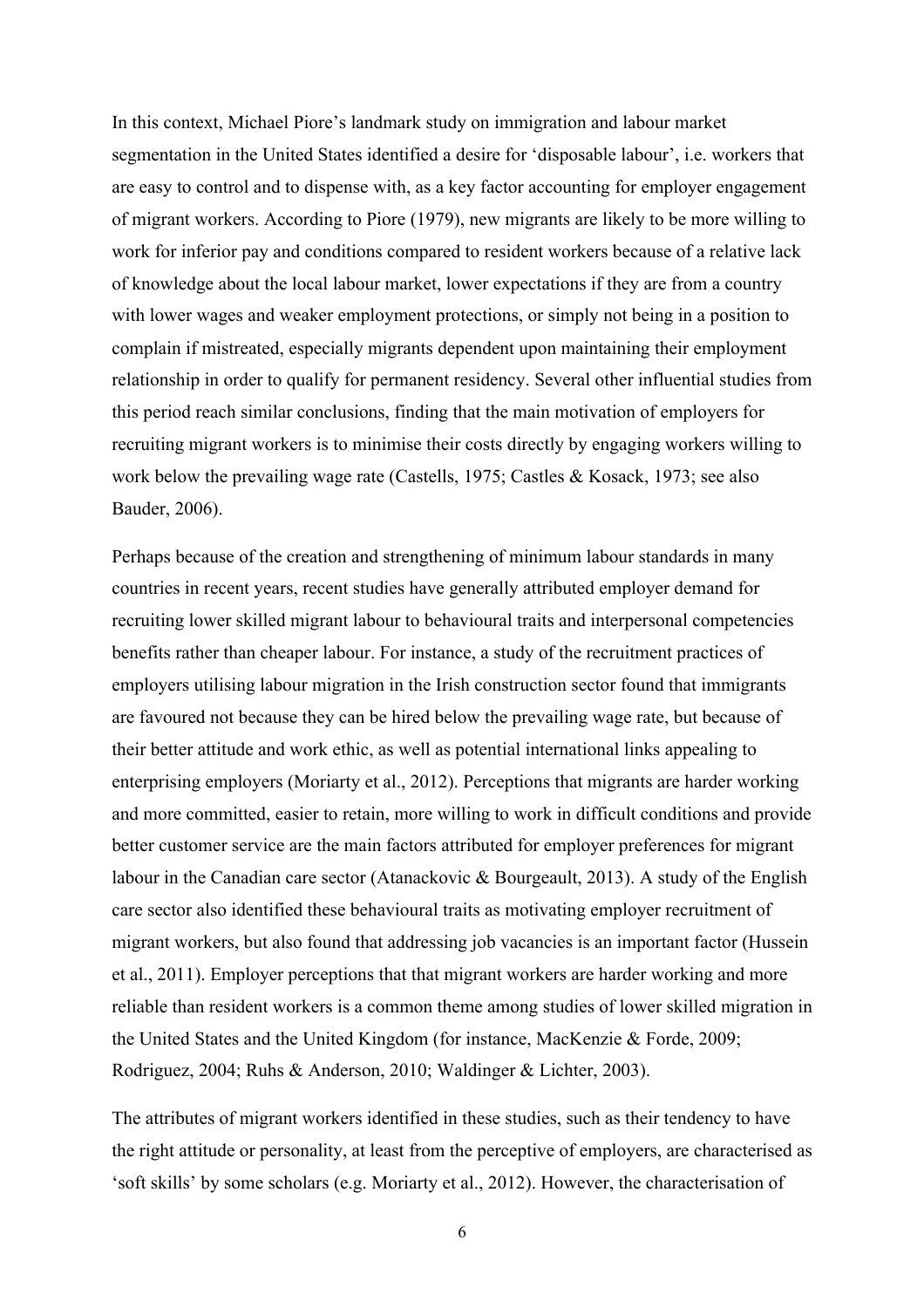these attributes as soft skills is questionable, given the overlap with characteristics associated with higher productivity or loyalty that may be a consequence of migrant workers' dependence on their employer in order to maintain residency rights (Anderson, 2010; Waldinger & Lichter, 2003). While stronger minimum labour standards make it "difficult to explicitly recruit employees for obedience ... recruitment in terms of 'attitude' enables selection of those prepared to do the work on the employers' terms" (Moriarty et al., 2012: 1872), for instance, because of the restricted terms of employment under their work visa. The argument that employers recruit migrants because these workers possess soft skills that are otherwise difficult to source should therefore be treated with scepticism.

#### *Higher skilled migration*

While these recent studies are potentially instructive, the focus on lower skilled immigration means their findings cannot necessarily be assumed to explain employer motivations for using higher skilled immigration. In other words, these studies are concerned with the recruitment of migrant workers heavily concentrated in lower skilled jobs, and in countries that have little willingness or capacity to restrict entry only to migrant workers qualified to work in occupations considered to be higher skilled. While there is a lack of research on employer motivations for higher skilled immigration, several studies of the 457 visa are relevant.

Bahn and Cameron's (2013) study of the Western Australian resources sector identified a lack of specialised skills and knowledge among resident workers and an unwillingness of potential candidates with requisite skills to relocate to remote locations as the main reasons why employers recruit higher skilled migrants. In their analysis of a 2008 survey of 581 managers of organisations that employed workers on 457 visas, Cameron and Harrison (2013) found that a shortages of skills was the most common reason for using the scheme (cited by 86% of respondents), followed by a desire to attract international skills and knowledge (38%), difficulties getting Australian citizens and permanent residents to relocate to the location of the business (26%), and a need for visa holders to train other workers (11%). Factors relating to the higher costs (13%) and motivational characteristics (7%) of local workers were cited by only a small minority of employers. However, given that the response rate of the survey was fewer than 8% and the sample was limited to member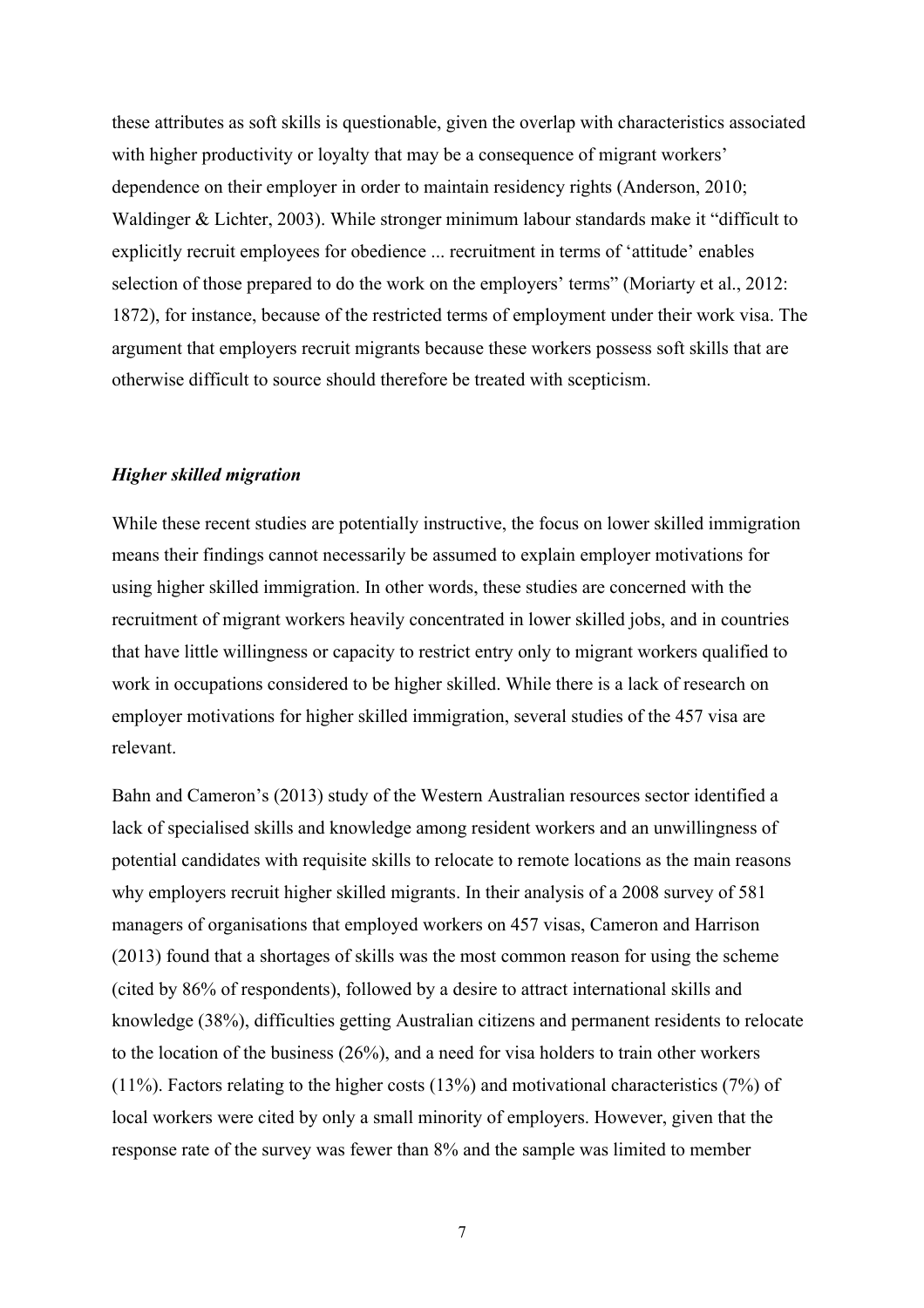organisations of the Australian Human Resources Institute, it is questionable whether the motivations cited by respondents are representative of the broader population.

In their analysis of a 2003 survey of 135 employers using the 457 visa scheme, Khoo et al (2007) found that difficulties obtaining specialised skills in Australia was the most important reason for sponsoring higher skilled migrants (cited by 89% of respondents), followed by a need for people who can train others to do the work (57%), a desire (prevalent among multinational corporations) to facilitate intra-company transfers of skilled personnel (40%), and a need for people at very short notice (26%). They found that a small number of employers (9%) cited the lower cost of 457 visa holders compared to local workers as a reason for using the scheme, but that a higher proportion of respondents used the scheme due to the perceived behavioural traits of migrant workers. For instance, some employers cited higher commitment from 457 visa holders (22%) and the existence of visa rules limiting workers' mobility and thus making them easier to control (12%) as reasons for using the scheme (Khoo et al., 2007).

Although there is some overlap in employer motivations for recruiting lower compared to higher skilled migrants relating to behavioural traits, these studies suggest that addressing skilled labour shortages is likely to be a more important reason for using higher skilled immigration. Addressing skills shortages is the principal objective of the 457 visa, a feature shared with skilled visa schemes in many other countries (OECD, 2012: 101-103; Papademetriou et al., 2008). The explicit purpose of the 457 visa upon its creation in 1996 was to facilitate greater speed and procedural simplicity in arrangements governing longerterm temporary entry of professionals and managers (Roach Review, 1995). Over time, the main purpose of the visa evolved towards addressing skills shortages, particularly among firms with international operations. According to the Immigration Department, the scheme is now "designed to enable employers to address labour shortages by bringing in genuinely skilled workers where they cannot find an appropriately skilled Australian" (Immigration Department, 2014b: 3).

Despite the lack of systematic and reliable empirical evidence regarding the use and impact of the 457 visa, several studies based on either small sample sizes or regulatory analyses claim that the 457 visa scheme's regulations do not meet its stated objective. For instance, Kinnaird (2006) argues that employers can sponsor workers on the visa "without any reference to whether there is a skill shortage in the field or not". According to other studies,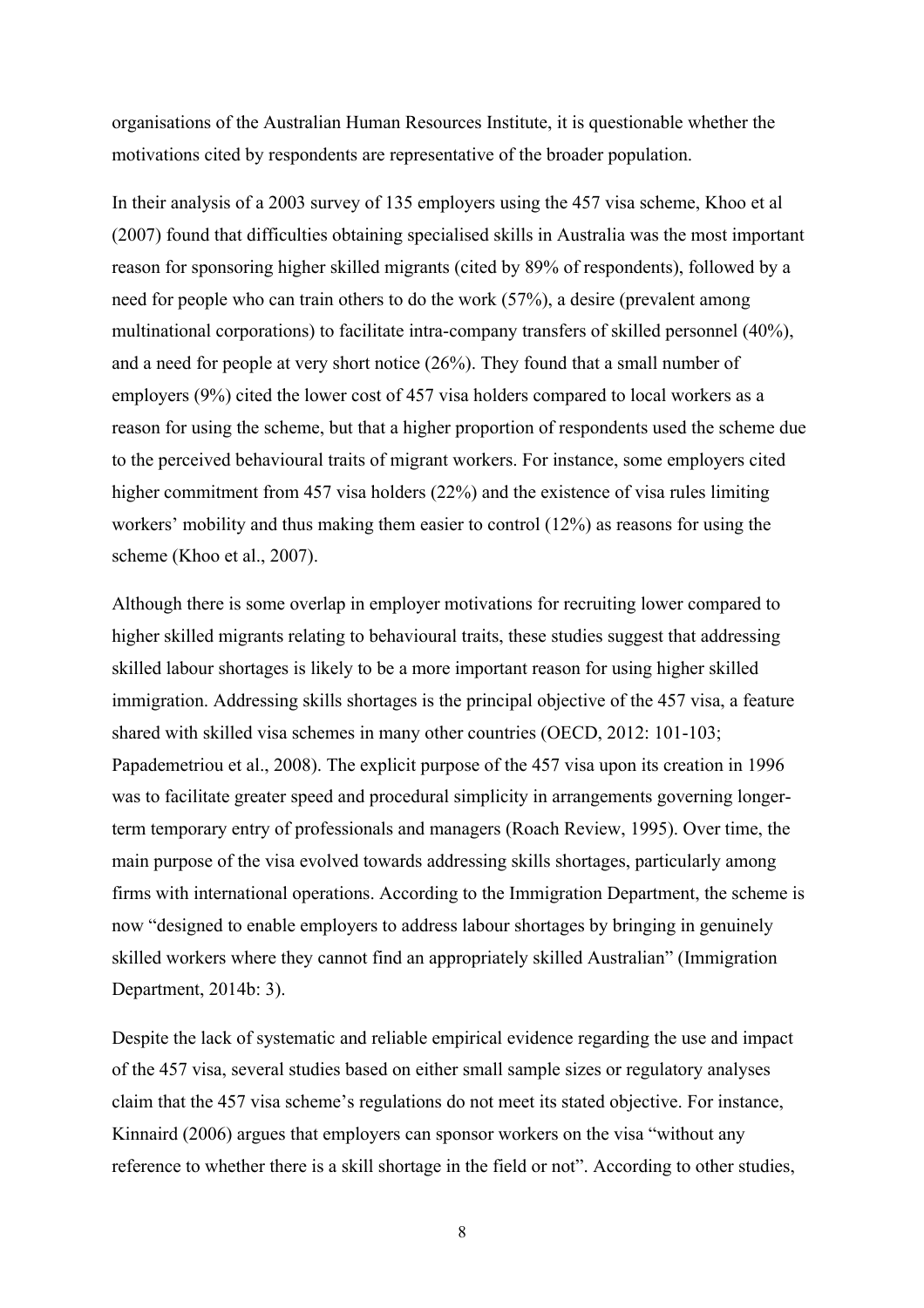this feature of the regulation potentially deters employers from investing in training workers in the local labour market (Toner & Woolley, 2008) or raising wages and taking other measures to improve job quality that would potentially increase the supply of local skilled applicants (Junankar, 2009). Several reforms have been made since 2009 to address these problems, for instance by introducing skilled training benchmarks and labour market testing requirements that employers have to meet as preconditions of using the scheme. However, more recent studies have essentially reached the same conclusions as these earlier studies. According to Howe (2013), the Consolidated Sponsored Occupations List that defines the occupations that the visa can be used for is too broad. This list includes virtually all of the 600-plus occupations listed as 'managers', 'professionals' and 'technicians and trades workers' under the Australian and New Zealand Standard Classification of Occupations. Moreover, employers are not required to demonstrate that a verifiable skills shortage exists before applying for sponsorship, meaning that employer demand rather than independent assessments of labour market need is essentially used to determine whether or not a nominated occupation is actually in shortage.

#### *The nature of employer demand*

The use of employer demand as a proxy for skills shortages raises several important issues. Firstly, demand is not fixed but is susceptible to fluctuation, especially in response to changes in the nature of labour supply. According to Ruhs and Anderson (2010: 6), "'what employers want' can be critically influenced by what employers think they can get from the various pools of available labour, while at the same time, labour supply often adapts to the requirements of demand". For instance, while the skilled nature of the 457 visa and the scheme's protective regulations ensure that visa holders earn above average salaries, for much of the scheme's existence workers had only 28 days to find a new sponsor if their employment relationship ceased. Prior to this period being extended to 90 days in July 2013, these visa regulations effectively made workers dependent on their sponsoring employers to maintain their temporary residency status. As several studies and inquiries found, these rules increased the vulnerability of visa holders to mistreatment and potentially made them a more compliant and attractive source of recruitment, because they effectively altered the nature of migrant labour supply and consequently the nature of employer demand (Campbell & Tham, 2013; Deegan Review, 2008; Toh & Quinlan, 2009; Velayutham, 2013).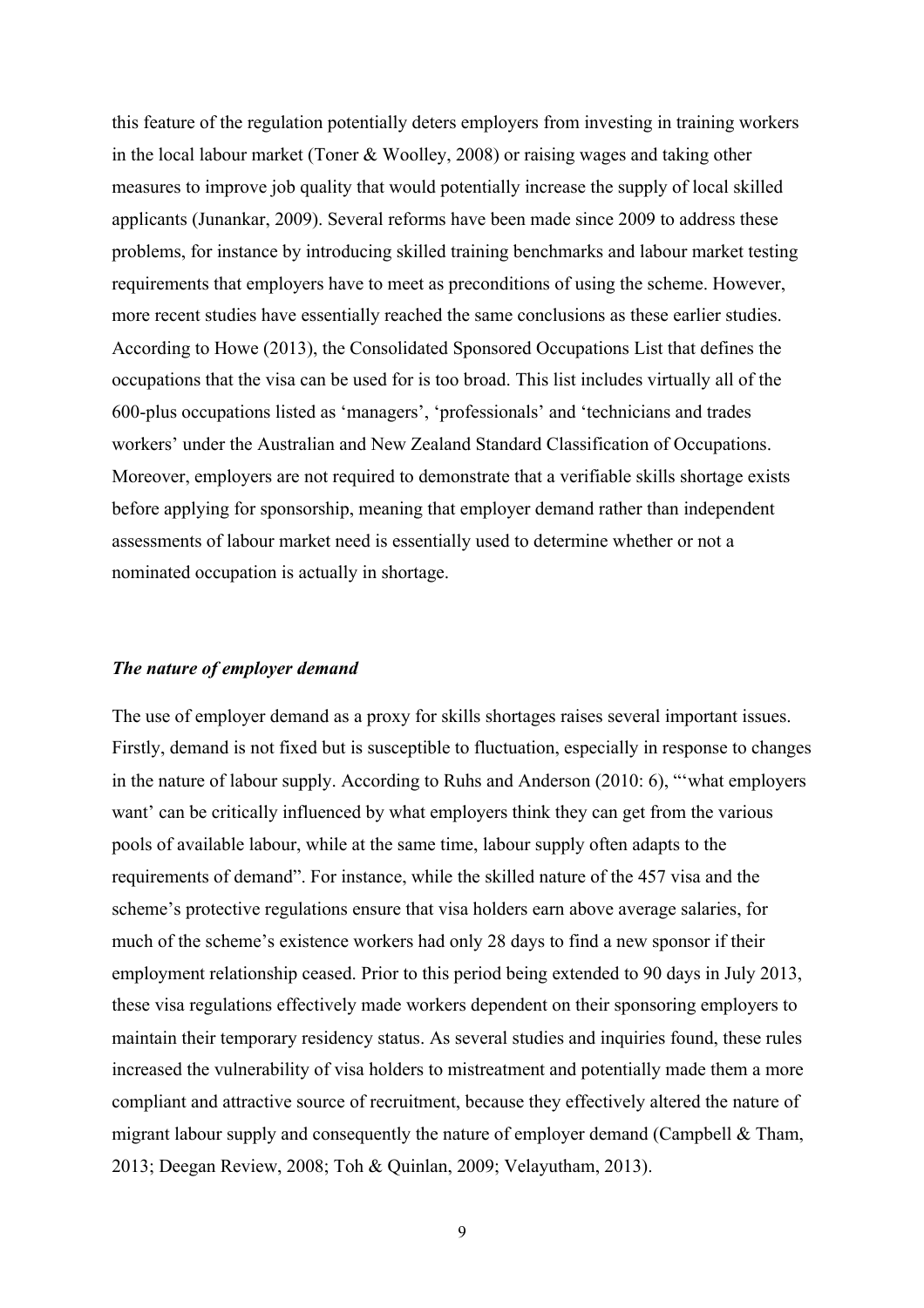The slipperiness of the term 'skills shortage' is another reason why employer demand is an imperfect measure for assessing whether an occupation is actually in shortage. Labour economists tend to define skills shortages as the shortfall of supply relative to demand at the prevailing conditions or 'market wage' (Healy et al., 2012; Richardson, 2009). According to Shah and Burke, the common practice of using employer-based surveys to identify skills shortages is problematic because employers often fail to understand the difference between "the concepts of skills shortages, recruitment difficulties and skills gaps" (2003: vi).

In contrast to skills shortages, recruitment difficulties may arise because of employers not undertaking the necessary steps towards recruitment, or not offering adequate training, wages and conditions and career prospects to attract a sufficient number of potential internal and external candidates (Green et al., 1998; Healy et al., 2012; Shah & Burke, 2003). While most definitions focus on a shortfall of supply at the prevailing conditions, Haskel and Martin (1993: 574) claim that a skills shortage should be defined as "a situation in which the firm must wait longer than normal, or search more actively to hire a worker". This view is consistent with the prescriptions of neoclassical economic theory which suggest that wages need to rise to stimulate increased supply before a skills shortage can be deemed to exist (Junanker, 2009). According to Healy et al. (2012: 13), situations where low-wage employers are not willing to raise wages in order to attract more potential candidates "should not be regarded as a true labour shortage". Other studies find that firms that pay above market rates or take other meaningful steps to improve the quality of jobs and the working environment are less likely to experience shortages (Green et al., 1998). A study of German firms by Backes-Gellner and Tuor (2010) found that firms with independent collective voice mechanisms, established apprenticeship training programs and management practices that successfully fostered workforce commitment were less likely to experience recruitment problems. Moreover, the authors found such factors to be more important for allowing firms to address shortages than higher wages and monetary benefits. However, several studies point out that employers are often reluctant to increase wages and conditions to increase the supply of candidates, because such a move will be difficult to reverse once a shortage has been addressed, and may require wages and conditions to be improved for existing employees (Haskel & Martin, 1993; Richardson, 2009).

A common refrain among critics of the 457 visa and similar schemes operating elsewhere is that easy access to skilled visas deters employer from investing in training to address skills shortages. Employers are often reluctant to train lest they lose their investment to competitors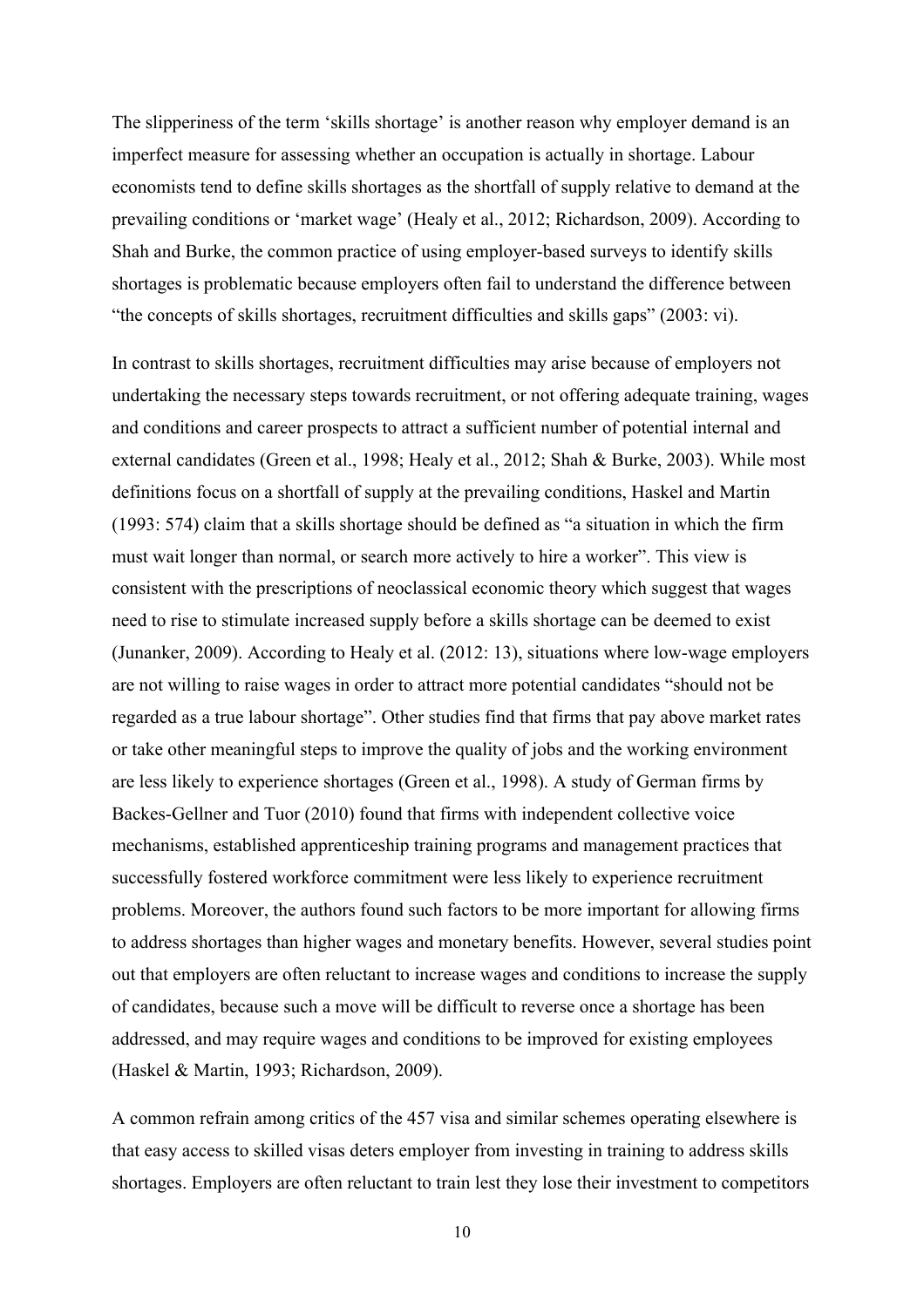engaging in poaching in order to address their own vacancies. This is a common collective action problem often leading to underinvestment in training, which can exacerbate skills shortages and require governments to intervene (Cooney, 2010; Richardson, 2009; Wright, 2012). There are other reasons why employers may be disinclined to utilise structured training. The training required for a person to become suitably qualified will vary across occupations, but in those with long training lead-times, a shortage may no longer exist by the time that workers complete the necessary training. Moreover, while governments can offer incentives to education and training providers to increase enrolments in courses relating to skills shortages, there is little they can do to ensure that students actually complete these courses (Mitchell & Quirk, 2005). Skilled training is therefore a less perfect solution for addressing skills shortages than is often acknowledged.

While the risk of employers confusing shortages with recruitment difficulties is an argument against using employer demand as a public policy measurement of skills shortages, it is also possible that the formal definitions of skills shortages are too restrictive. These definitions tend to equate 'skills' with the 'hard' qualifications and credentials required for a particular occupation, despite employers often placing equal importance on 'soft skills', i.e. interpersonal competencies that are generally transferrable across occupations, but can be important factors contributing to a worker's individual productivity (Green et al., 1998; Mitchell & Quirk, 2005). However, Anderson and Ruhs emphasise the need to carefully distinguish between soft skills and "attributes and characteristics that are related to employer control over the workforce". The soft skills that may be important for the effective utilisation of hard skills should not be confused with the behavioural traits, attitudes and qualities that employers may find "desirable because they suggest workers will be compliant, easy to discipline and cooperative" (Anderson & Ruhs, 2010: 20).

This review of literature relating to the primary question of why employers recruit skilled migrants has identified several secondary research questions that will be used are used to analyse data relating to employer motivations for using the 457 visa scheme:

- Do employers engaging 457 visa holders experience difficulties recruiting workers from the local labour market?
- What are the reasons for these difficulties?
- What are the most important strategies that employers engaging 457 visa holders use to address skills shortages?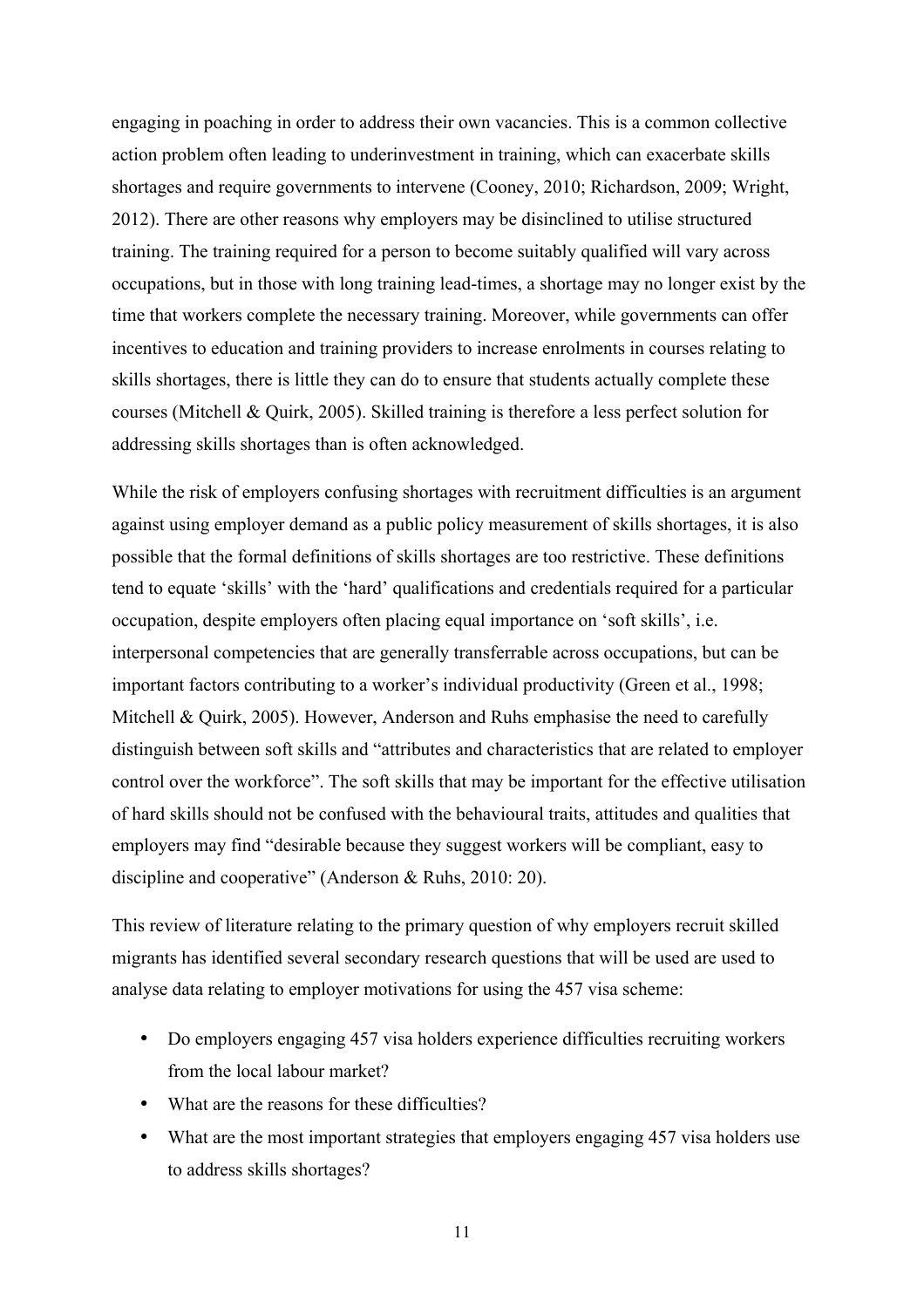- What is the nature of the skills desired by employers engaging 457 visa holders?
- What are the advantages cited by employers for engaging 457 visa holders?

#### **Methodology**

Temporary work visas are a relatively new phenomenon in Australia. Prior to the introduction of the 457 visa in 1996, the main way that migrant workers could come to Australia was through the permanent immigration program. The permanent immigration program accounts for a large proportion of inward migration. In 2011-12 when the survey analysed here was conducted, 125,755 permanent skilled visas were issued, as compared to 125,070 visas issued to primary and secondary applicants under the 457 visa program, which accounts for a large and growing proportion of total work visa intakes. As Figure 1 shows, the intakes under the 457 visa and permanent skilled visas are smaller than those under the Working Holidaymaker visa, which allows visa holders to work in any occupation for up to 12 months, or 24 months if they work in any primary industry in a regional area for at least three months (Wright, 2015).

The analysis of employer motivations for recruiting 457 visa holders draws on a survey conducted and designed by the Social Research Centre that was commissioned by the Department of Immigration and Border Protection (DIBP), which have made the data available for the purposes of this study. Evaluating the visa scheme's effectiveness and suitability in addressing the skilled labour needs of employers was the main objective of the survey. Respondents were asked questions relating to their business characteristics, the extent to which they used the 457 visa, their satisfaction with aspects of the scheme and the performance of visa holders, their recruitment difficulties and how they typically responded, the factors they used to assess prospective sponsored migrant workers, and the perceived benefits and drawbacks of the scheme and suggestions for its improvement. Two reports published by the Immigration Department (2014c) and the Migration Council of Australia (2013) have utilised this survey data. These studies focused primarily on reporting the headline findings of the survey, contained limited discussion of differences between industries and no analysis of the reasons for employer demand of skilled migrant labour.

The sample population of the survey is 1,600 employers that were current and previous sponsors of workers on the 457 visa. The overall response rate among employers surveyed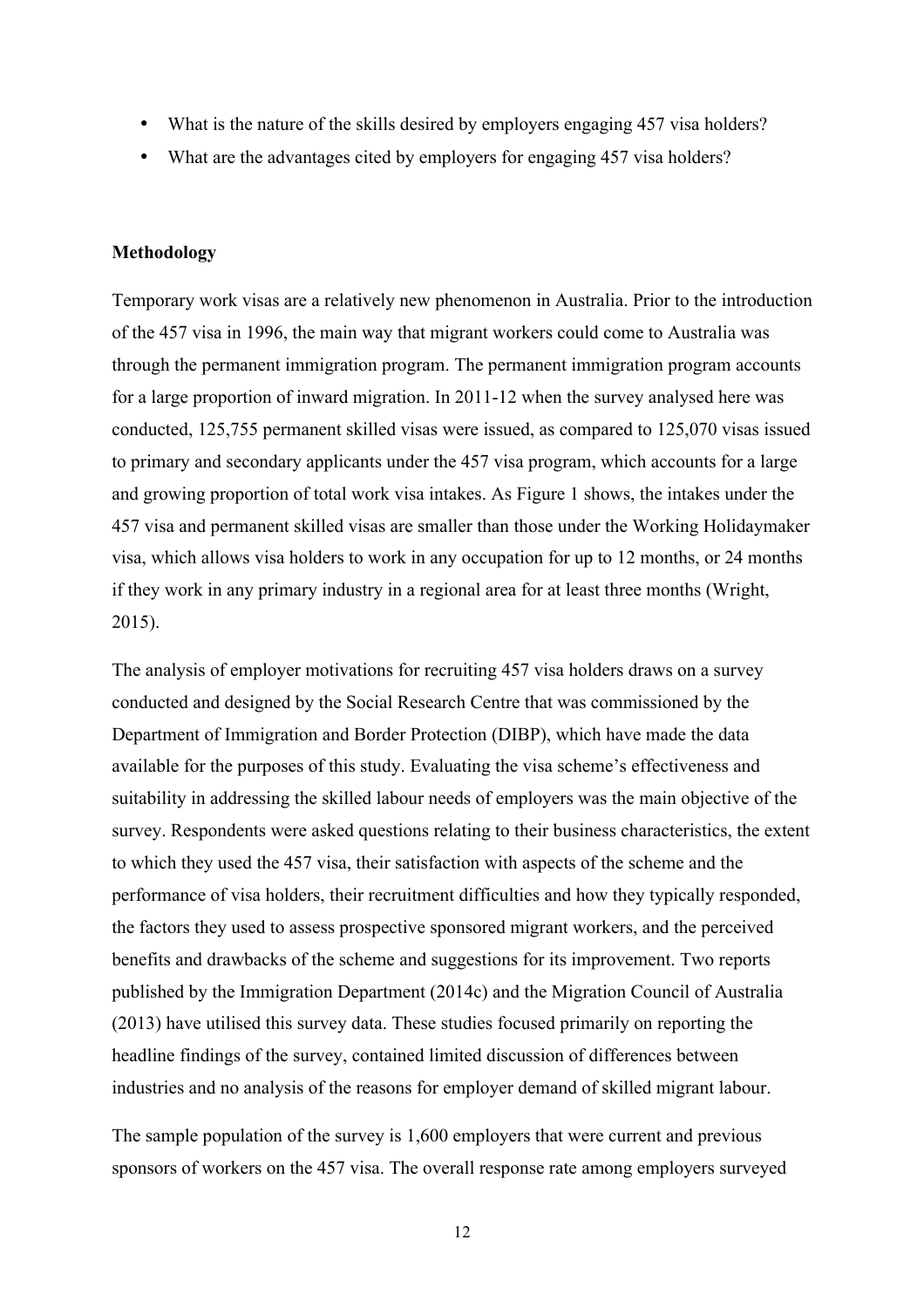was 90.3%, which consisted of a response rate of 91.7% among current employer sponsors (1,500 completed interviews and 136 refusals) and a response rate of 73.5% among lapsed sponsors (100 completed surveys and 36 refusals). The survey was conducted via telephone in May-June 2012, before reforms of the 457 visa implemented in July 2013 that required employers to advertise a vacancy before using the scheme, increased the window for migrant workers to find another sponsor if the employment relationship ceased, and conferred powers to the Fair Work Ombudsman to scrutinise the practices of sponsoring employers. The findings need to be considered against the regulatory context that existed prior to these regulations coming into effect.

Post stratification weights were applied to ensure that the final population sample was representative of the relevant industry and geographical (state/territory) population benchmarks. Table 1 provides a breakdown of survey respondents by industry. The analysis presented in the following section will focus only on the industry sponsors that accounted for more than 5% of the total primary visa grants in 2011-12 (see Immigration Department, 2012), which will be referred to as the 'main industry sponsors'. The main industry sponsors, listed in italics in Table 1, are accommodation and food services, construction, education and training, health care and social assistance, information media and telecommunications, manufacturing, mining, other services, and professional, scientific and technical services. In order to test for statistical differences among industries and given the categorical nature of the variables included in the present analysis, chi-square and adjusted residuals tests have been employed.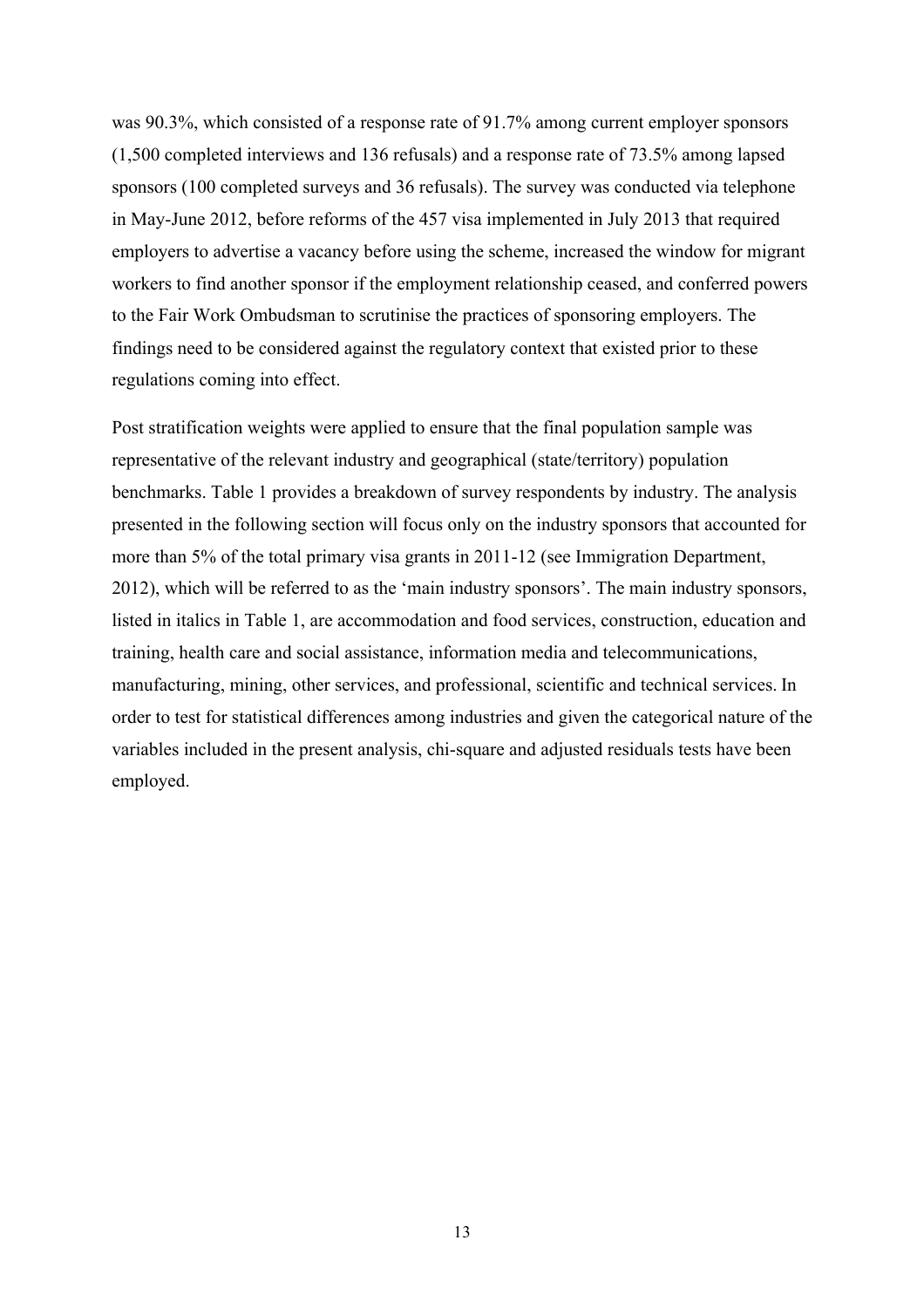# **Figure 1** Annual immigration intakes for the main permanent skilled and temporary work visa categories, Australia, 1995/96-2011/12



Source: Immigration Department (2002, 2007, 2014a); Joint Standing Committee on Migration (2007)

# Table 1 Survey respondents by sponsor industry

| <b>Industry</b>                               | <b>Survey respondents</b><br>(unweighted) | % of total respondents<br>(weighted) |  |
|-----------------------------------------------|-------------------------------------------|--------------------------------------|--|
| <b>Accommodation &amp; food services</b>      | 113                                       | 7.1                                  |  |
| Administrative & support services             | 37                                        | 2.4                                  |  |
| Agriculture, forestry & fishing               | 41                                        | 2.3                                  |  |
| Arts & recreation services                    | 43                                        | 2.8                                  |  |
| <b>Construction</b>                           | 150                                       | 9.9                                  |  |
| <b>Education &amp; training</b>               | 116                                       | 7.2                                  |  |
| Electricity, gas, water & waste services      | 47                                        | 3.3                                  |  |
| Financial & insurance services                | 36                                        | 2.6                                  |  |
| <b>Health care &amp; social assistance</b>    | 259                                       | 17.0                                 |  |
| Information media & telecommunications        | 98                                        | 5.7                                  |  |
| <b>Manufacturing</b>                          | 147                                       | 7.7                                  |  |
| Mining                                        | 44                                        | 3.2                                  |  |
| <b>Other services</b>                         | 22                                        | 1.4                                  |  |
| Professional, scientific & technical services | 244                                       | 15.3                                 |  |
| Public administration & safety                | 21                                        | 1.1                                  |  |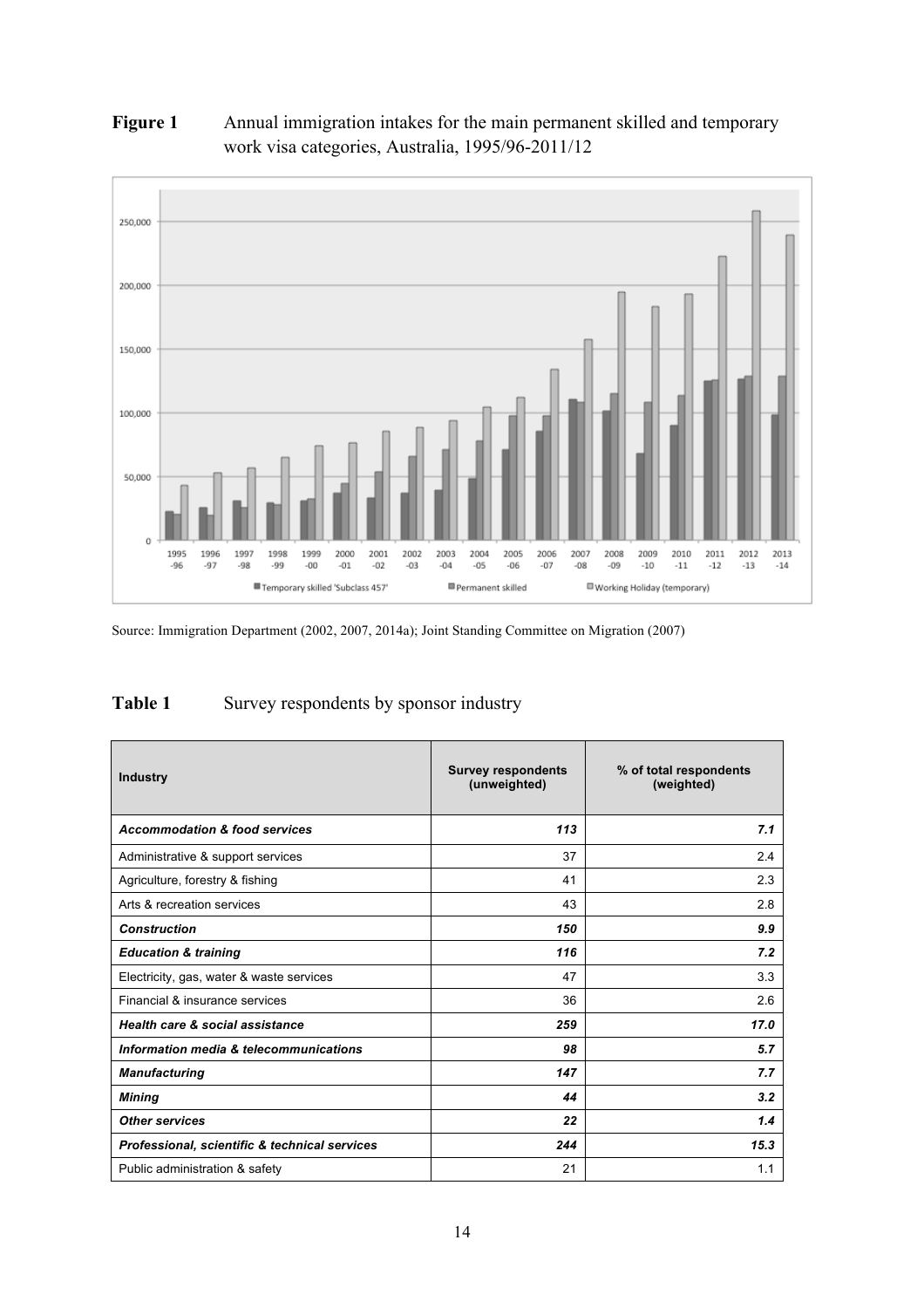| Rental, hiring & real estate services      | 9    | 0.5   |
|--------------------------------------------|------|-------|
| Retail trade                               | 78   | 4.8   |
| Transport, postal & warehousing            | 35   |       |
| Wholesale trade                            | 50   | 29    |
| Not recorded / don't know / not applicable | 12   | 0.8   |
| <b>Total</b>                               | 1602 | 100.0 |

#### **Findings and analysis**

#### *Do employers engaging skilled migrants experience difficulties recruiting workers locally?*

The responses from the employer survey were analysed to address the secondary research questions identified above. Employer respondents were asked the question 'Do you find it difficult to hire or employ workers from the local labour market?' The question did not distinguish between workers recruited for higher skilled occupations that can be sponsored under the 457 visa and lower skilled occupations that are largely ineligible for sponsorship. The vast majority (86%) of employer respondents using the 457 visa scheme replied that they find it difficult to hire workers locally, with around half of these (46%) claiming they find it very difficult. Employers in the accommodation and food services (95%), health care and social assistance (90%), other services (89%) and mining industries (88%) recorded aboveaverage affirmative responses, while those in the professional, scientific and technical services (81%), construction (83%), manufacturing (83%), education and training (84%), and information media and telecommunications (84%) were less likely than average to cite local recruitment difficulties.

While the proportion of employer respondents claiming that they find it difficult to hire workers from the local labour market may seem high, the data simply indicates whether employer respondents experiences recruitment difficulties, which as noted earlier is not the same thing as labour shortages or skilled labour shortages. Other data available from the employer survey discussed below can help us to understand why respondents may be experiencing recruitment difficulties. Furthermore, it is notable that 14% of employer sponsors using the scheme claim not to have difficulties recruiting from the local labour market. Given that the explicit objective of the 457 visa scheme is to address skilled labour shortages, it is unclear why this many respondents claim to have no local recruitment difficulties. It could be that employers no longer using the scheme (6% of the total sample) account for a high proportion of those claiming to have no local recruitment problems.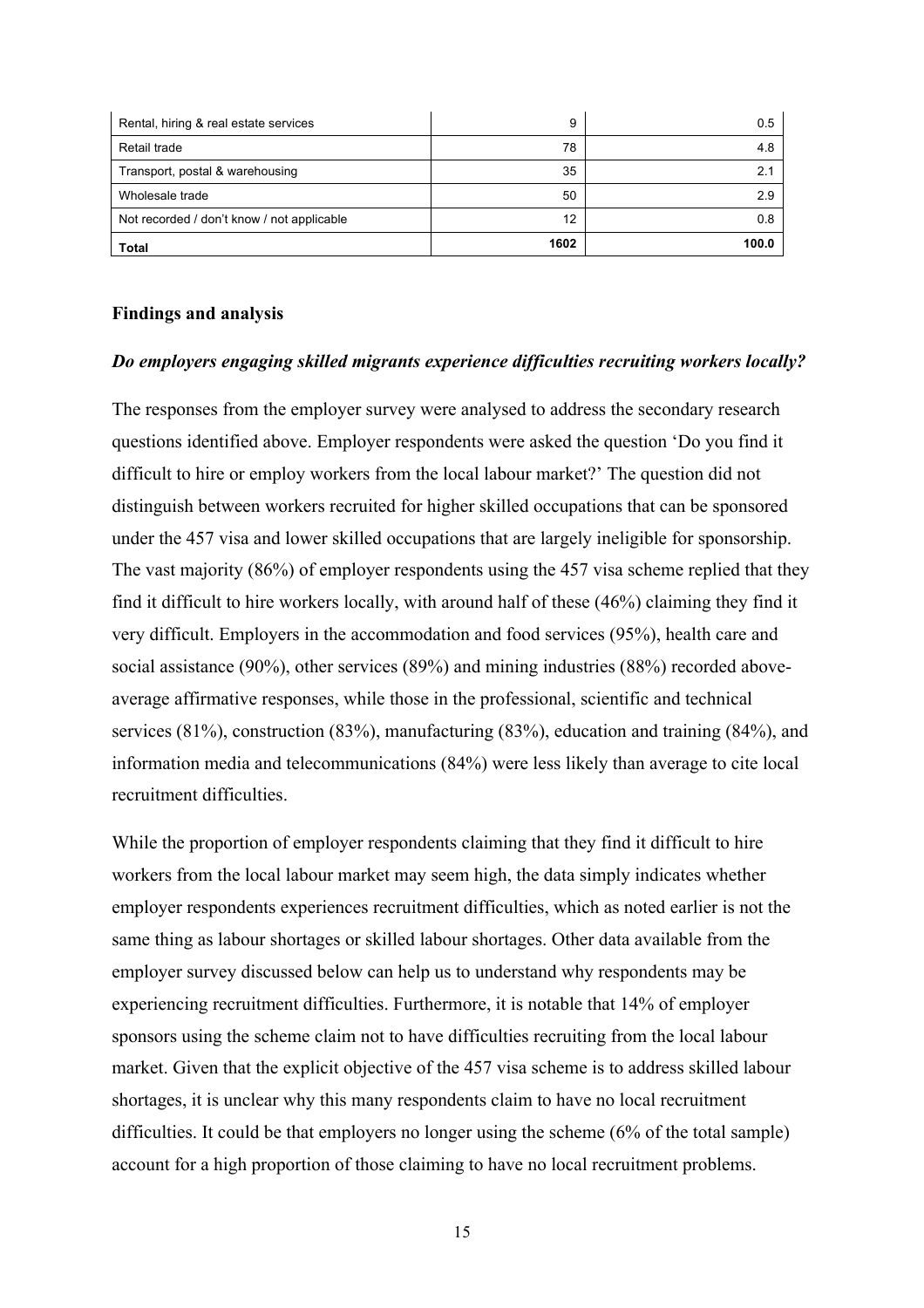Another reason could be that current users of the scheme experienced recruitment difficulties in relation to a small number of specialised occupations, but not for the rest of their workforce. However, the figures could also suggest that a proportion of employers are using the 457 visa scheme for reasons other than to address recruitment difficulties or skills shortages.

# *Why do employers engaging skilled migrants experience difficulties recruiting workers locally?*

Table 2 presents an analysis of the reasons cited by employer respondents in response to the question 'why do you find it difficult to find employees in the local labour market?' Respondents were able to provide multiple factors. Not enough workers with the right skills was the biggest reason cited by employers across all industries for their local recruitment difficulties (65%), followed by not enough workers with the right skills in Australia (41%). However, the patterns of employer responses vary considerably between industries. Chisquare tests show that differences observed among industries for all factors cited by employers are highly statistically significant. Among the main industry sponsors, information media and telecommunications (78%) and professional, scientific and technical services (76%) were more likely than average to claim that there were not enough workers with the right skills, with employers in professional, scientific and technical services (55%) also much more likely to cite not enough workers with the right skills in Australia. The test for adjusted residuals shows that these two industries are significantly different than expected. They are both particularly dynamic, with new technology playing a strong role in spurring organisational change, and also internationally integrated, characterised by multinational firms and internationalised labour markets, which may make it more difficult for Australian employers to compete with their counterparts abroad for skilled workers. Several large industry sponsors were much less likely than average to cite a lack of appropriately skilled local workers as a reason for their recruitment difficulties, particularly accommodation and food services (49%), construction (56%) and health care and social assistance (60%). Tests for adjusted residuals also indicate that these three industries also score significantly lower than expected in relation to the response 'not enough workers in Australia with the right skills'. These industries were more likely to attribute their recruitment problems to other factors, some of which are not necessarily related to skills shortages.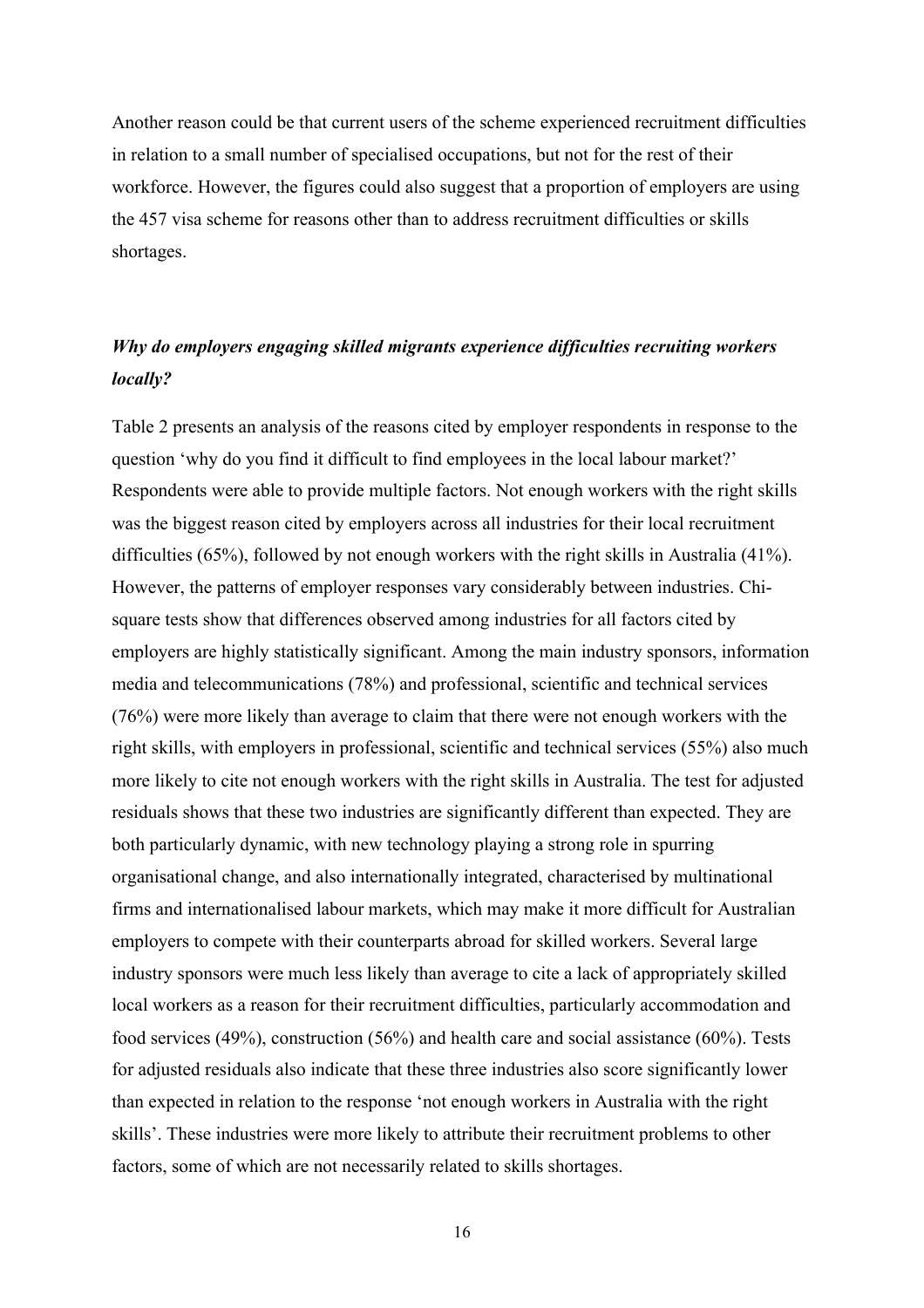Better paid jobs in other industries is a factor cited by 13% of employers as contributing to their recruitment difficulties, with manufacturing (23%), mining (20%), construction (19%) and accommodation and food services (19%) the main industry sponsors more likely than average to cite this reason, with the adjusted residuals test indicating these industries as scoring higher than expected. These relatively high response rates can be explained by two possible reasons. Some of these industries are characterised by occupations with skills that are transferable across industries, for instance skilled technicians and trades workers that can potentially utilise their skills in mining, manufacturing and construction. Secondly, some of these industries, particularly accommodation and food services, tend to be characterised by low pay and poor job quality (Knox et al., 2014; Vanselow et al., 2010). At the other extreme, tests point at health care and social assistance (6%) and information media and telecommunications (8%) as being much less likely than expected to invoke 'better paid jobs in other industries' as a problem in recruiting.

The location of businesses in remote locations, which is cited by 12% of employers as a reason why they find it difficult to hire workers locally, is another factor contributing to recruitment problems. There is significant discrepancy among industries, with health care and social assistance (28%) the main industry sponsor most likely to cite this as a problem and scoring significantly higher percentage than expected, Given that this industry acts as an essential service in urban and regional communities alike, it is not particularly surprising that employers are more likely than others to see regional location as contributing to recruitment difficulties. On the other hand, employers in other services (0%), information media and telecommunications (2%), construction (4%), and professional, scientific and technical services (4%) score statistically significantly lower than expected in citing remote location as a factor contributing to recruitment problems.

A relatively small number of employers attribute their recruitment problems to factors associated with the motivations and attitudes of the local workforce, with 10% claiming that Australian workers do not like doing the job and 6% claiming that Australian workers have a poor attitude. Again, there is considerable variation in these responses across industries. Accommodation and food services employers (29%) were more than three times likely than average to claim that Australian workers did not like doing jobs for which they experienced difficulties recruiting, and were almost as likely to cite this factor as contributing to their recruitment problems as they were likely to cite a lack of local workers with the right skills (30%). This evidence is also supported by the test for adjusted residuals indicating a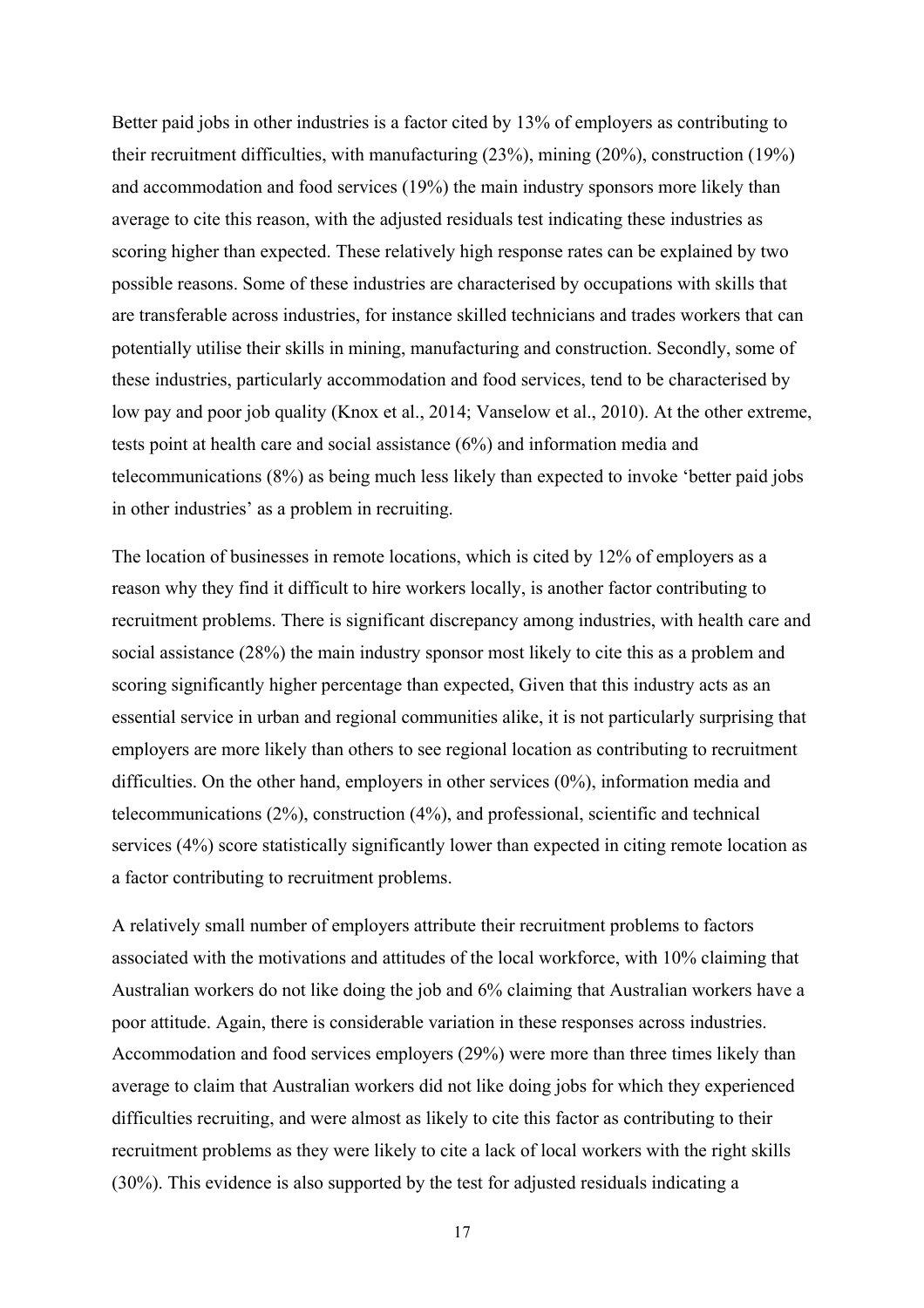significantly higher score than expected for accommodation and food services, as well as for other services (23%). Information media and telecommunications (1%), education and training (2%), mining (3%) and professional, scientific and technical services (5%) were the industries that score significantly lower than expected. Employers in construction (14%) and manufacturing (10%) were significantly more likely than average to attribute their difficulties in hiring workers locally to the poor attitude of Australian workers. By contrast, education and training (0%), information media and telecommunications (3%) and health care and social assistance (3%) are indicated by the adjusted residuals as significantly lower than expected to attribute their recruitment difficulties to this factor.

It is notable that industries most likely to cite a lack of skilled workers or skilled workers in Australia as the reasons for their recruitment problems were among those least likely to cite factors associated with local workforce attitudes. This is particularly the case among employer respondents from the information media and technology industry, and to a lesser extent education and training, professional, scientific and technical services, and mining industry employers. Conversely, industries most likely to cite the motivations and attitudes of the local workforce, especially accommodation and food services and construction, were less likely to attribute their recruitment problems to factors associated with skills shortages. As the following sections indicate, it is possible that problems relating to job quality in these industries may also explain why they face challenges recruiting skilled workers locally and may in turn contribute to employers' negative perceptions of the attributes of local workers.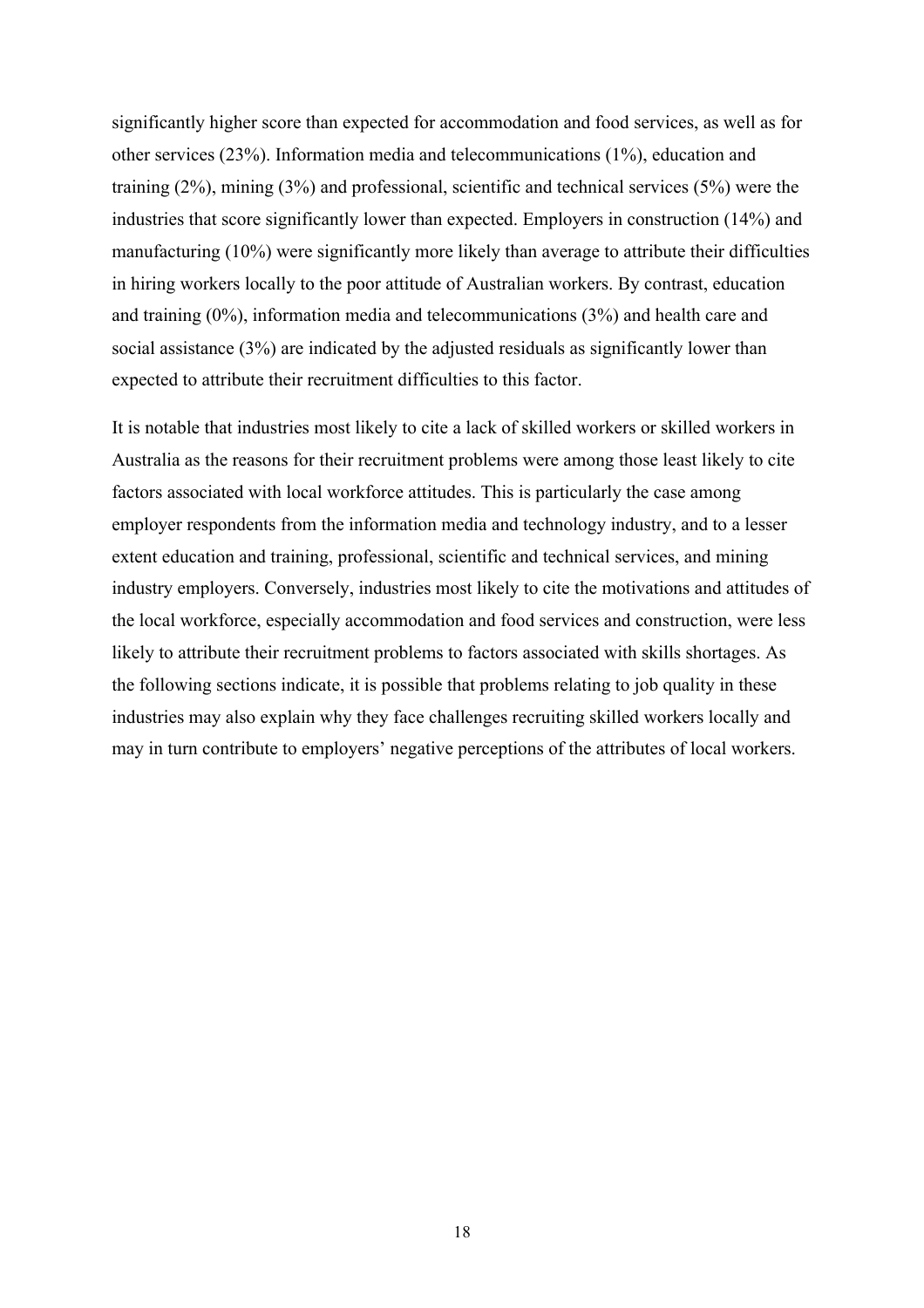|                                                     | Not enough<br>local<br>workers with<br>the right<br>skills*** | Not enough<br>workers with<br>the right<br>skills in<br>Australia*** | Better paid<br>jobs in other<br>industries*** | <b>The</b><br>business<br>is in a<br>remote<br>location*** | Australian<br>workers<br>don't like<br>doing this<br>job*** | Other<br>employers<br>in my<br>industry<br>offer better<br>paid jobs*** | Australian<br>workers<br>have a<br>poor<br>attitude*** |
|-----------------------------------------------------|---------------------------------------------------------------|----------------------------------------------------------------------|-----------------------------------------------|------------------------------------------------------------|-------------------------------------------------------------|-------------------------------------------------------------------------|--------------------------------------------------------|
| Accommodation &<br>food services                    | $49.1\%$ ~                                                    | $30.2\%$ ~                                                           | $18.9\%$ ~                                    | 14.4%                                                      | $29.2\%$ ~                                                  | 5.7%                                                                    | 6.8%                                                   |
| Construction                                        | 56.3%                                                         | $33.4\%$ ~                                                           | $19.2\%$ ~                                    | $3.5\%$ ~                                                  | 12.9%                                                       | 4.6%                                                                    | $13.6\%$ ~                                             |
| Education & training                                | 67.8%                                                         | 43.9%                                                                | 12.8%                                         | 10.9%                                                      | $1.6\%$ ~                                                   | 6.4%                                                                    | $0.0\%$ ~                                              |
| Health care & social<br>assistance                  | $59.5\%$ ~                                                    | $36.8\%$ ~                                                           | $6.3\%$ ~                                     | $28.1\%$ ~                                                 | 10.8%                                                       | $8.4\%$ ~                                                               | $3.1\%$ ~                                              |
| Information media &<br>telecommunications           | 78.0%~                                                        | 39.2%                                                                | $8.2\%$ ~                                     | $1.6\%$ ~                                                  | $1.4\%$ ~                                                   | $1.6\%$ ~                                                               | $2.6\%$ ~                                              |
| Manufacturing                                       | 68.1%                                                         | 42.3%                                                                | 22.6%                                         | 11.0%                                                      | 12.8%                                                       | 4.9%                                                                    | $10.1\%$ ~                                             |
| Mining                                              | 70.6%                                                         | 42.3%                                                                | $20.0\%$ ~                                    | 6.2%                                                       | $3.1\%$ ~                                                   | $14.9\%$ ~                                                              | 6.4%                                                   |
| Other services                                      | 55.7%                                                         | 48.5%                                                                | 10.0%                                         | $0.0\%$ ~                                                  | $22.7\%$ ~                                                  | $0.0\%$                                                                 | 8.4%                                                   |
| Professional,<br>scientific & technical<br>services | $76.2\%$ ~                                                    | $55.0\%$ ~                                                           | 11.5%                                         | $4.1\%$ ~                                                  | $5.0\%$ ~                                                   | 6.2%                                                                    | 5.4%                                                   |
| Total (all industries)                              | 64.7%                                                         | 41.1%                                                                | 13.3%                                         | 12.1%                                                      | 10.4%                                                       | 6.3%                                                                    | 5.9%                                                   |

**Table 2** Main reasons cited by employer respondents for why they find it difficult to find employees in the local labour market

*Note: Respondents were asked the following question: 'Why do you find it difficult to find employees in the local labour market?' Multiple responses were allowed. Main responses reported above include those eliciting a total response rate of more than 5%. Those eliciting smaller responses include 'there are better paid jobs in other parts of Australia' (4.4%), 'people have to travel a long way to get to the job' (3.3%), 'need workers who speak a language other than English' (1.4%), 'the work is too physically demanding' (1.1%), 'there are not enough local workers (no further information)' (1.0%), 'local workers are unreliable and don't stay long enough / come and go' (1.0%), 'Local workers prefer to work for themselves' (0.6%), 'need short-term labour or sub-contractors' (0.5%), 'local workers want more pay' (0.5%), 'other' (2.6%) and 'don't know' (1.2%).*

*Level of significance:* \*\*\*  $p < .001$ ; \*\*  $p < .01$ ; \*  $p < .05$ ;  $^+p<0.1$ ; ~ Adjusted Residuals >1.96 or < -1.96.

#### *How do employers engaging skilled migrants address skilled vacancies?*

The main priorities for employers sponsoring workers on 457 visas to find skilled workers to address skilled vacancies are presented in Table 3. Seeking overseas workers was the most favoured way for employer respondents to address job vacancies, with 23% of employers nominating this option. Differences among industries are statistically significant. Employers in others services (41%) and professional, scientific and technical services industry (28%) were especially likely to seek overseas workers as their preferred strategy for addressing job vacancies, while construction (14%) and accommodation and food services (17%) employers were much less likely than average to nominate this strategy. Adjusted residuals indicate that most of the cross-industry variation comes from these four industries. These response rates are interesting given that accommodation and food services and construction employers were most likely to see attitudinal problems of local workers as a reason for their recruitment difficulties. In contrast, professional, scientific and technical services employers were much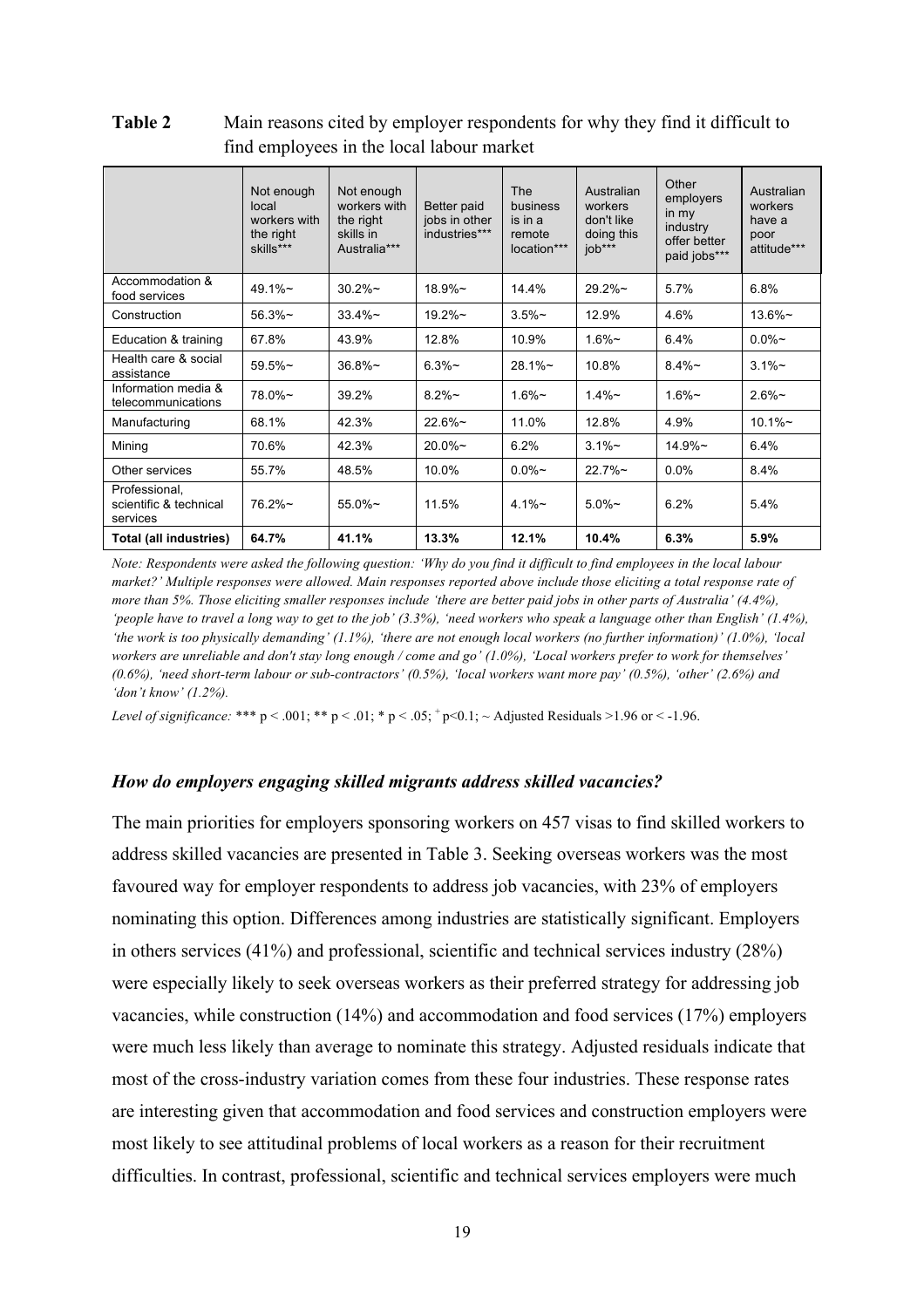more likely than average to attribute hiring problems to a lack of skilled workers. This suggests that employers in industries where recruitment difficulties are directly attributed to a lack of skilled workers are generally more inclined to engage migrant workers in response, though there are notable exceptions to this (e.g. information media and technology).

Only 11% of employer respondents said that training existing employees is the strategy most preferred when they have difficulties recruiting skilled workers, with answer distribution differing significantly between industries. This figure is surprisingly low given that training has traditionally been one of the main policy solutions proposed for addressing skills shortages, particularly because it can engender organisational commitment and career advancement benefits for workers. It is interesting to note that nearly twice as many employers across all industries cited recruiting overseas workers as their preferred option compared to training internal employees, with the proportion more than four times higher for the employers in the health care and social assistance industry. However, these figures do not necessarily reflect a lack of investment in training per se. For instance, while only 5% of health care and social assistance employers nominated training internal employees, this may be the result of accredited skilled training through industry-based and external institutions (such as universities) as a common mechanism of skills development in this industry. Adjusted residuals also indicate health care and social assistance as main contributor to the cross-industry variation among employers using internal training as their main strategy for recruiting skilled workers. By contrast, less reliance on industry-based training arrangements may account for the relatively high and statistically significant proportion of respondents in the accommodation and food services industry (19%) citing internal training as their favoured strategy. However, this explanation does not account for other industries than were more likely than average to use this option, such as manufacturing (16%) and construction (15%) where external training mechanisms are more strongly established.

Local recruitment strategies, such as using a recruitment agency (19%) or a website such as LinkedIn or Seek (11%), were also common preferences for addressing skilled vacancies for employers across all industries. Recruiting workers from other local businesses was the preferred option for addressing skilled shortages among a relatively small number (5%) of employer respondents, but was higher among those in the construction industry (11%). Among the other potential strategies when experiencing difficulties recruiting skilled workers, increasing the salary being offered (0.5%) and offering incentives to prospective employees (0%) was cited by virtually no employer respondents across all industries. When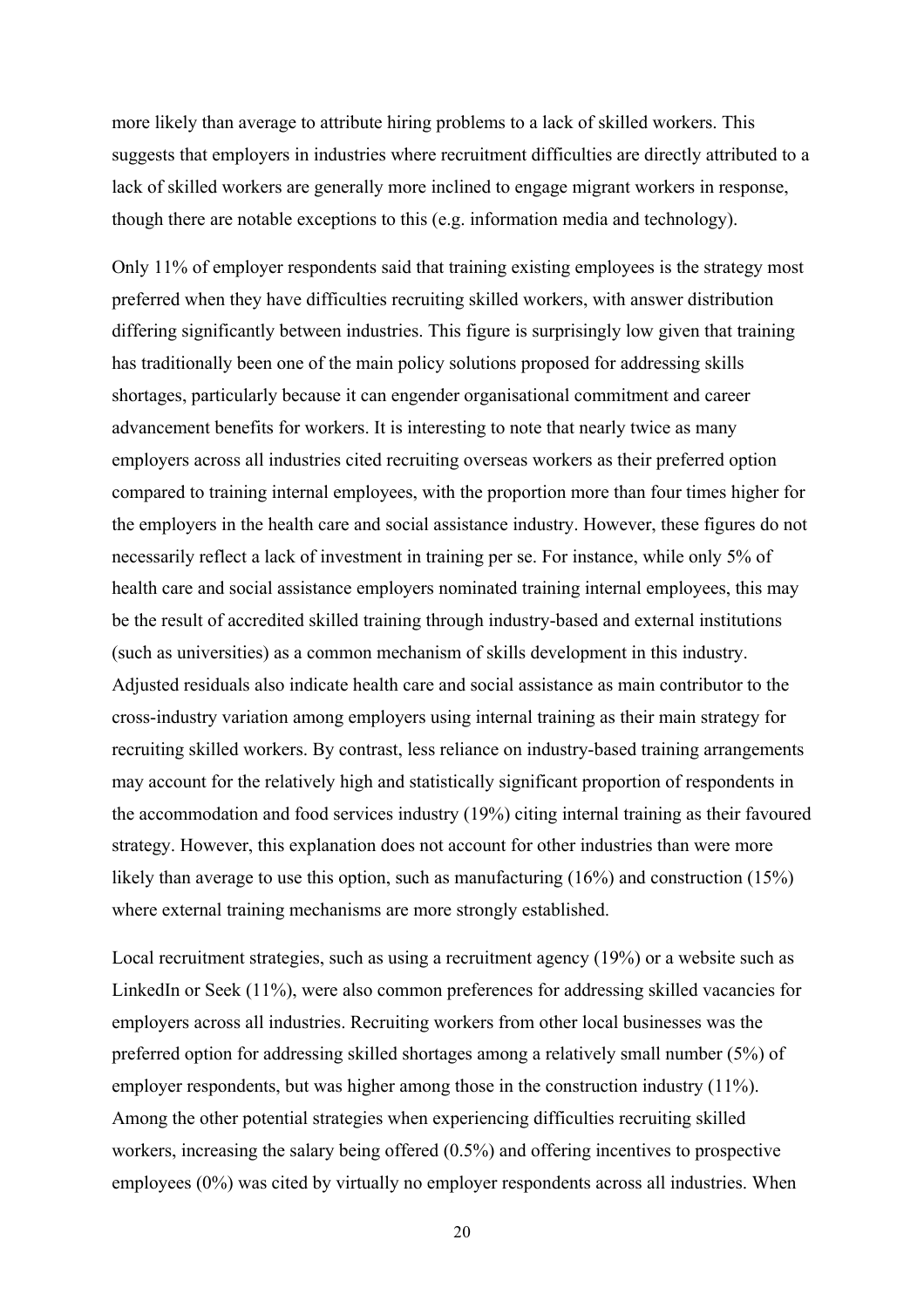employers were asked separately whether these solutions were used at all to address skilled vacancies (as opposed to being the main strategy used), only a marginally higher number said that they would increase the salary being offered (0.9%) or would offer incentives to prospective employees (0.4%). Given the arguments of various scholars (e.g. Junankar, 2009) that an increase in wages is a necessary precondition for a skills shortage to exist, the recruitment difficulties cited by employers using the 457 visa are unlikely to be skills shortages, or at least certainly not acute shortages.

| Table 3 | Highest priority given to strategies for recruiting skilled workers when |
|---------|--------------------------------------------------------------------------|
|         | experiencing recruitment difficulties (main responses)                   |

| $***$                                            | <b>Seek</b><br>overseas<br>workers | Contact<br>recruitment<br>agency | Search<br>Linkedin<br>/Seek | Train<br>internal<br>employees<br>in the<br>required<br>skills | Put the<br>position on<br>hold until<br>the right<br>person<br>turns up<br>locally | Keep<br>looking /<br>continue<br>advertising | Seek local<br>workers<br>from other<br>businesses<br>in the area |
|--------------------------------------------------|------------------------------------|----------------------------------|-----------------------------|----------------------------------------------------------------|------------------------------------------------------------------------------------|----------------------------------------------|------------------------------------------------------------------|
| Accommodation &<br>food services                 | $16.7\%$ ~                         | 14.8%                            | 14.5%                       | $19.4\%$ ~                                                     | 8.6%                                                                               | 8.2%                                         | 3.9%                                                             |
| Construction                                     | $14.4\%$ ~                         | 18.9%                            | $6.6\%$ ~                   | $14.7\%$ ~                                                     | 11.4%                                                                              | 11.0%                                        | $10.7\%$ ~                                                       |
| Education & training                             | 24.0%                              | 20.2%                            | 9.1%                        | 11.0%                                                          | 6.5%                                                                               | 11.4%                                        | 5.4%                                                             |
| Health care & social<br>assistance               | 23.4%                              | $24.6\%$ ~                       | 9.2%                        | $5.1\%$ ~                                                      | 8.4%                                                                               | $11.3\%$ ~                                   | 4.8%                                                             |
| Information media &<br>telecommunications        | 19.3%                              | 19.2%                            | $22.6\%$ ~                  | 8.3%                                                           | 7.5%                                                                               | 7.4%                                         | 3.9%                                                             |
| Manufacturing                                    | 22.6%                              | $12.5\%$ ~                       | 10.8%                       | $15.8\%$ ~                                                     | $14.5\%$ ~                                                                         | 7.8%                                         | 5.3%                                                             |
| Mining                                           | 22.2%                              | $39.0\%$ ~                       | $0.8\%$ ~                   | 12.6%                                                          | $2.0\%$ ~                                                                          | 6.0%                                         | 6.3%                                                             |
| Other services                                   | 41.3%                              | $6.8%$ ~                         | 10.4%                       | 6.2%                                                           | 15.7%                                                                              | 10.3%                                        | 3.3%                                                             |
| Professional, scientific<br>& technical services | $28.3%$ ~                          | $13.8\%$ ~                       | 11.9%                       | $8.4\%$ ~                                                      | 7.8%                                                                               | $4.3%$ ~                                     | 7.0%                                                             |
| <b>Total (all industries)</b>                    | 22.6%                              | 18.9%                            | 10.7%                       | 10.6%                                                          | 8.9%                                                                               | 8.7%                                         | 6.0%                                                             |

*Note: Respondents were asked the following questions: 'When you are recruiting skilled workers and you cannot find someone who matches your preferred job specifications, typically, what are your next steps? And, which one of these would have the highest priority?' Only one response was allowed. Main responses reported above include those eliciting a total response rate of more than 5%. Those eliciting smaller responses include 'broaden job specification' (4.8%), 'through friends and family / word of mouth / networking' (2.9%), 'increase the salary being offered' (0.5%), 'recruit at university / college etc' (0.4%), 'search on the internet'(0.4%), 'through professional associations' (0.3%), 'offer prospective employee incentives' (0%) and 'other' (4.4%)*

*\*\*\*Answers for this question are statistically different across industries, p<0.01.*

 $\sim$  Adjusted Residuals >1.96 or < -1.96.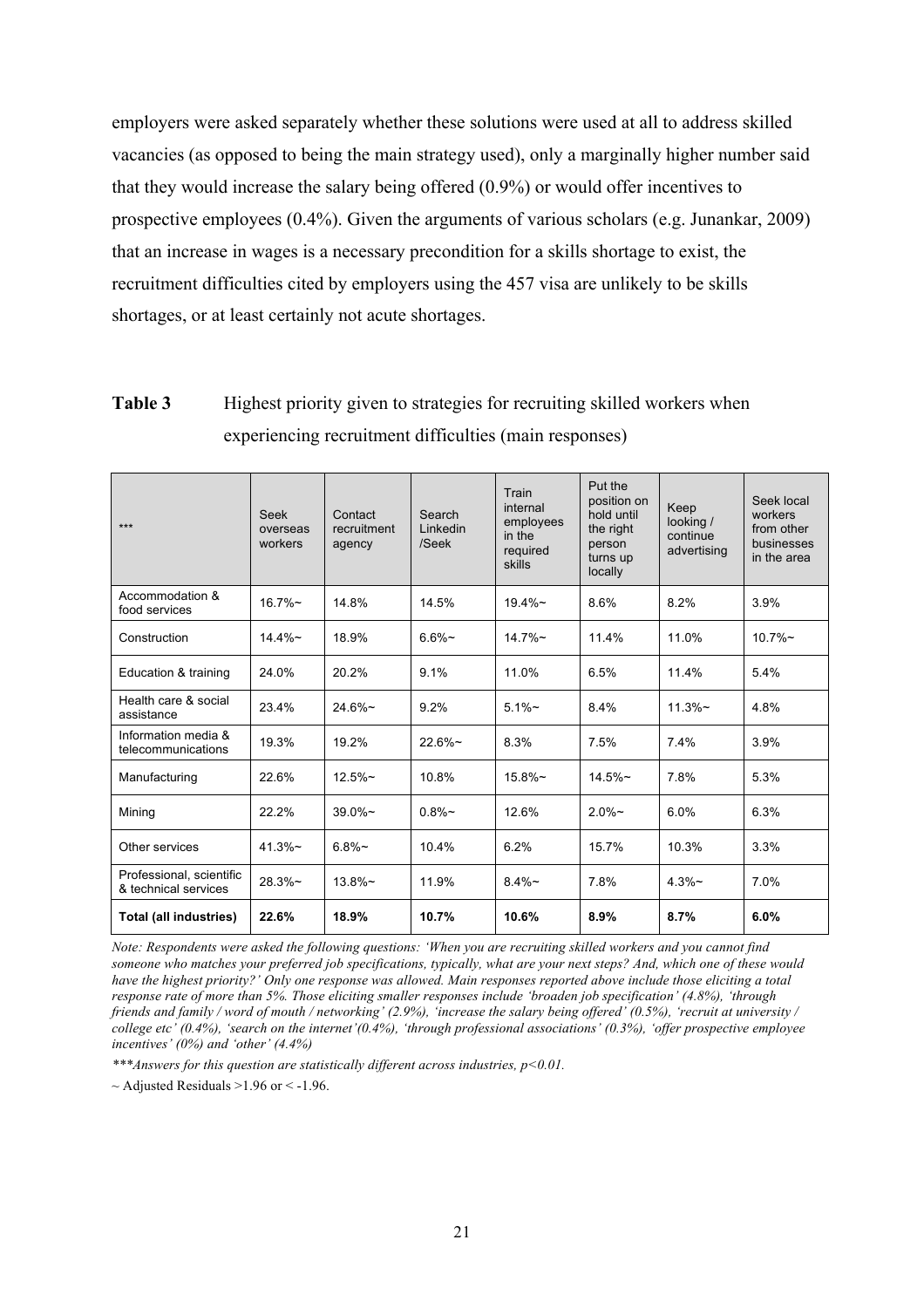#### *The nature of the skills desired by employers engaging skilled migrants*

In terms of the factors that employers value when assessing potential skilled migrants, strong English language skills (90%) are seen the most important, followed by personality and values (89%), teamwork and people management skills (86%), recognised qualifications (84%), unique industry experience (81%), and unique specialisations (71%). Table 4 indicates that these responses vary quite considerably across industries. In general, employers using the 457 visa scheme place more importance on attributes such as personality and values and teamwork and people management skills, compared to recognised qualifications and unique specialisations. The 'skills' desired by employers are therefore more likely to relate to attributes that could potentially be classified as 'soft skills' (see Moriarty et al., 2012), but which could also interpreted as eliciting greater managerial control and employee compliance with organisational decisions. Given the ambiguity over the meaning of these terms, the analysis presented in Table 4 and Figure 2 uses the term 'interpersonal competencies' to describe personality and values and teamwork and people management skills, in order to indicate that these attributes cannot accurately be described as 'skills', but may be relevant for the capacity of workers to utilise their qualifications, specialisations and experience.

In relation to hard skills, recognised qualifications was a particularly important factor for employers in the health care and social assistance (93%), mining (91%), and education and training (91%) industries, and less important for those in the information media and telecommunications (74%) and accommodation and food services (75%) industries. Adjusted residuals confirm that all of these industries, as well as professional, scientific and technical services, contribute most to the cross-industry variation. While information media and telecommunications employers did not place much importance on recognised qualifications compared to their counterparts in other industries, they were much more likely to see unique specialisation and industry experience as important factors when assessing the potential skilled migrants. Along with information media and telecommunications (85%) employers, those in education and training (83%) and professional, scientific and technical services (77%) were more likely than average to see unique specialisation as an important factor, while construction (62%), accommodation and food services (64%), and health care and social assistance (64%) saw this factor as less important when assessing prospective skilled migrants. Employer respondents in information media and telecommunications (88%) and professional, scientific and technical services (85%) placed relatively more importance on unique industry experience than employers in other industries, while those in accommodation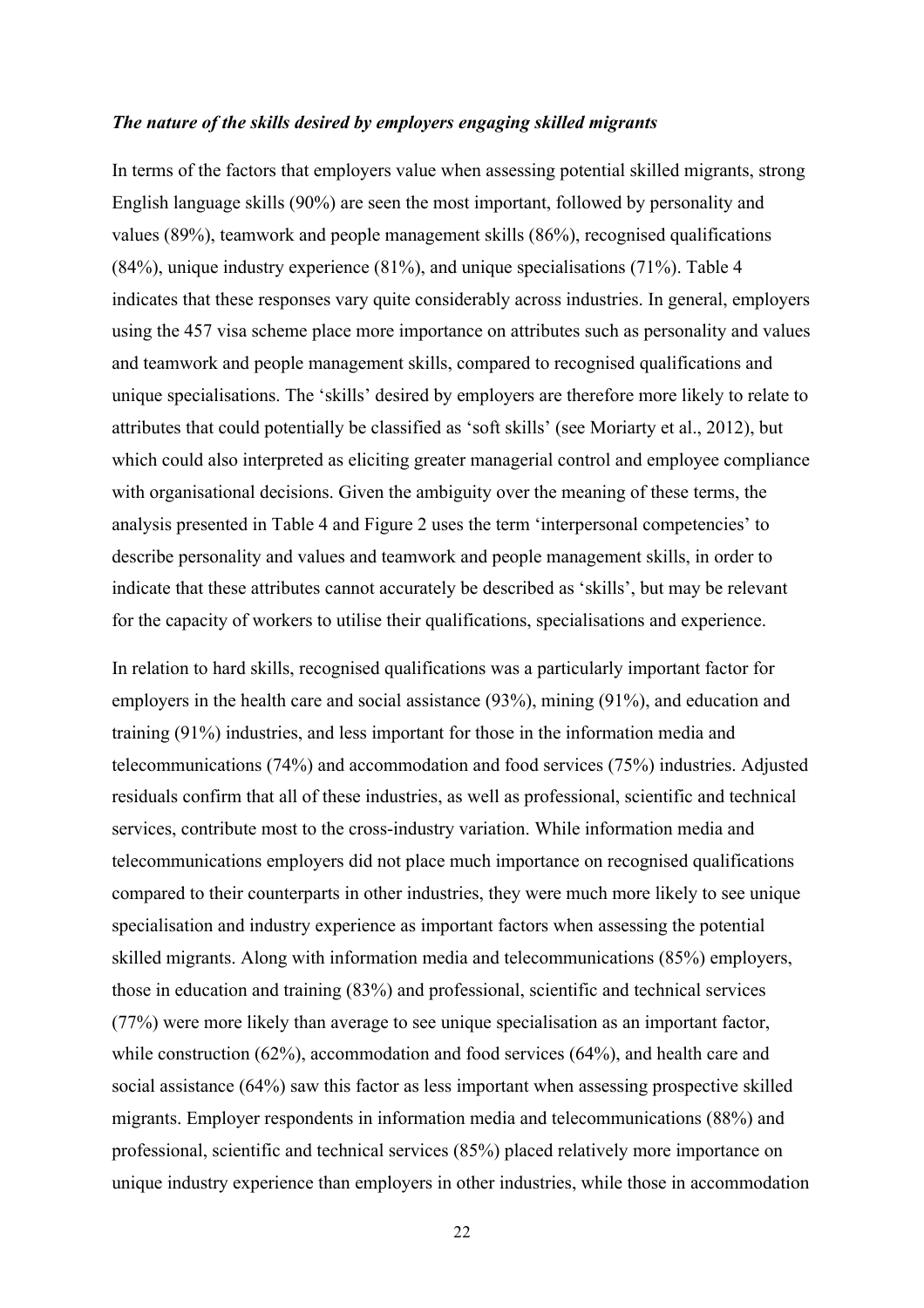and food services (74%) were less likely than average to cite this factor. Overall, statistical tests confirm that information media and telecommunications, education and training, construction, health care and social services, along with accommodation and food services and professional, scientific and technical services are the main contributors to the crossindustry variation when it comes to unique specialisation. In the case of unique industry experience, chi-square tests show highly significant statistical differences.

With respect to interpersonal competencies that employers prioritised, strong teamwork and people management skills was cited by a relatively large number of employer respondents in the construction (91%) industry, but was a relatively less important factor when assessing prospective skilled migrants by mining (78%) and education and training (82%) employers. Personality and values was a particularly important factor for employer sponsors in the information media and telecommunications (93%) and manufacturing (93%) industries, and was significantly less important for education and training (79%) employers.

Taking all of these responses into account, Figure 2 presents an analysis of the proportion of employers nominating hard skills and interpersonal competencies as important based on averages of the individual variables relating to each category. English language skills and factors cited among the other potential responses do not fit neatly into either the hard skills or interpersonal competencies categories, and therefore are not included in this analysis. The analysis shows that 87% of employers across all industries nominate the importance of interpersonal competencies (IC) when assessing potential skilled migrants, namely strong teamwork and people management skills and personality and values, compared with 79% nominating hard skills (HS), namely recognised qualifications, unique specialisation and unique industry experience. Several of the largest industry sponsors were more likely than average to prioritise interpersonal competencies over hard skills, including accommodation and food services (90% IC, 71% HS), construction (90% IC, 75% HS) and manufacturing (89% IC, 77% HS). By contrast, the gap was smaller than average in the education and training (81% IC, 84% HS), mining (84% IC, 79% HS) and information media and telecommunications (88% IC, 82% HS). The greater importance placed by employers in virtually all industries on interpersonal competencies compared to hard skills when assessing prospective skilled migrants could be interpreted as suggesting that the formal assessments of skills shortages do not fully capture the nature of skills demanded by employers. Alternatively, this finding may indicate that employer claims of skills shortages relate not simply to an undersupply of workers with the qualifications and experience required to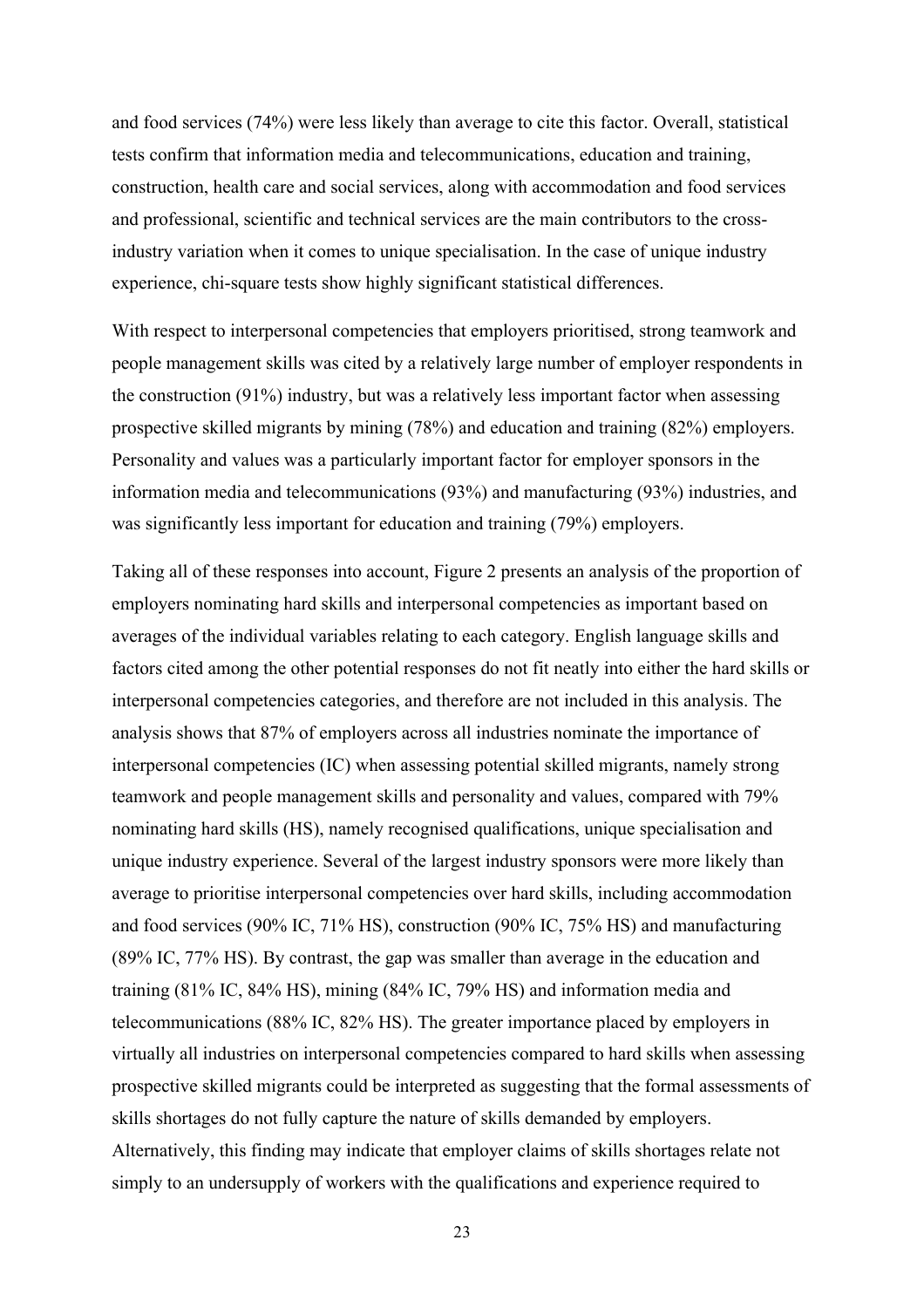perform the job, but also with the attributes to utilise these skills productively and perhaps to undertake their duties in a compliant manner.

|                                                  |                                 | Hard skills                 | Interpersonal competencies         |                                                          |                              |
|--------------------------------------------------|---------------------------------|-----------------------------|------------------------------------|----------------------------------------------------------|------------------------------|
|                                                  | Recognised<br>qualifications*** | Unique<br>specialisation*** | Unique<br>industry<br>experience** | Strong teamwork<br>and people<br>management<br>skills*** | Personality and<br>values*** |
| Accommodation & food<br>services                 | $74.8\%$ ~                      | $63.6\%$ ~                  | $74.3\%$ ~                         | 89.3%                                                    | 91.6%                        |
| Construction                                     | 84.2%                           | $61.6\%$ ~                  | 78.6%                              | $91.2\%$ ~                                               | 89.1%                        |
| Education & training                             | $90.5\%$ ~                      | $82.5%$ ~                   | 80.4%                              | $81.8\%$ ~                                               | $79.3\%$ ~                   |
| Health care & social<br>assistance               | $93.1\%$ ~                      | $64.2\%$ ~                  | 80.0%                              | 85.5%                                                    | 89.2%                        |
| Information media &<br>telecommunications        | $74.1\%$ ~                      | $84.9\%$ ~                  | $87.5\%$ ~                         | 82.4%                                                    | $93.3\%$ ~                   |
| Manufacturing                                    | 80.9%                           | 70.7%                       | 78.2%                              | 84.9%                                                    | $92.8\%$ ~                   |
| Mining                                           | $91.2\%$ ~                      | 67.7%                       | 78.9%                              | 78.2%~                                                   | 89.0%                        |
| Other services                                   | 80.8%                           | 67.4%                       | 82.6%                              | 81.4%                                                    | 91.2%                        |
| Professional, scientific &<br>technical services | $80.9\%$ ~                      | $76.7\%$ ~                  | $84.6\%$ ~                         | 88.6%                                                    | 86.6%                        |
| <b>Total (all industries)</b>                    | 84.4%                           | 70.6%                       | 80.6%                              | 86.2%                                                    | 88.6%                        |

# **Table 4** The importance placed by employer respondents on various skills and attributes when assessing potential skilled migrants

*Note: Respondents were asked the following question: 'Which of the following factors are important when assessing potential skilled migrants?' Multiple responses were allowed. Figures do not include responses that elicited lower response rates and those that could not easily be classified as hard skills or other competencies, e.g. English communication skills (89.5%), availability to start work almost immediately (57.0%), candidate's current visa status (51.1%), family life/commitments (42.1%), Australian work experience (32.0%), other (1.1%) and don't know (1.1%).*

*Level of significance:* \*\*\*  $p < .001$ ; \*\*  $p < .01$ ; \*  $p < .05$ ;  $p < .01$ ; ~ Adjusted Residuals >1.96 or < -1.96.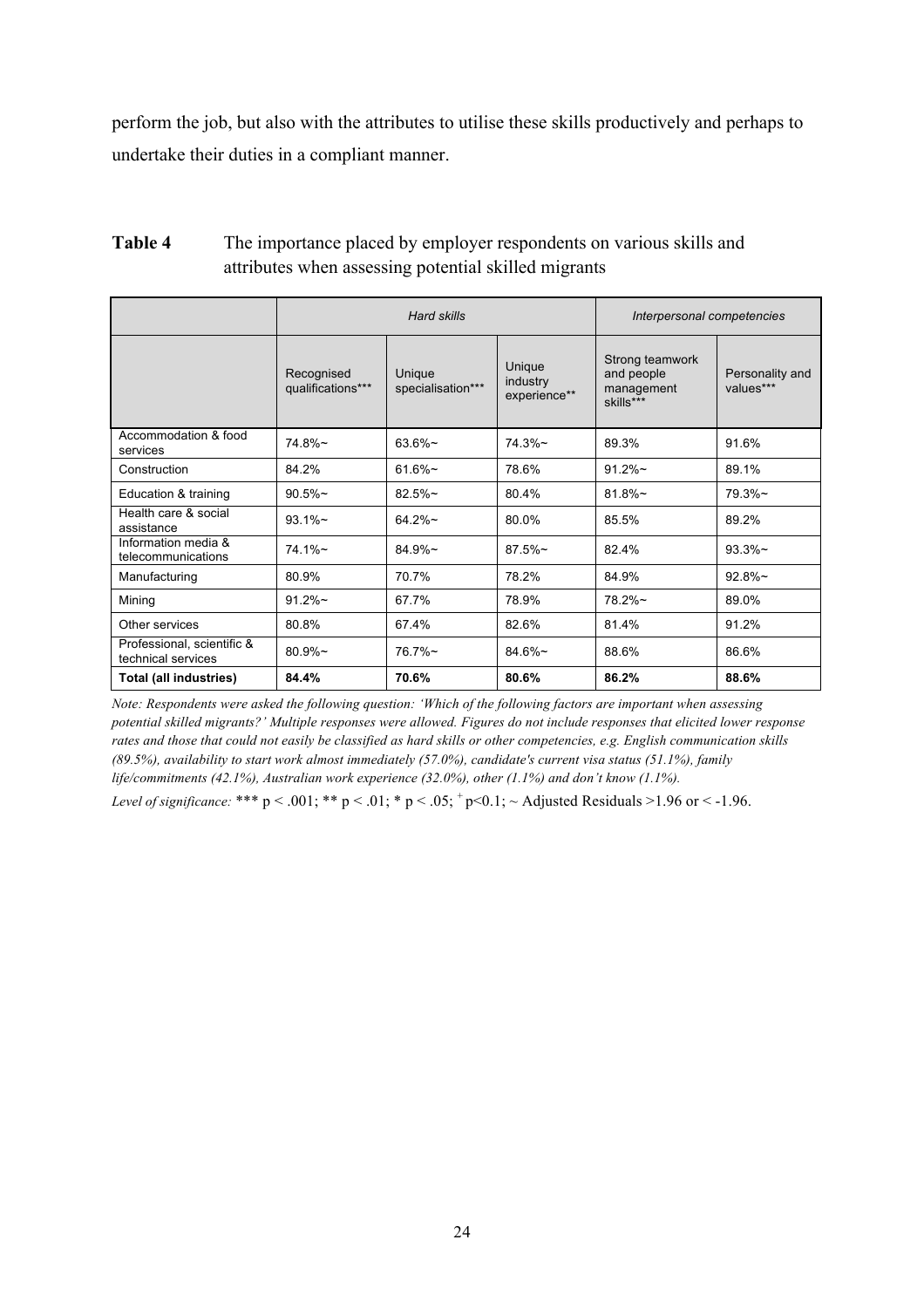

**Figure 2** The importance placed by employer respondents on hard skills compared with other attributes when assessing potential skilled migrants

*Note: The figures for 'hard skills' and 'interpersonal competencies' are averages of the individual variables for the categories presented in Table 4.*

## *What are the advantages cited by employers for engaging skilled migrants*

The main benefits of the 457 visa cited by employers are presented in Table 5. Differences between industries are statistically significant for all advantages cited. We can see that for all of the major sponsor industries, employers see filling skilled vacancies as the main benefit of the scheme. While the majority of employer respondents cite this reason (52%), we could have expected that more employers would see the role of the 457 visa in addressing skilled vacancies as a benefit given that this relates to the scheme's main purpose of meeting skilled labour shortages. Moreover, this figure represents a substantial decline from the 89% of employer sponsors surveyed in 2003 citing difficulties recruiting skilled workers locally (Khoo et al., 2007) and the 86% of those surveyed in 2008 citing skills shortages (Cameron  $\&$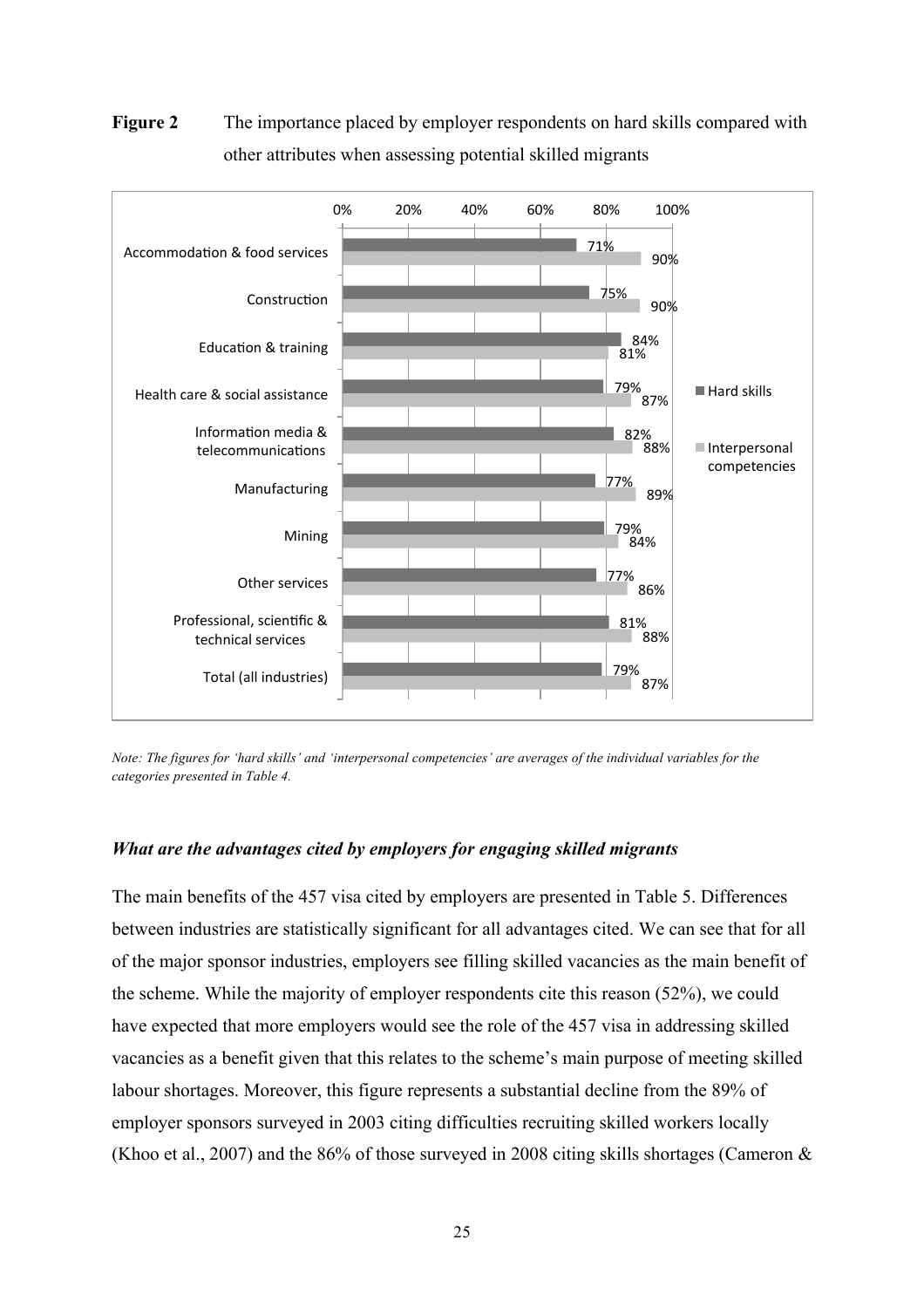Harrison, 2013) as reasons why they used the 457 visa. However, these differences may relate to differences in the sampling and questions used in the surveys. Among the largest industry sponsors, employer respondents in health care and social assistance (63%), information media and telecommunications (62%) and mining (62%) were all more likely than average to see the role of visa holders in filling skilled job vacancies as a benefit. By contrast, accommodation and food services (42%), construction (42%) and manufacturing (45%) were less likely to cite this reason as a benefit. All of these industries were the main statistical contributors to the cross-industry variation.

The role of the 457 visa in allowing employers to recruit highly skilled workers is the second main benefit cited across all industries (33%). The industries likely to see this factor as beneficial broadly follow the patterns of those claiming that filling skilled vacancies is a benefit of the 457 visa. Employers in other services (47%) and professional, scientific and technical services (40%) were more likely than average to see the visa's role in facilitating the engagement of high skilled workers, while construction (26%) employers were less likely. These differences are statistically significant according to the chi-square tests.

Relevant work experience of 457 visa holders was another benefit relating to 'hard skills' cited by a small but notable proportion of employer respondents (10%). Among the largest industry sponsors, other services (27%) and information media and telecommunications (18%) were most likely to report this factor as an advantage, which may suggest that the work experience demanded by employers in these industries is rather specialised. These industries are confirmed by adjusted residuals as main contributors to the cross-industry variation. Health care and social assistance (7%) was the only large industry sponsors less likely than average to cite the work experience of 457 visa holders as an advantage of the scheme by a considerable margin.

The role of the 457 visa in facilitating knowledge transfer is another benefit cited by a significant proportion of employer respondents (15%). Sponsors in other services (30%), education and training (22%) and professional, scientific and technical services (21%) were more likely than average to see the passing of skills and experience from 457 visa holders to other workers as an advantage, while those in construction (9%) and health care and social assistance (11%) were less likely to cite this factor. These industries were indicated by the adjusted residuals as contributing most to the cross-industry variation.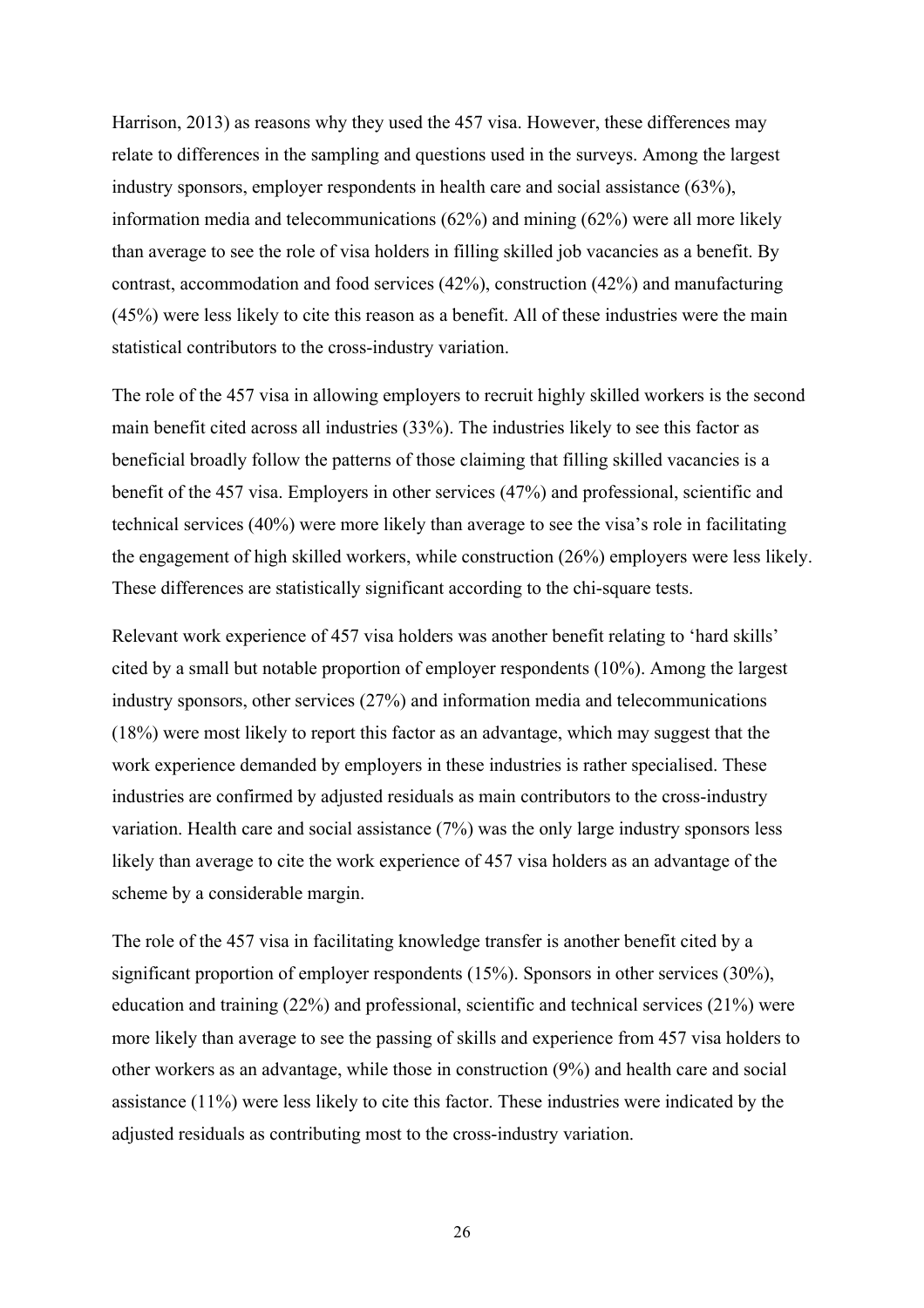Perceptions that 457 visa holders are more loyal (19%) and are harder working and have a better attitude (19%) than other workers were, respectively, the third and fourth highestranked benefits that employer respondents cited, and vary significantly across industries. The industries where factors relating to these 'behavioural traits' were most likely to be cited as advantages were those least likely to cite reasons relating to 'hard skills' and addressing skilled job vacancies, such as the role of the visa in facilitating the recruitment of highly skilled workers. Employers in the accommodation and food services industry (41%) were statistically significantly more likely to see increased loyalty of 457 visa holders as a benefit of scheme, with more respondents from this industry citing this factor than those citing highly skilled recruitment as an advantage. Manufacturing (25%) and construction (23%) employers were also more likely than average to see increased loyalty as a benefit, while those in the education and training (8%), information media and telecommunications (13%), and professional, scientific and technical services (14%) industries were significantly less likely than average. Among employers citing the harder working nature and better attitudes of 457 visa holders as a benefit of the scheme, respondents in accommodation and food services (35%), construction (26%) and manufacturing (24%) were again more likely to report this factor. Conversely, education and training (10%), information media and telecommunications (12%), professional, scientific and technical services (14%) and health care and social assistance (16%) were less likely to cite this factor. According to the adjusted residuals, these industries were the main statistical contributors to the variation across industries.

These patterns are reflected in Figure 3, which reports the responses of employer sponsors to a question asking them whether they are more or less satisfied with their 457 visa workers compared to 'similar Australian workers'. Across all industries, a majority of respondents (67%) said that they were equally satisfied with workers in both of these categories. However, employer respondents were more than three times more likely to express greater satisfaction with their 457 visa workers (25%) than their Australian workers (7%). This discrepancy was particularly large among respondents in the accommodation and food services and other services industries, who respectively were 13 times and 8 times more likely to express greater satisfaction with their 457 visa workers than Australian workers. By contrast, the gap was much smaller than average among health care and social care employers, with 18% expressing greater satisfaction with their 457 visa workers and 12% with their Australian workers.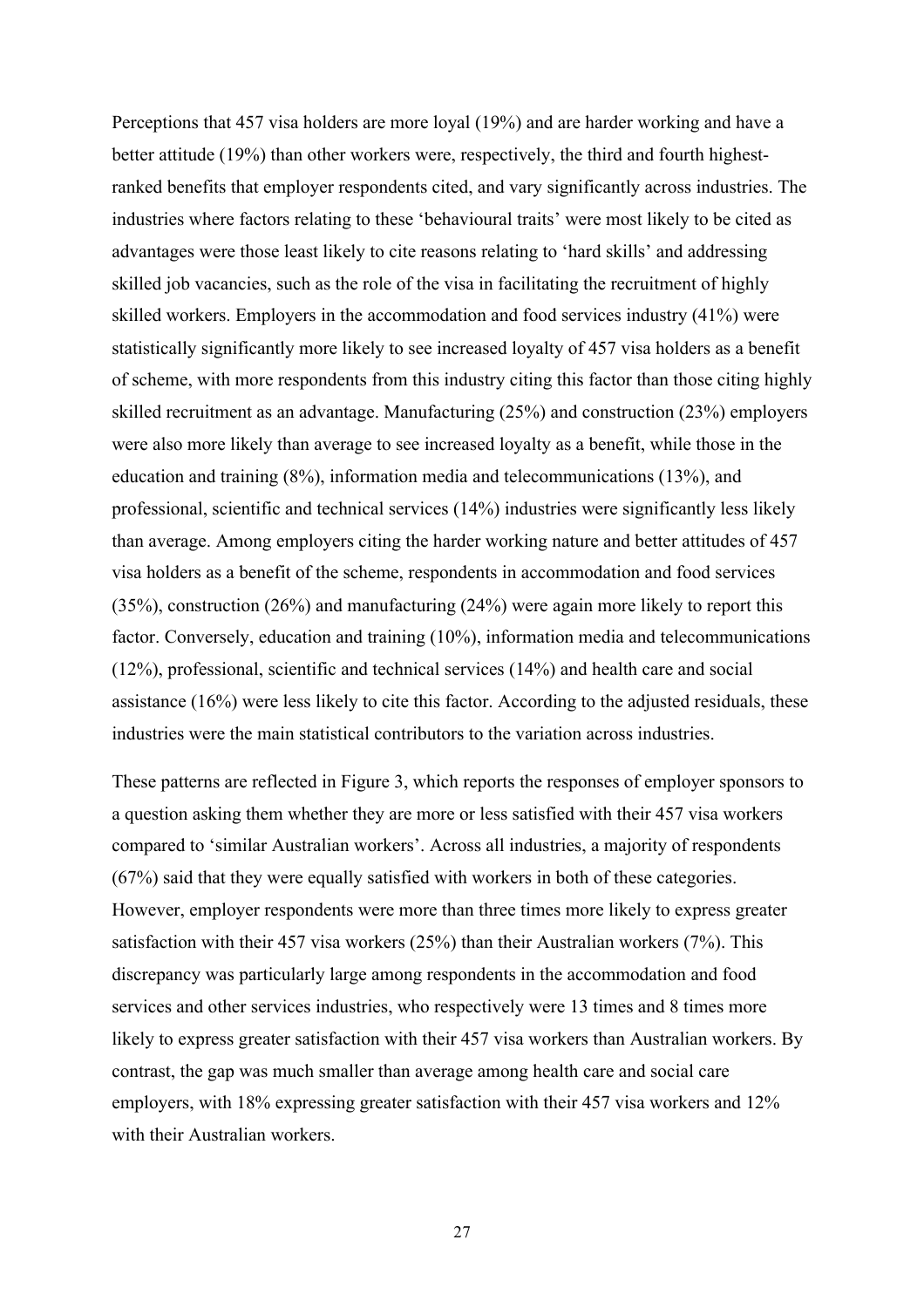Among the benefits of the 457 visa cited by a small proportion of employer respondents (i.e. fewer than 5% across all industries), only 4% of employer respondents saw the role of the 457 visa in bringing workers from international offices and 1% cited sponsorship suiting the company's policies as advantages of the scheme. This compares to the 40% of employers surveyed in 2003 that cited the 457 visa as suiting the company's policy of providing international experience to its employees as a reason why they used the scheme (Khoo et al., 2007). While these differences are considerable, they may relate to differences in the sampling and questions used in the two surveys. Some industries with a relatively high degree of international integration, such as information media and technology (8%), were more likely than average to cite bringing in workers from international offices as a benefit, however this was not the case with other internationalised industries, in particular mining  $(0\%)$ .

Only 2% of employer respondents cited the higher level of control provided by 457 visa conditions and 0.5% cited the lower cost of 457 visa holders as benefits of the scheme. Both of these figures are notably lower than the responses elicited from the 2003 survey, which found that 12% of respondents cited visa rules that provided a greater degree of control and 9% saw the lower cost of visa holders as reasons why they used the scheme (Khoo et al., 2007). Again, differences between the findings of the two surveys may relate to differences in their methodological approaches, but the large discrepancy provides an indication that the reasons why employers use the scheme has changed significantly over the past decade, with employers much less likely to cite benefits relating to hard skills, lower costs and greater control and more likely to cite advantages relating to interpersonal competencies and behavioural traits.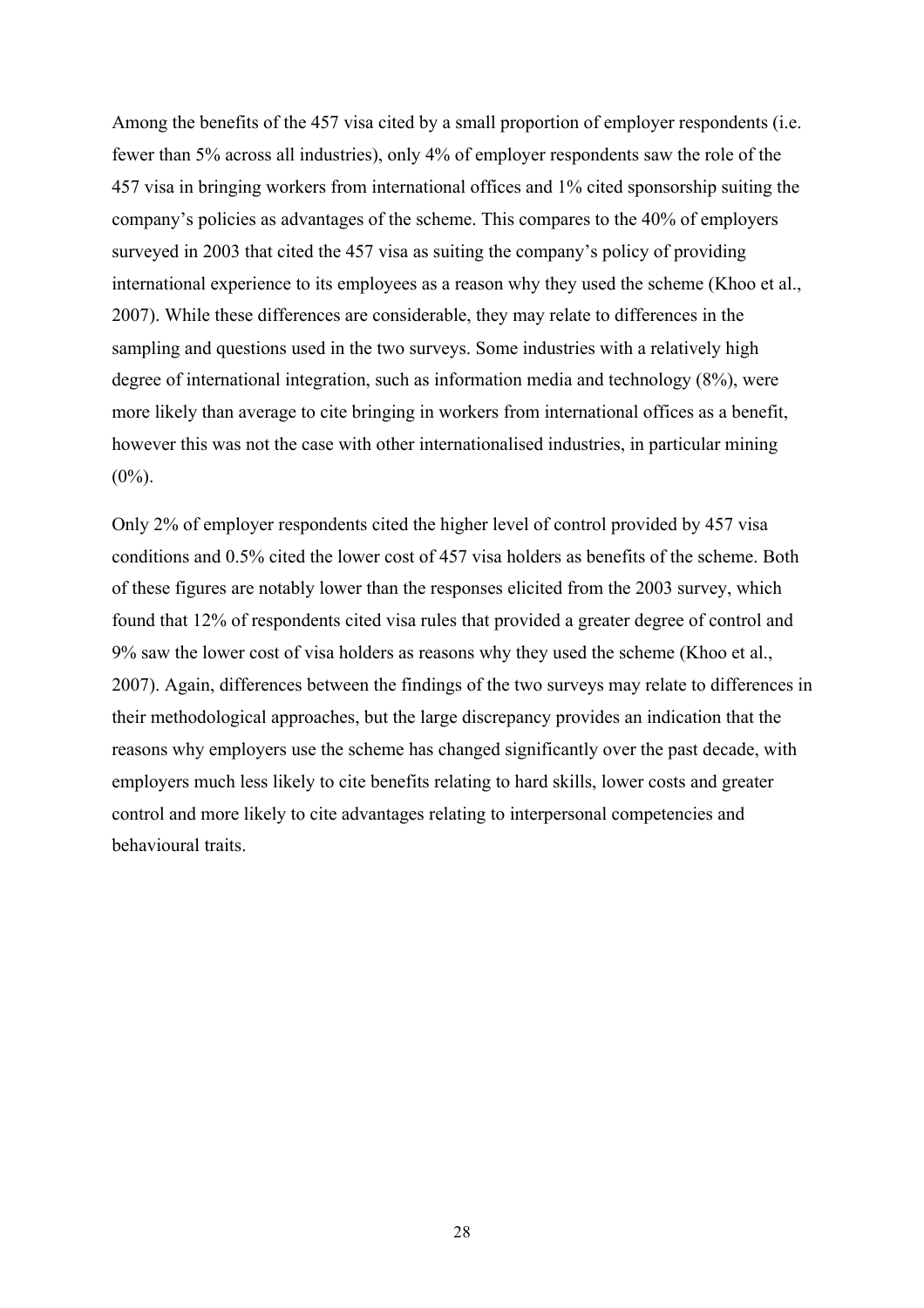# **Table 5** Main benefits cited by employer respondents of sponsoring 457 visa workers (multiple responses allowed)

|                                                     | They have<br>filled skilled<br>job<br>vacancies*** | They are<br>highly<br>skilled<br>workers*** | Increased<br>loyalty from<br>457<br>workers*** | They are<br>hardworking /<br>have a better<br>attitude*** | They have<br>passed skills /<br>experience<br>onto other<br>workers*** | They have<br>relevant work<br>experience*** |
|-----------------------------------------------------|----------------------------------------------------|---------------------------------------------|------------------------------------------------|-----------------------------------------------------------|------------------------------------------------------------------------|---------------------------------------------|
| Accommodation &<br>food services                    | $42.2\%$ ~                                         | 27.7%                                       | $40.6\%$ ~                                     | $34.6\%$ ~                                                | 12.1%                                                                  | 10.4%                                       |
| Construction                                        | 41.5%                                              | $26.0\%$ ~                                  | $22.9\%$ ~                                     | $26.0\%$ ~                                                | $8.7\%$ ~                                                              | 9.0%                                        |
| Education & training                                | 53.7%                                              | 33.6%                                       | $7.8\%$ ~                                      | $9.8\%$ ~                                                 | $21.7\%$ ~                                                             | 9.5%                                        |
| Health care & social<br>assistance                  | $62.6\%$ ~                                         | 31.3%                                       | 17.7%                                          | $15.8\%$ ~                                                | $10.5\%$ ~                                                             | $6.5%$ ~                                    |
| Information media &<br>telecommunications           | $62.1\%$ ~                                         | 34.0%                                       | $13.4\%$ ~                                     | $12.4\%$ ~                                                | 18.7%                                                                  | $17.5\%$ ~                                  |
| Manufacturing                                       | $44.8\%$ ~                                         | 32.8%                                       | $25.4\%$ ~                                     | $24.0\%$ ~                                                | 14.4%                                                                  | $13.6\%$ ~                                  |
| Mining                                              | $62.0\%$ ~                                         | 27.8%                                       | 14.9%                                          | 18.0%                                                     | 10.8%                                                                  | 11.5%                                       |
| Other services                                      | 54.1%                                              | $47.2\%$ ~                                  | 14.0%                                          | 14.0%                                                     | $29.5\%$ ~                                                             | $26.7\%$ ~                                  |
| Professional,<br>scientific & technical<br>services | 49.1%                                              | $40.4\%$ ~                                  | $14.2\%$ ~                                     | $14.0\%$ ~                                                | $21.2\%$ ~                                                             | 8.7%                                        |
| Total (all industries)                              | 52.2%                                              | 32.8%                                       | 19.2%                                          | 18.6%                                                     | 15.1%                                                                  | 10.1%                                       |

*Note: Respondents were asked the following question: 'In your experience, what do you think are the benefits, if any, of sponsoring 457 workers?' Multiple responses were allowed. Main benefits include those eliciting a total response rate of more than 5%. The benefits eliciting a smaller response rate include: they bring cultural diversity / multiculturalism to the workplace (5.0%), no benefits (4.7%), can bring workers from international offices (3.5%), they require little training (3.5%), expands the pool of available job candidates / more workers to choose from (2.5%), 457 Visa conditions provide a higher level of control (2.4%), they get along well with other workers (2.3%), benefits to the sponsored 457 worker (1.9%), people can be brought in to train others (1.2%), sponsorship suits company's policy (0.9%), workers can be brought in at very short notice (0.7 %), they can be employed on a non-ongoing basis (0.6%), sponsored workers have a lower cost (0.5%), other (2.8%) and don't know (1.7%).*

*Level of significance:* \*\*\* p < .001; \*\* p < .01; \* p < .05;  $+p$  < 0.1; ~ Adjusted Residuals >1.96 or < -1.96.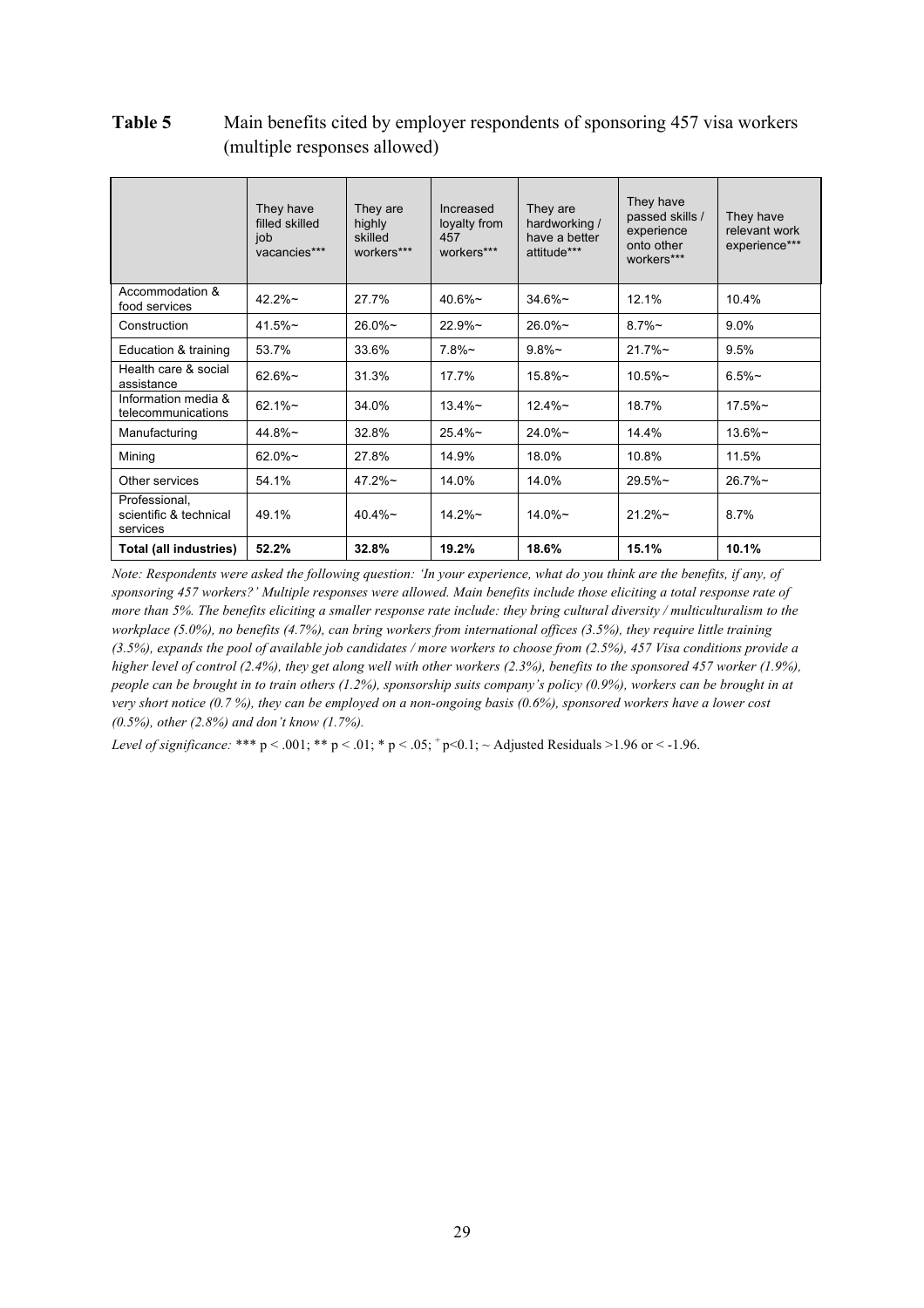# **Figure 3** Employer respondents' satisfaction with 457 visa workers compared to 'similar Australian workers'



*Note: Respondents were asked the following question: 'When comparing your Visa 457 workers to similar Australian workers, are you generally much more satisfied with Visa 457 workers, slightly more satisfied with Visa 457 workers, equally satisfied with Visa 457 and Australian workers, slightly more satisfied with Australia workers, or much more satisfied with Australian workers'* 

## **Discussion and conclusions**

Returning to the primary research question posed at the beginning of the paper, the findings presented suggest that most employers recruit 457 visa holders to address skilled job vacancies. While the vast majority of employer sponsors of 457 visa holders claim to experience problems recruiting from the local labour market, it needs to be remembered that recruitment difficulties and skilled job vacancies are not the same as skilled labour shortages. Whereas skilled labour shortages relate to a shortfall of supply relative to demand at the prevailing wage rates, recruitment difficulties may arise due to a failure by the employer to advertise vacancies at prevailing wages or at conditions of a sufficient standard to attract a larger pool of candidates. Only a very small proportion of respondents surveyed (less than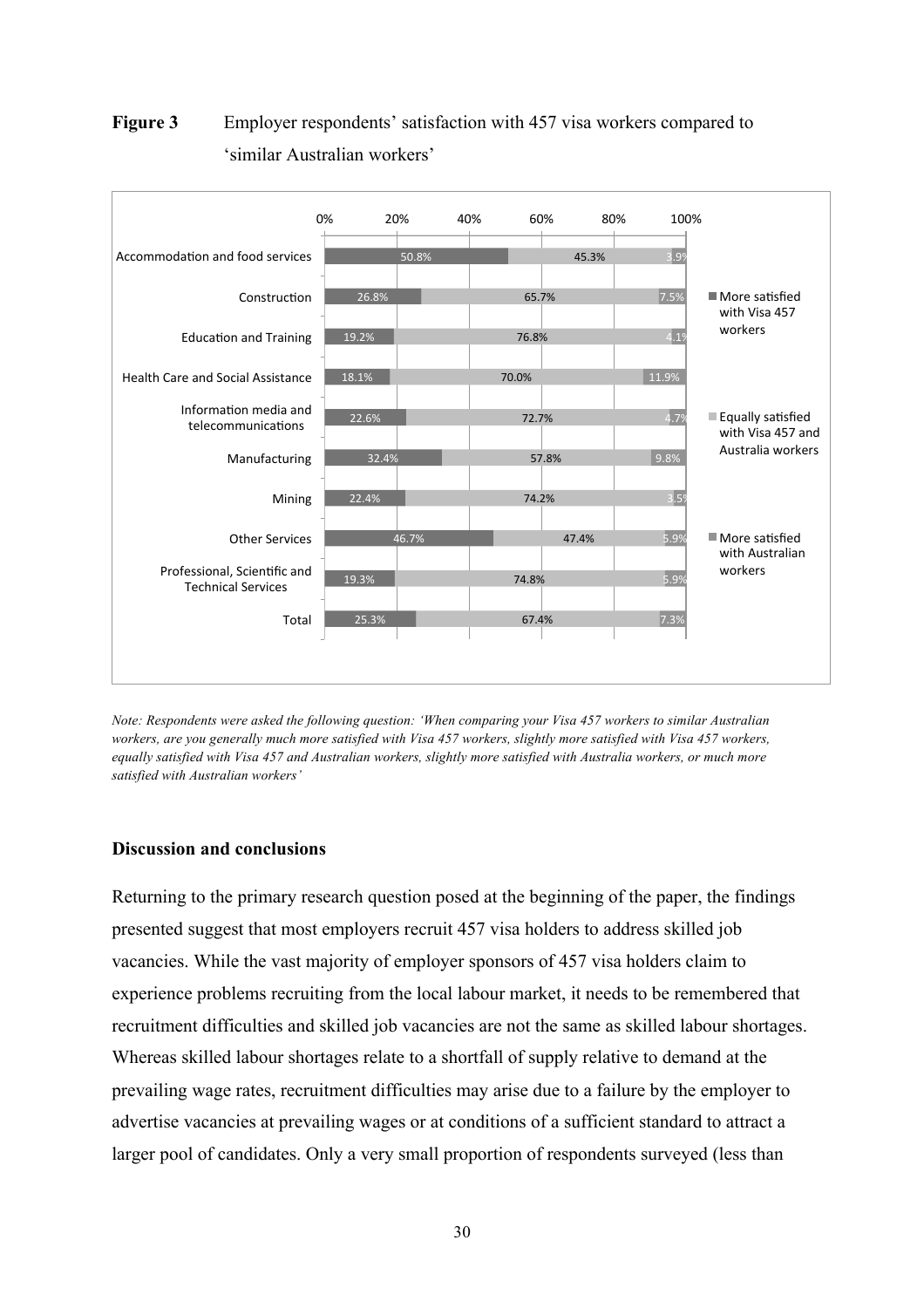1%) were prepared to increase wages or offer incentives to prospective candidates in order to address their recruitment problems. This and other evidence presented suggests that even if employers are using the 457 visa scheme because of skills shortages, which in some cases appears to be doubtful despite being this the scheme's stated purpose, the skills shortages that exist do not appear to be acute.

The data presented indicate that many employers are using the 457 visa scheme to recruit workers with certain behavioural traits and interpersonal competencies, or what some studies misleadingly call 'soft skills' (e.g. Moriarty et al., 2012). This is evident in the relatively high number of respondents citing behavioural traits including increased loyalty, the supposedly harder working nature and the better attitudes of 457 visa holders as benefits of the scheme. The underlying motivations for using the scheme is also seen in the greater importance that employers in most industries place on interpersonal competencies such as teamwork, people management skills, personality and values over 'hard skills' such as recognised qualifications, unique specialisations and unique industry experience when assessing potential skilled migrants.

Employers in the industries most likely to value these interpersonal competencies over hard skills, particularly accommodation and food services, also tend to be more likely to cite the access to the behavioural traits of 457 visa holders as a benefit of the scheme. They are also much more likely than average to express greater satisfaction with 457 visa holders than 'similar Australian workers'. Conversely, employers in the education and training, health care and social assistance, information media and telecommunications, professional, scientific and technical services, and mining industries are likely to place relatively greater importance on hard skills when assessing skilled migrants, and to cite the role of the scheme in addressing skilled vacancies and facilitating the recruitment of highly skilled workers as benefits of the scheme. This suggests that this particular group of employers are more likely to use the scheme for reasons relating to its intended purpose of addressing skills shortages.

In contrast, accommodation and food services and to a lesser extent construction and manufacturing employers are much more likely to use the scheme to recruit workers with desired behavioural traits and interpersonal competencies, which employers may associate with higher productivity, loyalty or compliance. While a proportion of employers in the these industries attribute their recruitment problems to the supposedly poor attitudes of Australian workers or their disinclination to work in the industry, this may in fact reflect the low job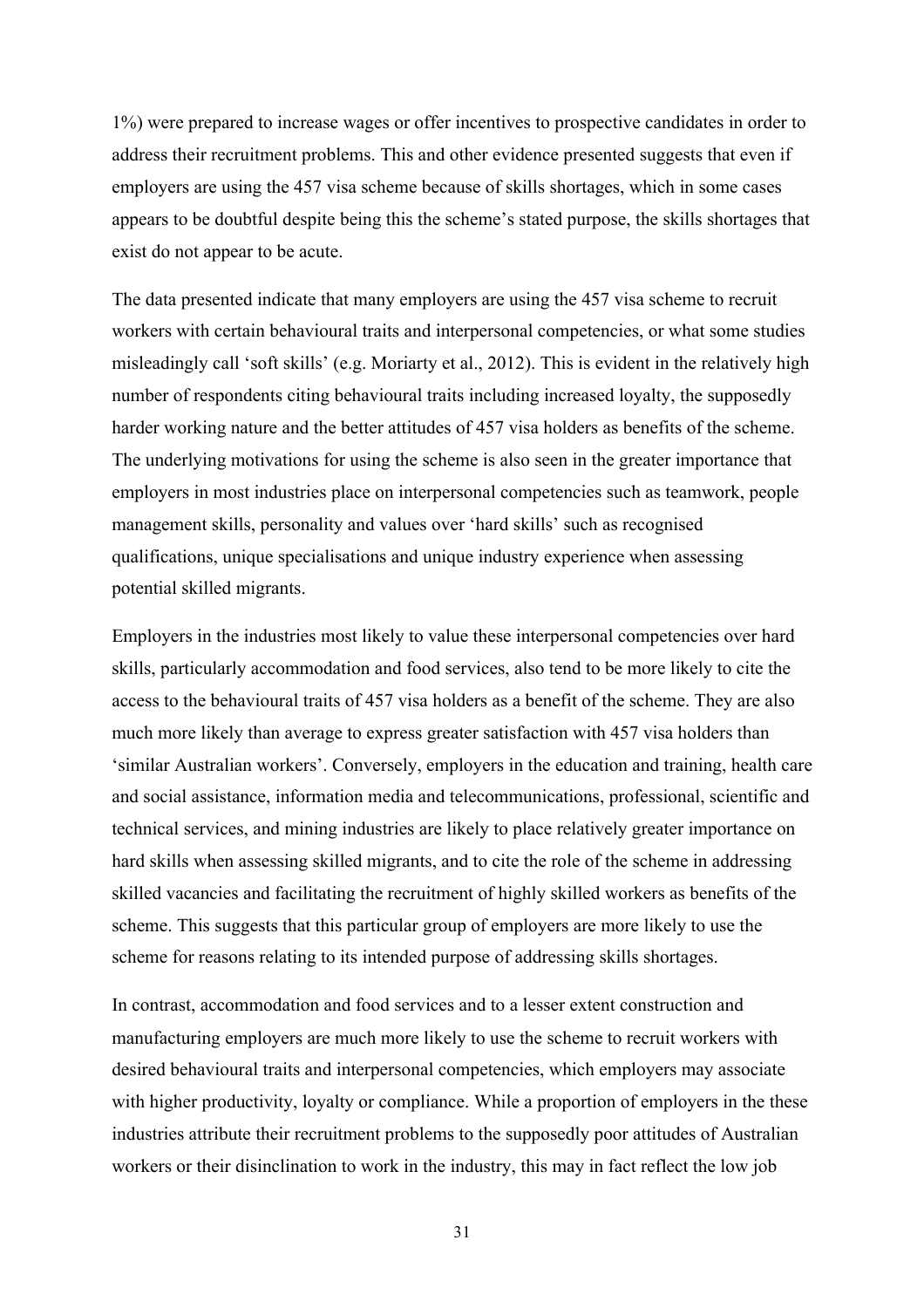quality characterising these industries, particularly accommodation and food services (Knox et al., 2014; Vanselow et al., 2010). A relatively high proportion of employers in these industries claim that better paid jobs in other industries was one factor contributing to their recruitment difficulties, which indicates that these employers may need to adopt more effective human resources strategies in order to attract a wider pool of productive and suitable local candidates. The acute recruitment problems of employers using the 457 visa scheme for reasons relating to sponsored workers' behavioural traits may be alleviated in a more systematic manner through alternative strategies than the ones they are currently using. These strategies could include improving job quality, greater investment in structured training to facilitate career development opportunities for prospective employees, and other measures likely to engender long-term workforce commitment and retention (Backes-Gellner & Tuor, 2010).

These findings suggest that there are significant problems with the regulation of the 457 visa scheme. While policymakers have made several reforms in response to concerns relating to the ability of visa holders to exercise their rights, steps to ensure that the scheme meets its main objective by verifying that a skilled occupation is in shortage before an employer can sponsor migrants to perform the job have been inadequate. An obligation for employers to advertise a vacancy before using the visa, other than for exempt occupations such as those classified as professional or managerial, was introduced in July 2013 (after the survey analysed here was conducted), but there are reasons to doubt the effectiveness of this reform. For instance, this form of labour market testing is seen as a blunt and cumbersome instrument that does not adequately assess the state of local labour supply and can be circumvented easily by employers (Ruhs, 2013: 181-182). Furthermore, the reforms do not prevent employers from using the 457 visa scheme for reasons other than addressing skills shortages.

According to Howe (2013: 460), the maintenance of employer demand as the proxy for assessing whether a skills shortage exists "fails to question whether the shortage is genuine by assessing the reasons for its existence". She argues that an independent verification of labour market needs, such as the system of assessment used by the Migration Advisory Committee in the UK, would be a more effective mechanism for ensuring that employers can sponsor migrants only where genuine skills shortages exist. Additionally, a more selective and targeted list of occupations permitted for sponsorship on the 457 visa – such as the Skilled Occupations List (relating to the Independent, Family Sponsored Points Tested and subclass 485 visas) – would be more precise than the Consolidated Sponsored Occupations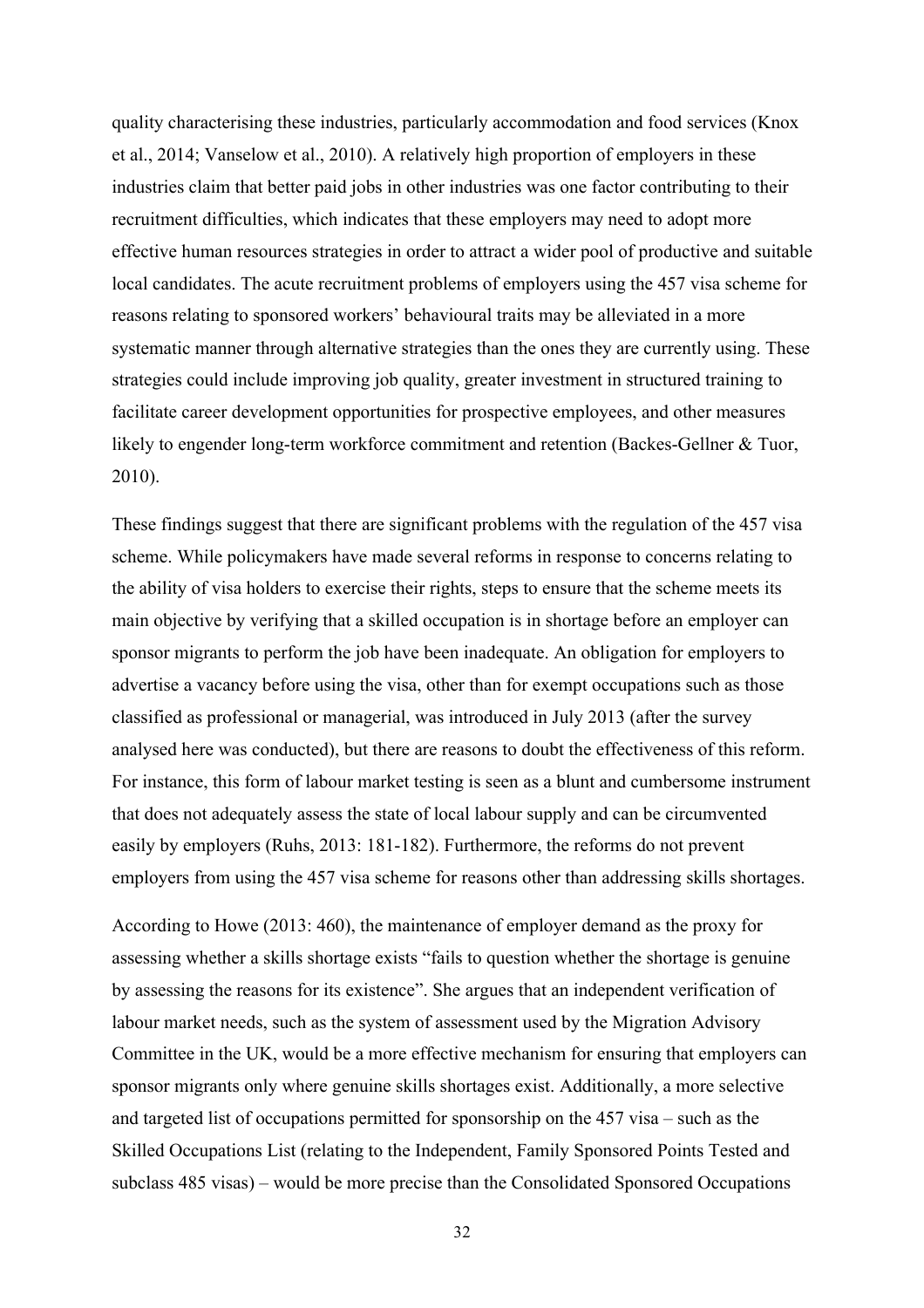List for ensuring the scheme address skills shortages. These recommendations were echoed in the Independent Review into Integrity in the Subclass 457 Programme, published in September 2014 (Azarias et al., 2014). The evidence presented in this paper indicates that employer demand is a poor proxy for skills shortages. We therefore support Howe's arguments and the recommendations of the 2014 Independent Review that an independent mechanism for identifying skills shortages and use of a more selective list of shortage occupations would help to ensure that 457 visa scheme is more aligned with the skills needs of the labour market.

Martin Ruhs argues that there is a risk that if not managed properly, demand-driven labour immigration programs like the 457 visa can potentially create labour market distortions, such as by potentially encouraging employers to develop structural preferences for migrant labour in ways that can erode opportunities for the local workforce. To mitigate this risk, Ruhs argues that policies must be designed with reference to a broader range of policy principles other than simply 'employer interests'. As well as independently verifying employer claims that labour immigration is needed to fill 'skills shortages', governments need to examine the feasibility and desirability of policy alternatives for increasing the supply of skilled labour, such as training, active labour market programs and improving job quality (Ruhs, 2013: 179- 183).

In the context of rising unemployment and underemployment especially among younger workers (Healy, 2015), Australian governments clearly need to do more to encourage employers to use these alternative mechanisms more systematically as part of their efforts to address skilled vacancies. However, the common criticism of the 457 visa from unions that it deters employers from training investment is somewhat misplaced, given the shift in employer preferences for sourcing skills from internal to external labour markets over the past quarter-century (Wright, 2015). The deregulation of the training system in the 1990s led to an erosion of structured training, which was traditionally a common mechanism for addressing skills shortages in Australia, and to a decline in the quality of training output (Cooney, 2010; Cooney & Long, 2010). Employers have become increasingly inclined to engage ready-trained skilled migrants as a consequence (Wright, 2012), as reflected in the survey evidence presented indicating that employers are more than twice as likely to address skilled job vacancies by recruiting workers from abroad as they are to train their existing employees. It is possible that employer respondents also utilise external training to address vacancies to a greater extent, but this seems unlikely given the decline in number of people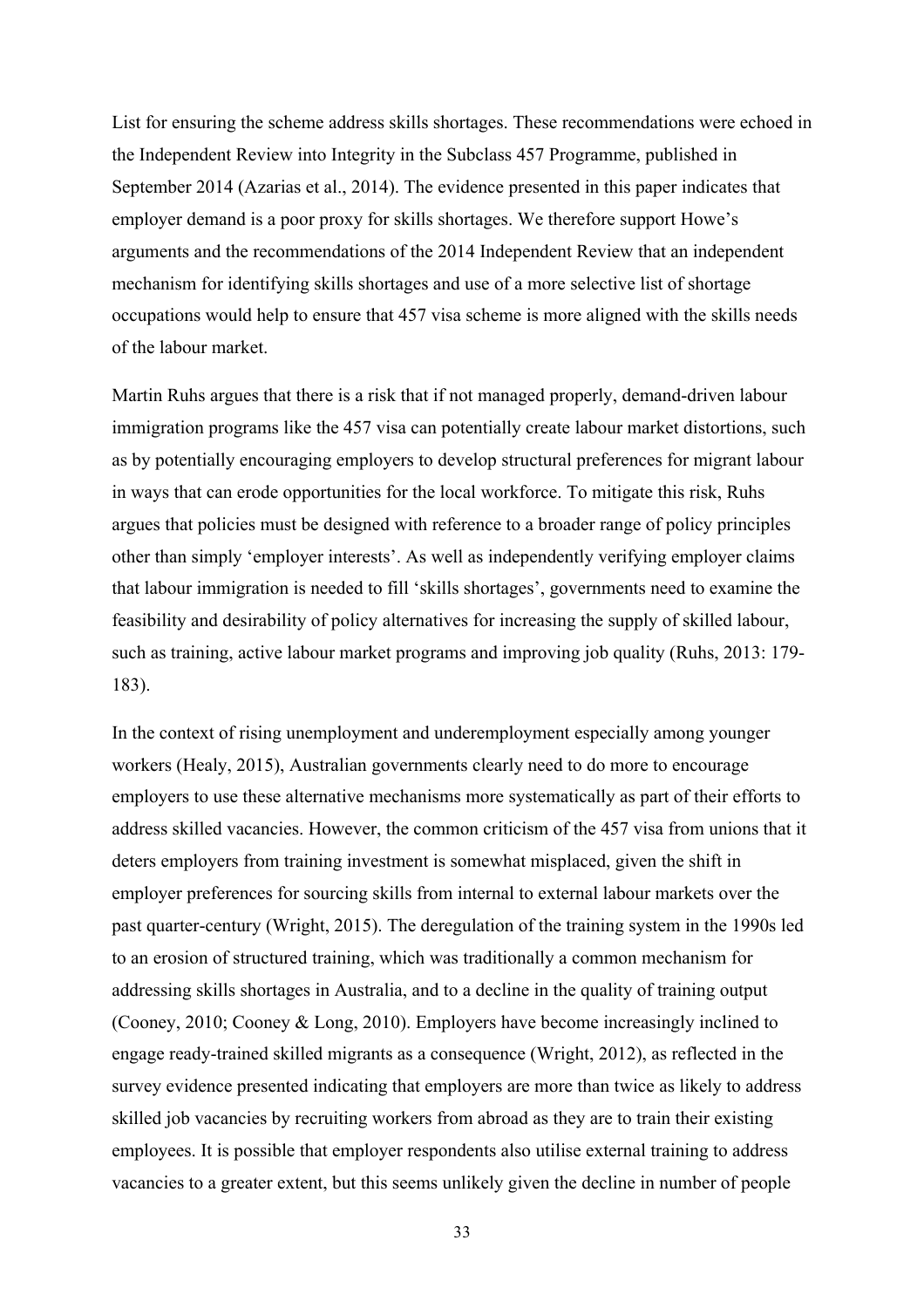commencing apprenticeships and traineeships over the past decade (NCVER, 2014) and in light of findings reported by Healy et al. (2012) that small and medium businesses are almost four times more likely to use internal rather than external training in response to skills shortages. This suggests that there are major problems with the capacity of the structured training system to address skills shortages that are unlikely to be resolved without greater coordination and investment by employers (Cooney & Long, 2010).

Governments could also encourage greater utilisation of the tertiary education sector. However, increasing the number of student enrolments will not necessarily lead to a major increase in skilled labour supply. For instance, despite longstanding skills shortages, the proportion of domestic students enrolled in undergraduate information and communications technology courses that completed their degrees has consistently been below 20% since 2003 (Australian Computer Society, 2013: 30). Reforms are needed to improve the responsiveness of the education and training system, which will take considerable energy and time to address. But in any case, it is unrealistic to expect these domestic mechanisms to be completely adequate for meeting employers' skills needs. As the Roach Review (1995: 1.5) argued when recommending the introduction of the 457 visa two decades ago, "a country of Australia's size cannot expect to be completely self-sufficient at the leading edge of all skills in the area of key business personnel. When world trade in services is based on different countries developing specialised skills in different areas, it is not realistic for Australia to attempt to develop specialised skills in all areas".

The analysis of the survey data potentially suggests that existing policy mechanisms aimed at responding to skills shortages are too focused on hard skills at the expense of soft skills, such as interpersonal competencies. Soft skills can be important for enhancing the capacity of workers to utilise their qualifications and formalised credentials productively and efficiently (Green et al., 1998; Mitchell & Quirk, 2005). However, there is a large overlap between employers engaging skilled migrants for reasons relating to soft skills and those for behavioural traits that could elicit greater control over visa holders whose residency rights are largely contingent on maintaining the employment relationship with their sponsor. As such, any consideration of incorporating soft skills into independent assessments of skills shortages must be approached very cautiously and would need to clearly distinguish defined competencies from individual traits that engender worker compliance and stifle the capacity of visa holders to exercise their workplace rights.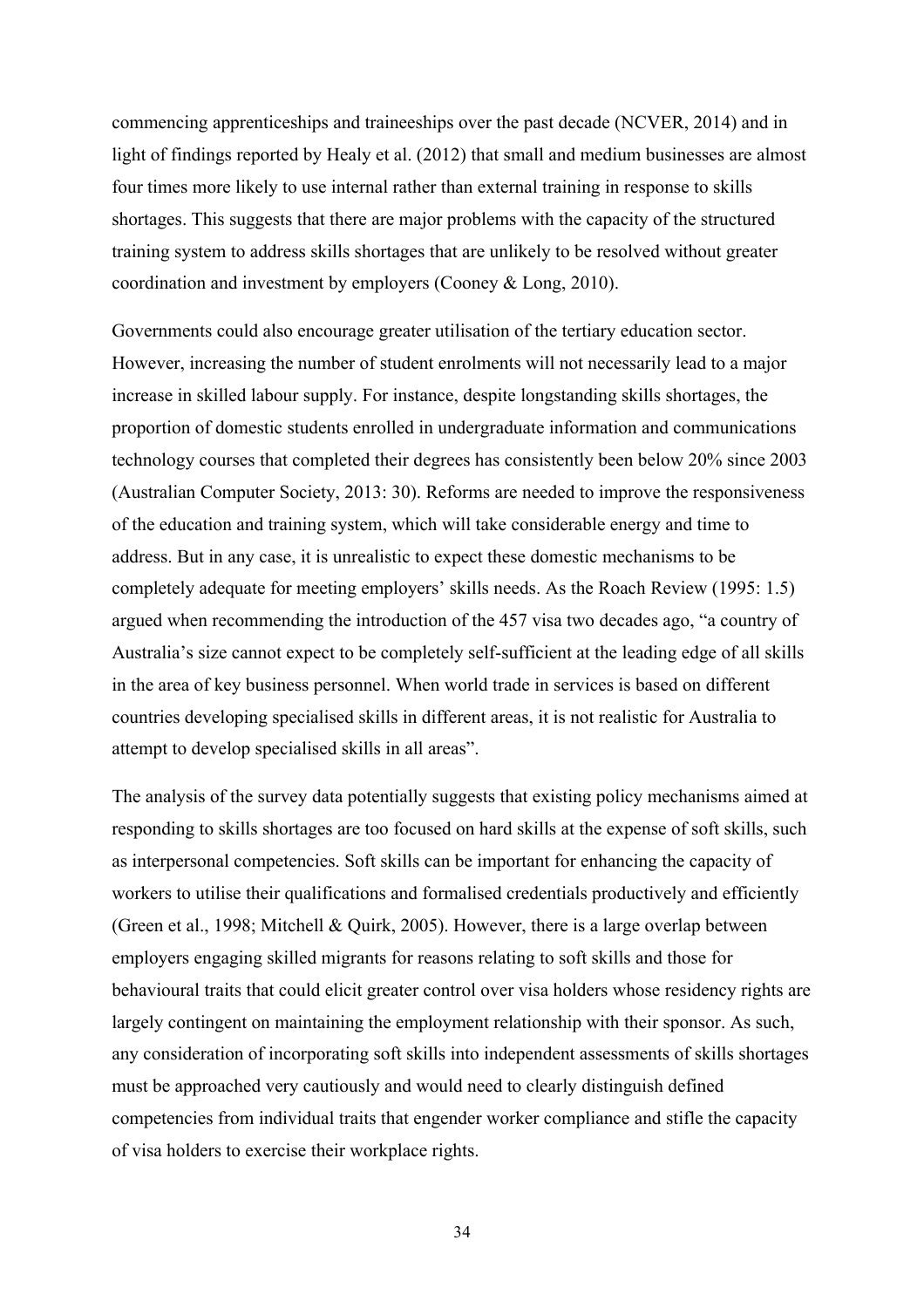Much of the existing research on why employers recruit migrant workers relates to lower skilled labour, which identifies a desire for interpersonal competencies and behavioural traits as key factors motivating employer recruitment. The findings presented here lend some support to the limited research on employer recruitment of higher skilled migrant workers, such as those sponsored on 457 visas, by finding that demand for skilled labour is an important reason. However, in contrast to previous studies (Cameron & Bahn, 2013; Cameron & Harrison, 2013; Khoo et al., 2007), we also find that there is significant demand for interpersonal competencies and behavioural traits, which employers appear to associate with 457 visa holders. Given that we expected addressing skills shortages to be a more prominent factor motivating employer recruitment of higher skilled migrants, the findings indicate that there are more similarities than we may have expected regarding the nature of employer demand for higher skilled compared to lower skilled migrant labour.

However, there are specific factors related to the 457 visa scheme that are likely to influence the nature of employer demand for workers on these visas. In particular, the limited capacity of visa holders to switch employers has been shown to increase their vulnerability to mistreatment and coercion (Deegan Review, 2008: 67). This condition grants employers a greater degree of control over 457 visa holders compared to other workers, which may explain the motivations of some employers to use the scheme. The policy reform that extended the period from 28 days to 90 days for visa holders to find another sponsor before losing their right to residency, which was implemented in July 2013 after the survey analysed here was conducted, is likely to have diminished the capacity of employers to recruit workers on 457 visas for these reasons. The findings need to be interpreted in the context of these policy changes.

Addressing skills shortages expediently is a public policy imperative. Failure to do so can precipitate wage inflation, lead to work intensification and impose pressures on the education and training system. There are clear consequences for economic growth, business competiveness and employment creation if skills shortages are not adequately met (Backes-Gellner & Tuor, 2010; Healy et al., 2012). Moreover, the acuteness of skills shortages in regional areas, which tend to be concentrated in essential services like health care and social assistance, can have wider implications for local economic and social outcomes. With its explicit objective of helping employers to meet skilled labour shortages, the 457 visa plays an important role in addressing these challenges. However, the reasons why employers use the scheme are much more varied, with a significant minority of employers seeking to acquire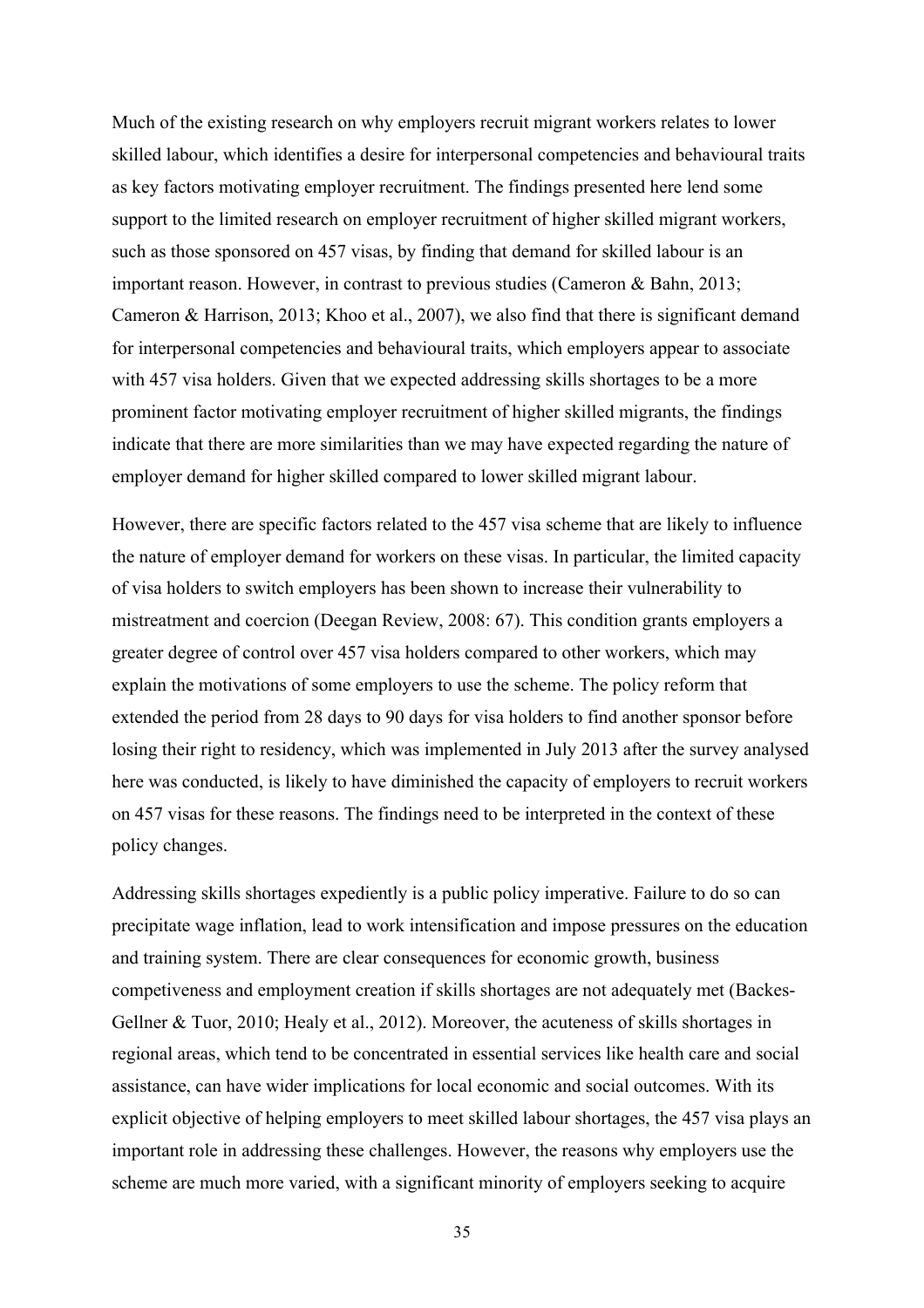workers with certain behavioural traits. This may be leading these employers to develop an embedded preference for 457 visa holders in ways that could potentially inhibit workers' rights, enable these employers to gain an unfair advantage over their competitors, and have adverse implications for the employment and career advancement prospects of citizens and permanent residents. In conclusion, the findings of this report suggest that the practices of employers using the 457 visa need to be regulated more effectively to ensure that the scheme meets its stated purpose.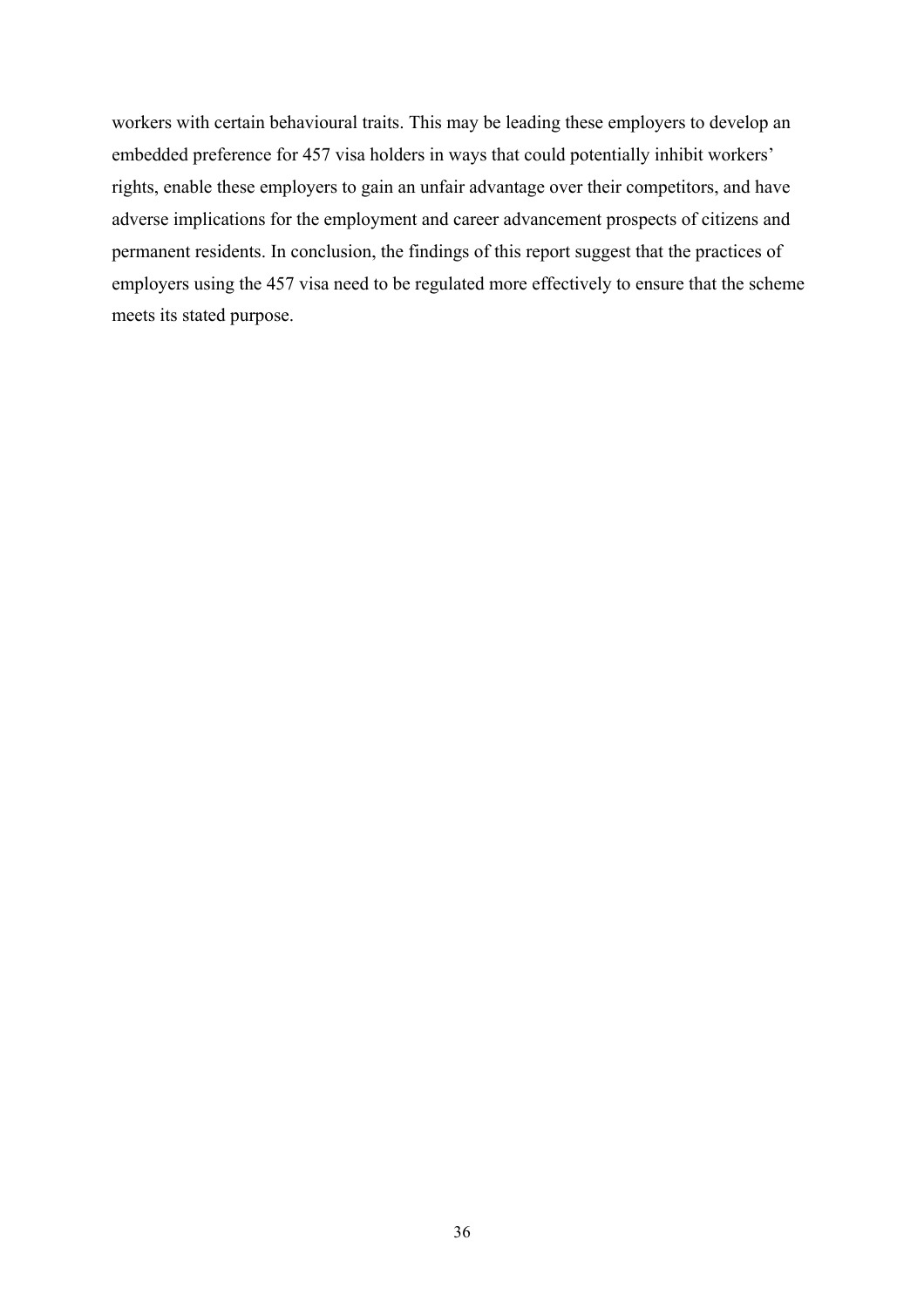#### **References**

Access Economics (2008). *Migrants Fiscal Impact Model: 2008 Update*, Canberra: Access Economics.

Anderson, B., & Ruhs, M. (2010). Migrant workers: who needs them? A framework for the analysis of shortages, immigration, and public policy'. In Ruhs, M., & Anderson, B. (eds), *Who Needs Migrant Workers? Labour Shortages, Immigration, and Public Policy*. Oxford: Oxford University Press, pp. 15-53.

Atanackovic, J., & Bourgeault, I.L. (2013). The employment and recruitment of immigrant care workers in Canada. *Canadian Public Policy*, 39(2): 335-350.

Australian Computer Society (2013) *2013 Australian ICT Statistical Compendium*. Sydney: Centre for Innovative Industries Economic Research.

Azarias, J., Lambert, J., McDonald, P., & Malyon, K. (2014). *Robust New Foundations: An Independent Review into Integrity in the Subclass 457 Programme*. Canberra: Department of Immigration and Border Protection.

Bach, S. (2010). Managed migration? Nurse recruitment and the consequences of state policy. *Industrial Relations Journal*, 41(3): 249-266.

Backes-Gellner, U., & Tuor, S.N. (2010). Avoiding labor shortages by employer signaling: on the importance of good work climate and labor relations. *Industrial and Labor Relations Review*, 63(2): 271-286.

Bahn, S., & Cameron, R. (2013). Sourcing specialised skilled labour in the global arena: A change in the way we view work in Australia? *Australian Bulletin of Labour*, 39(1), 19-41.

Bauder, H. (2006). *Labor Movement: How Migration Regulates Labor Markets*. New York: Oxford University Press.

BCA (2013). Statement on 457 visa bill: Senate must take a stand. Media release, 26 June.

Boese, M., Campbell, I., Roberts, W., & Tham, J.C. (2013). Temporary migrant nurses in Australia: Sites and sources of precariousness. *Economic and Labour Relations Review*, 24(3): 316-339.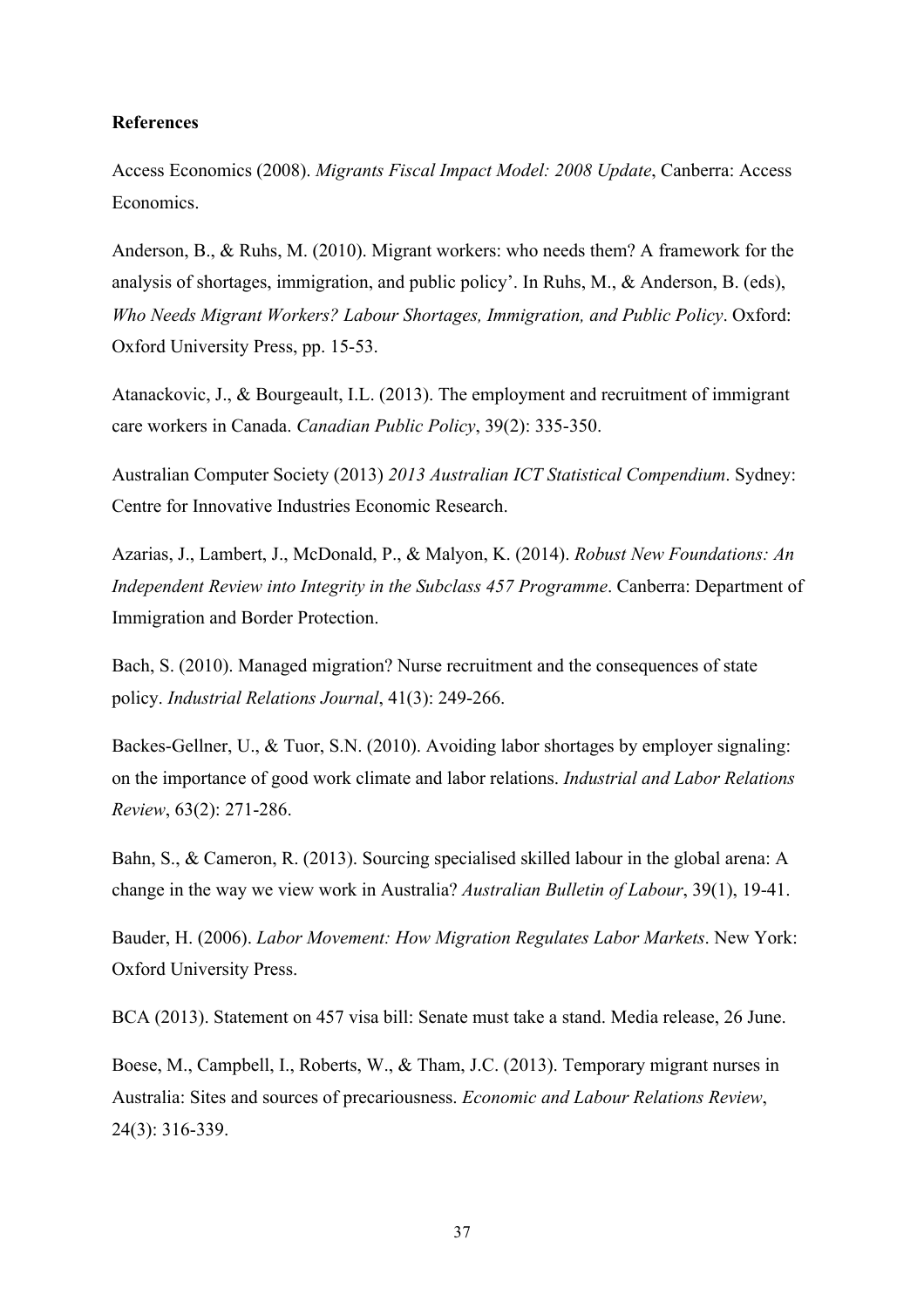Cameron, R., & Harrison, J.L. (2013). The use of temporary skilled migration in Australian organisations. Inte*rnational Journal of Organizational Analysis*, 21(2): 104-123.

Campbell, I., & Tham, J.C. (2013). Labour market deregulation and temporary migrant labour schemes: An analysis of the 457 visa program. *Australian Journal of Labour Law*, 25(3): 239-272.

Cangiano, A., & Walsh, K. (2014). Recruitment processes and immigration regulations: The disjointed pathways to employing migrant carers in ageing societies. *Work, Employment and Society*, 28(3): 372-389.

Castells, M. (1975). Immigrant workers and class struggles in advanced capitalism: The Western European experience. *Politics and Society*, 5(1): 33-66.

Castles, S., & Kosack, G. (1973). *Immigrant Workers and Class Structure in Western Europe*. Oxford: Oxford University Press.

Cooney, R. (2010). Workplace training in a deregulated training system: Experiences from Australia's automotive industry. *Economic and Industrial Democracy*, 31(3): 389-403.

Cooney, R., & Long, M. (2010). Vocational education and training in Australia: The evolution of a segmented training system. In Bosch, G., & Charest, J. (eds), *Vocational Training: International Perspectives*. New York: Routledge, pp. 27-57.

Cully, M. (2012). More than additions to population: The economic and fiscal impact of immigration. *Australian Economic Review*, 45(3): 344-349.

Deegan Review (2008). *Visa Subclass 457 Integrity Review: Final Report*. Canberra: Department of Immigration and Citizenship.

Gillard, J. (2013). Address to the ACTU community summit on creating secure jobs and a better society. Canberra, 14 March.

Green, F., Machin, S., & Wilkinson, D. (1998). The meaning and determinants of skills shortages. *Oxford Bulletin of Economics and Statistics*, 60(2): 165-187.

Haskel, J., & Martin, C. (1993). The causes of skill shortages in Britain. *Oxford Economic Papers*, 45(4): 573-588.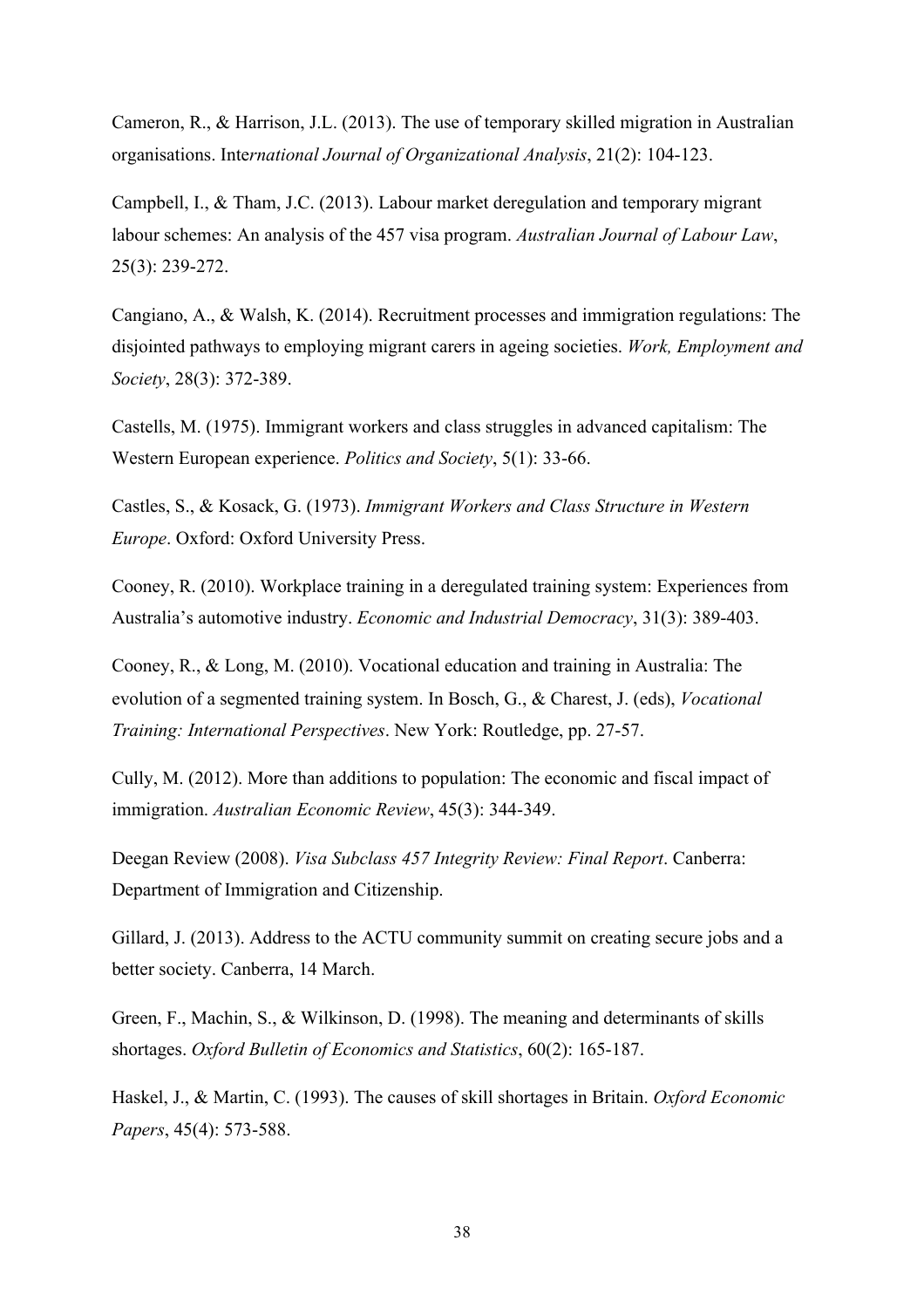Healy, J. (2015). The Australian labour market in 2014: Still ill? *Journal of Industrial Relations*, 57(3), DOI: 10.1177/0022185615571981.

Healy, J., Mavromaras, K., & Sloane, P.J. (2012). *Skill Shortages: Prevalence, Causes, Remedies and Consequences for Australian Businesses*. NCVER Monograph Series 09/2012. Adelaide: National Centre for Vocational Education Research.

Howe, J. (2013). Is the net cast too wide? An assessment of whether the regulatory design of the 457 visa meets Australia's skill needs. *Federal Law Review*, 41: 443-470.

Hussein, S., Stevens, M., & Manthorpe, J. (2011). What drives the recruitment of migrant workers to work in social care in England? *Social Policy and Society*, 10(3): 285-298.

Immigration Department. (2002). *Australian Immigration Consolidated Statistics, Number 21, 1999–00*. Canberra: Department of Immigration and Multicultural and Indigenous Affairs.

Immigration Department (2007). *Population Flows: Immigration Aspects 2006–07 Edition*. Canberra: Department of Immigration and Citizenship.

Immigration Department (2012). *Subclass 457 State/Territory Summary Report: 2011-12 to 30 June 2012*. Canberra: Department of Immigration and Citizenship.

Immigration Department (2014a). *Australia's Migration Trends – 2012-13*. Canberra: Department of Immigration and Citizenship.

Immigration Department (2014b). *Booklet 9 – Temporary Work (Skilled) (Subclass 457) Visa*. Canberra: Department of Immigration and Border Protection.

Immigration Department (2014c). *Filling the Gaps: Findings from the 2012 Survey of Subclass 457 Employers and Employees*. Canberra: Department of Immigration and Border **Protection** 

Junankar, P.N. (2009). *Was there a Skills Shortage in Australia?* IZA Discussion Paper 4651. Bonn: Institute for the Study of Labor.

Khoo, S.E., McDonald, P., Voigt-Graf, C., & Hugo, G. (2007). A global labor market: Factors motivating the sponsorship and temporary migration of skilled workers to Australia. *International Migration Review*, 41(2): 480-510.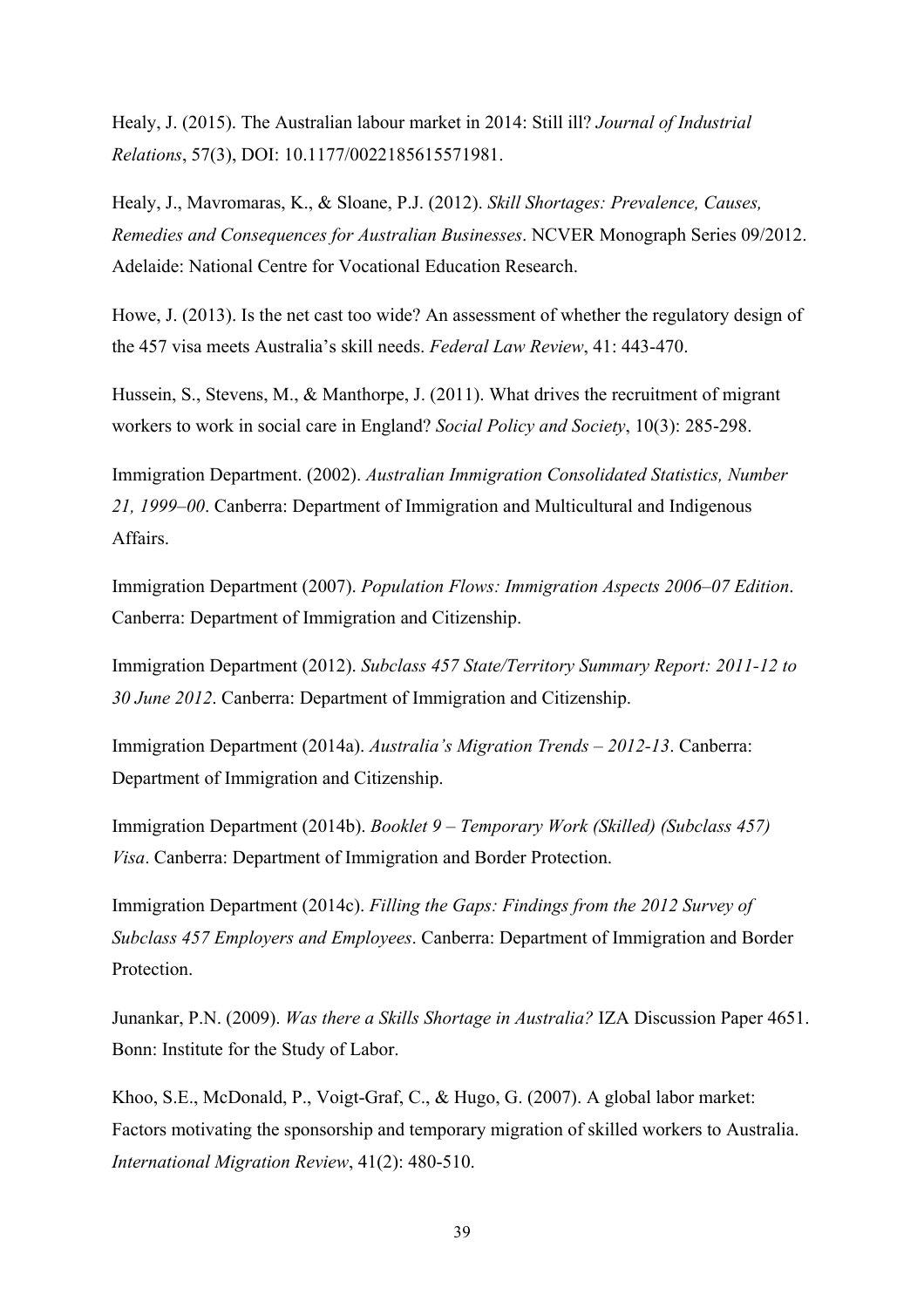Kinnaird, B. (2006). Current issues in the skilled Temporary Subclass 457 Visa. *People and Place*, 14(2): 49-65.

Knox, A., Warhurst, C., Nickson, D., & Dutton, E. (2014). More than a feeling: Using hotel room attendants to improve understanding of job quality. *International Journal of Human Resource Management*, DOI: 10.1080/09585192.2014.949818.

MacKenzie, R., & Forde, C. (2009). The rhetoric of the 'good worker' versus the realities of employers; use and the experiences of migrant workers. *Work, Employment and Society*, 23(1), 142-159.

Migration Council of Australia (2013). *More than Temporary: Australia's 457 Visa Program*. Canberra: Migration Council Australia.

Mitchell, W., & Quirk, V. (2005). *Skills Shortages in Australia: Concepts and Reality*. Working Paper 05-16. Newcastle: Centre of Full Employment and Equity.

Moriarty, E., Wickham, J., Krings, T., Salamonska, J., & Bobek, A. (2012). 'Taking on almost everyone?' Migrant and employer recruitment strategies in a booming labour market. *International Journal of Human Resource Management*, 23(9): 1871-1887.

Morrison, S. (2014). Restoring integrity and public confidence in immigration and border protection. Address to the National Press Club. Canberra, 10 September.

NCVER (2014). *Australian Vocational Education and Training Statistics: Apprentices and Trainees – Annual 2013*. Adelaide: National Centre for Vocational Education Research.

OECD (2012). *International Migration Outlook 2012*. Paris: OECD Publishing.

Papademetriou, D.G., Somerville, W. and Tanaka, H. (2008). *Hybrid Immigrant-Selection Systems: The Next Generation of Economic Migration Schemes*. Washington, DC: Migration Policy Institute.

Piore, M.J. (1979). *Birds of Passage: Migrant Labor and Industrial Societies*. Cambridge: Cambridge University Press.

Richardson, S. (2009). What is a skill shortage? *Australian Bulletin of Labour*, 35(1): 326- 354.